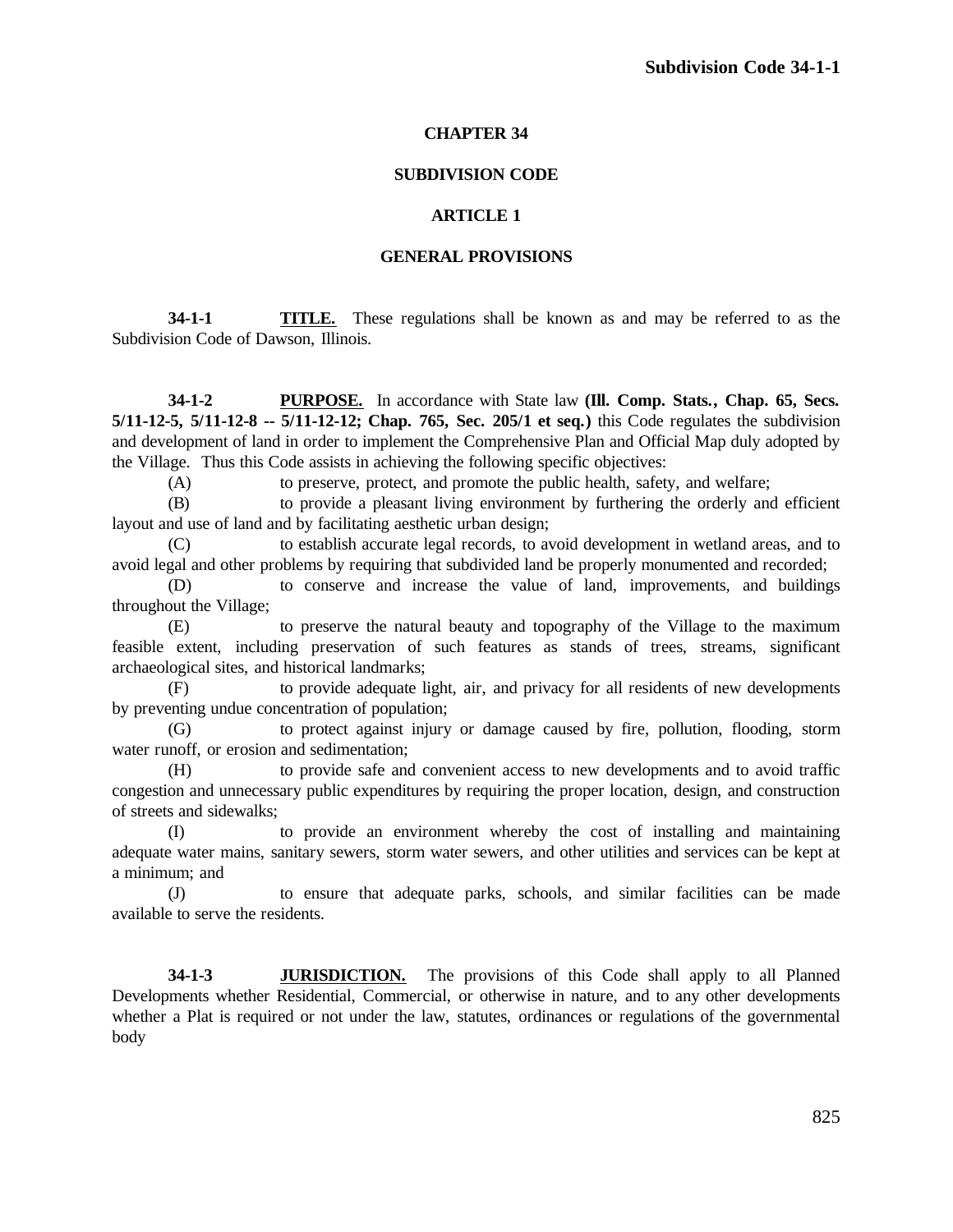or agency having jurisdiction or control, and regardless of whether the same is labeled a subdivision or not, it being the intent of this Code to apply to all types of development, both within the Village and to areas lying within **one and one-half (1.5) miles** of the corporate limits of the Village.

**34-1-4 INSTANCES WHEN PLATS WILL NOT BE REQUIRED.** The provision of these regulations do not apply and no plat is required in any of the following instances:

(A) the division or subdivision of land into parcels or tracts of **five (5) acres** or more in size which does not involve any new streets or easements of access or special utility easements;

(B) the division of lots or blocks of less than **one (1) acre** in any recorded subdivision which does not involve any new streets or easements of access or special utility easements;

(C) the sale or exchange of parcels of land between owners of adjoining and contiguous land;

(D) the conveyance of parcels of land or interests therein for use as a right-of-way for railroads or other public utility facilities and other pipelines which does not involve any new streets or easements of access or special utility easements;

(E) the conveyance of land for highway or other public purposes or grants or conveyance relating to the dedication of land for public use or instruments relating to the vacation of land impressed with a public use;

(F) conveyance made to correct description in prior conveyances;

(G) the sale or exchange of parcels or tracts of land following the division into no more than **two (2) parts** of a particular parcel or tract of land recorded on or before **July 17, 1959** and not involving any new streets or easements of access or add special utility easements;

(H) the conveyance of land owned by a railroad or other public utility which does not involve any new streets or easements of access or special utility easements;

(I) the sale of a single lot of less than **five (5) acres** from a larger tract when a survey is made by a registered surveyor; provided, however, that this exemption shall not apply to the sale of any subsequent lots from the same larger tract of land, as determined by the dimensions and configuration of the larger tract existing as of **October 1, 1973.**

**34-1-5 INTERPRETATION.** Every provision of this Code shall be construed liberally in favor of the Village, and every regulation set forth herein shall be considered the minimum requirement for the promotion of the public health, safety, and welfare.

(A) **More Restrictive Requirements Apply.** Whenever the requirements of this Code differ from those of any statute, lawfully adopted ordinance or regulation, easement, covenant, or deed restriction, the more stringent requirement shall prevail. Thus, in accordance with State law whenever this Code imposes higher standards than the County Subdivision Code, said higher standards shall supersede the County regulations in the unincorporated territory located within the Village's subdivision jurisdiction. **(See 65 ILCS Sec. 5/11-12-11)**

# **34-1-6 DISCLAIMER OF LIABILITY.**

(A) Except as may be provided otherwise by statute or ordinance, no officer, board member, agent, or employee of the Village shall render himself personally liable for any damage that may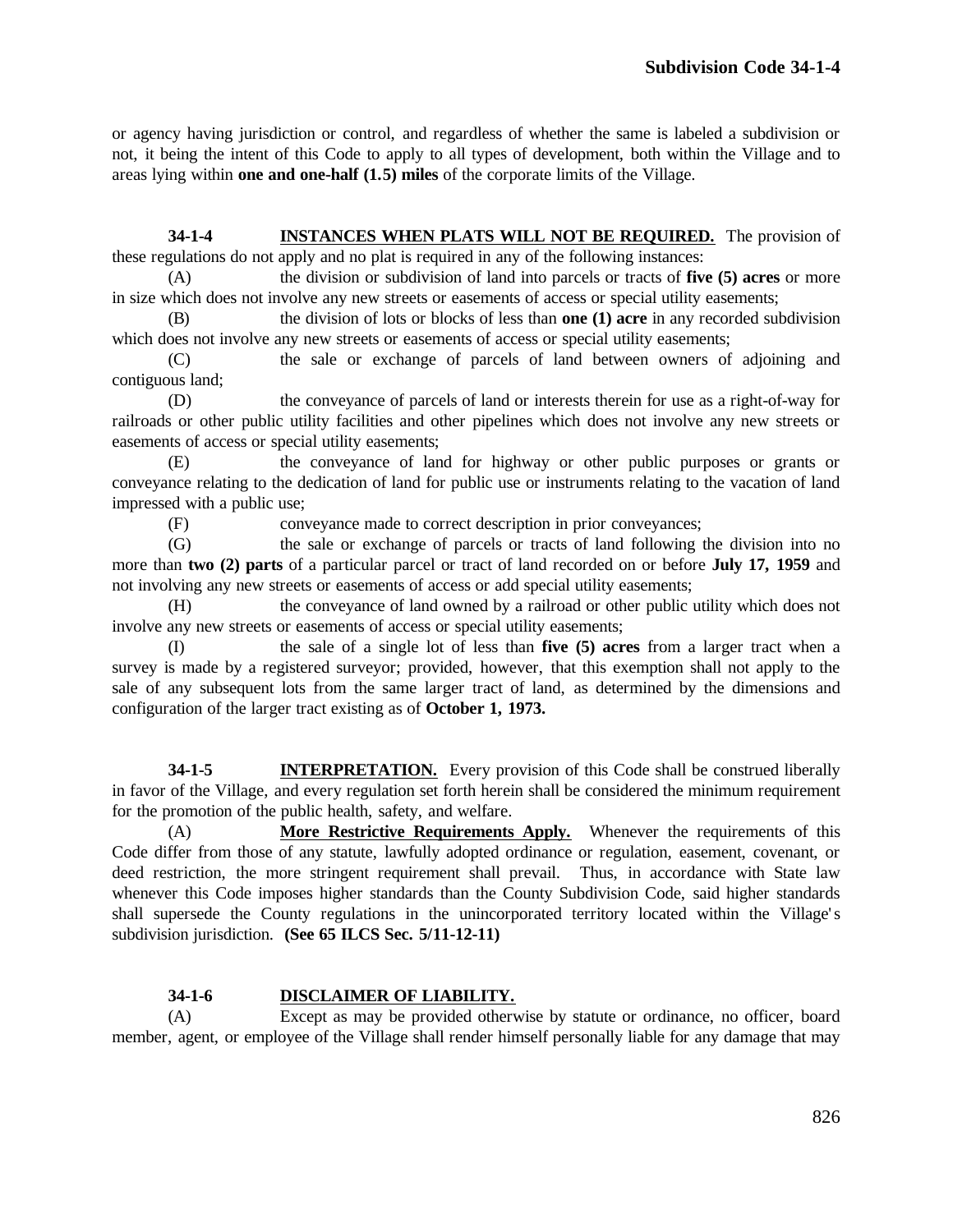accrue to persons or property as a result of any act required or permitted in the discharge of his duties under this Code. **(See "Local Governmental and Governmental Employees Tort Immunity Act," Ill. Comp. Stats., Chap. 745, Secs. 10/1-101.)**

(B) Any suit brought against any officer, board member, agent, or employee of the Village, as a result of any act required or permitted in the discharge of his duties under this Code, shall be defended by the Village Attorney until the final determination of the legal proceedings.

**34-1-7 REVIEW AND EXPIRATION.** This Code shall be reviewed by the Plan Commission every **ten (10) years** for necessary amendments.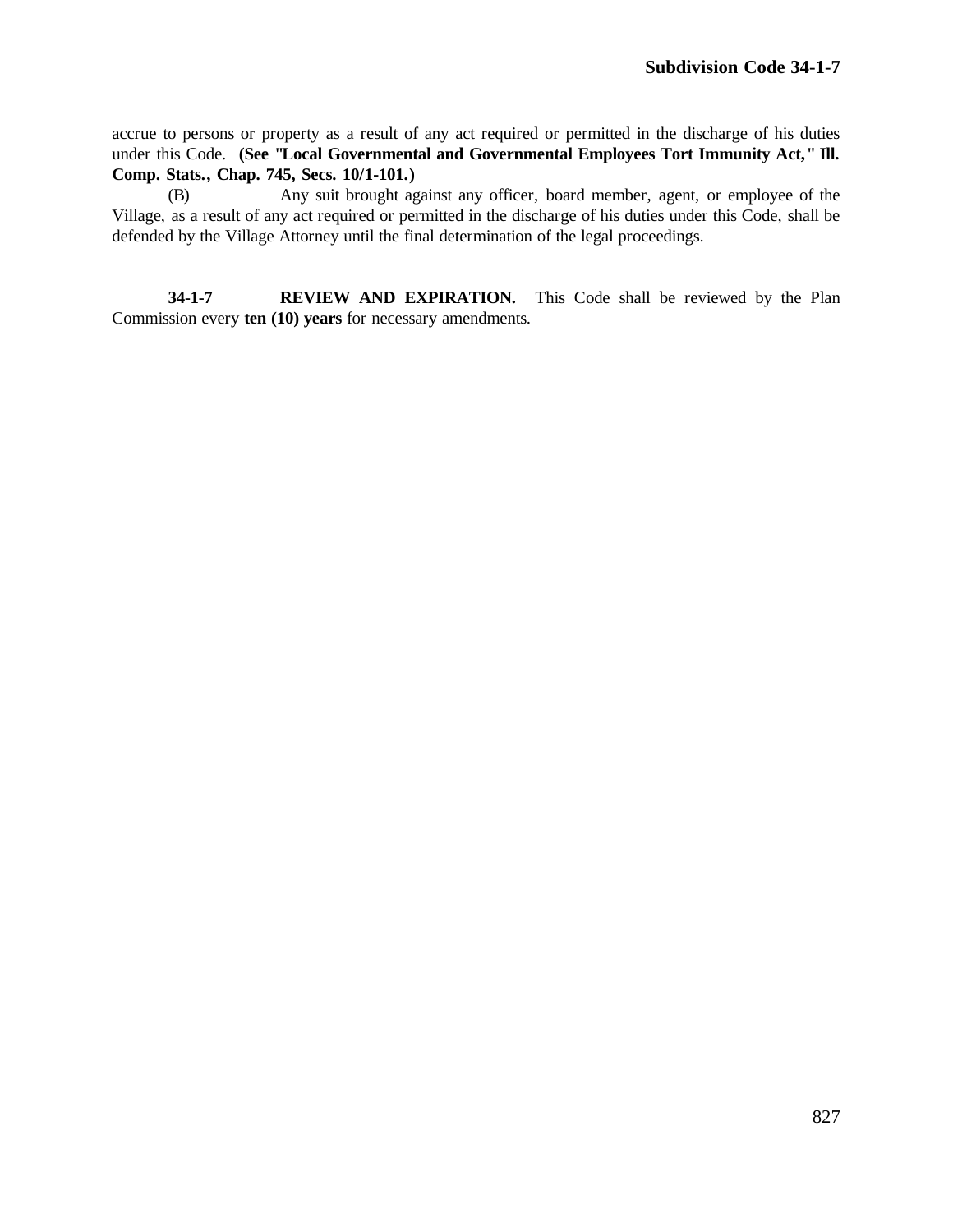# **ARTICLE II**

# **DEFINITIONS**

**34-2-1 INTERPRETATION OF TERMS.** In construing the intended meaning of terminology used in this Code, the following rules shall be observed:

(A) Unless the context clearly indicates otherwise, words and phrases shall have the meanings respectively ascribed to them in Section 34-2-2; terms not defined in Section 34-2-2 shall have the meanings respectively ascribed to them in the Village' s Zoning Code; if any term is not defined either in Section 34-2-2 or in the Zoning Code, said term shall have its standard English dictionary meaning.

(B) Words denoting the masculine gender shall be deemed to include the feminine and neuter genders.

(C) Words used in the present tense shall include the future tense.

(D) Words used in the singular number shall include the plural number, and vice versa.

(E) The word "shall" is mandatory; the word "may" is discretionary.

(F) Captions (i.e., titles of sections, subsections, etc.) are intended merely to facilitate general reference and in no way limit the substantive application of the provisions set forth thereunder.

(G) References to sections shall be deemed to include all subsections within that section; but a reference to a particular subsection designates only that subsection.

(H) A general term that follows or is followed by enumerations of specific terms shall not be limited to the enumerated class unless expressly limited.

# **34-2-2 SELECTED DEFINITIONS.**

*Administrator:* The official appointed by the Mayor and the Village Board to administer the Subdivision and Development Code.

Alley: A public right-of-way which affords a secondary means of vehicular access to the side or rear of premises that front on a nearby street, and which may be used for utility purposes.

*Amendment:* A change in the provisions of this code, properly effected in accordance with State law and the procedures set forth herein.

*Area, Building:* The total of areas taken on a horizontal plane at the main grade level of the principal building and all accessory buildings exclusive of unenclosed patios, terraces, and steps.

*Area, Gross:* The entire area within the lot lines of the property proposed for subdivision/development, including any areas to be dedicated/reserved for street and alley rights-of-way and for public uses.

*Area, Net:* The entire area within the boundary lines of the territory proposed for subdivision, less the area to be dedicated for street and alley rights-of-way and public use.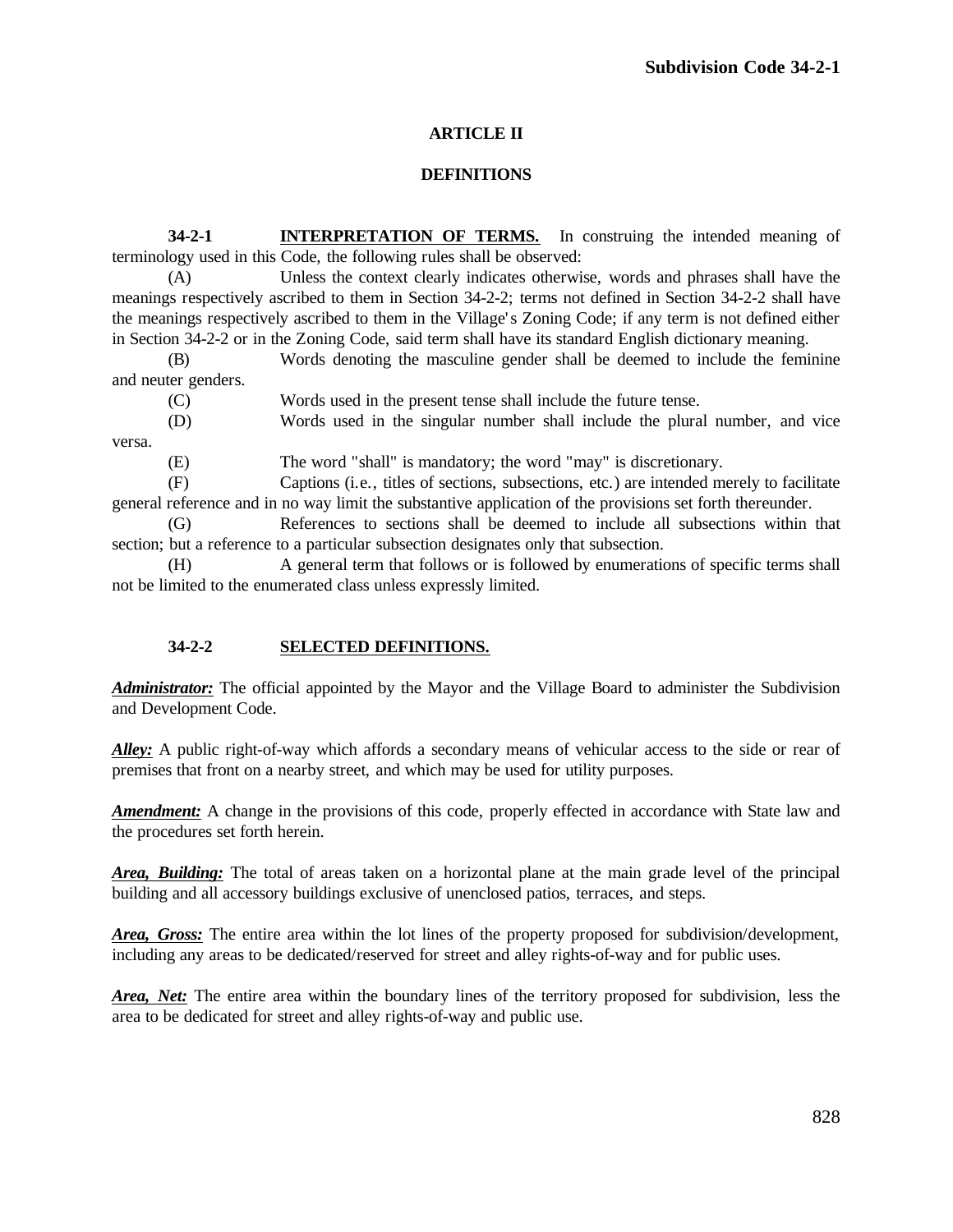*Arterial Street:* A street designed or utilized primarily for high vehicular speeds or for heavy volumes of traffic on a continuous route with intersections at grade, and on which traffic control devices are used to expedite the safe movement of through traffic.

*Barrier (Natural or Artificial):* Any street, highway, river, pond, canal, railroad, levee, embankment, or screening by a fence or hedge.

*Block:* An area of land entirely bounded by streets, highways, barriers, or rights-of-ways (except alleys, pedestrian ways, or exterior boundaries of a subdivision unless exterior boundary is a street, highway, or R.O.W.) or bounded by a combination of streets, public parks, cemeteries, railroad rights-of-way, waterways, or corporate boundary lines.

*Building:* Any structure, whether temporary, semi-permanent, or permanent, designed or intended for the support, enclosure, shelter or protection of persons or property.

*Building Line:* See Setback Line.

*Catch Basin:* A receptacle, located where a street gutter opens into a storm sewer, designed to retain matter that would not easily pass through the storm sewer.

#### *Centerline:*

- (A) the centerline of any right-of-way having a uniform width;
- (B) the original centerline, where a right-of-way has been widened irregularly;
- (C) the new centerline, whenever a road has been relocated.

*Centerline Offset:* The distance between the centerline of two roughly parallel streets, measured along the third street with which both said "parallel" streets intersect.

*Cluster Development:* A subdivision planned and constructed so as to group housing units into relatively dense patterns while providing a unified network of open space and wooded areas, and meeting the requirements of the Subdivision Code and the Zoning Code.

*Collector Street:* A street which carries or is proposed to carry intermediate volumes of traffic from local streets to arterial streets and which may or may not be continuous.

*Common Land:* That land set aside for open space or recreational use for the owners of the lots of a subdivision, which land is conveyed by the developer in fee simple absolute title by warranty to trustees whose trust indenture shall provide that said common land be used for the sole benefit, use and enjoyment of the lot owners present and future. No lot owner shall have the right to convey his interest in the common land except as an incident of the ownership of a regularly platted lot.

*Comprehensive Plan:* The plan or any portion thereof adopted by the Village Board to guide and coordinate the physical and economic development of the Village. The Village's Comprehensive Plan may but include,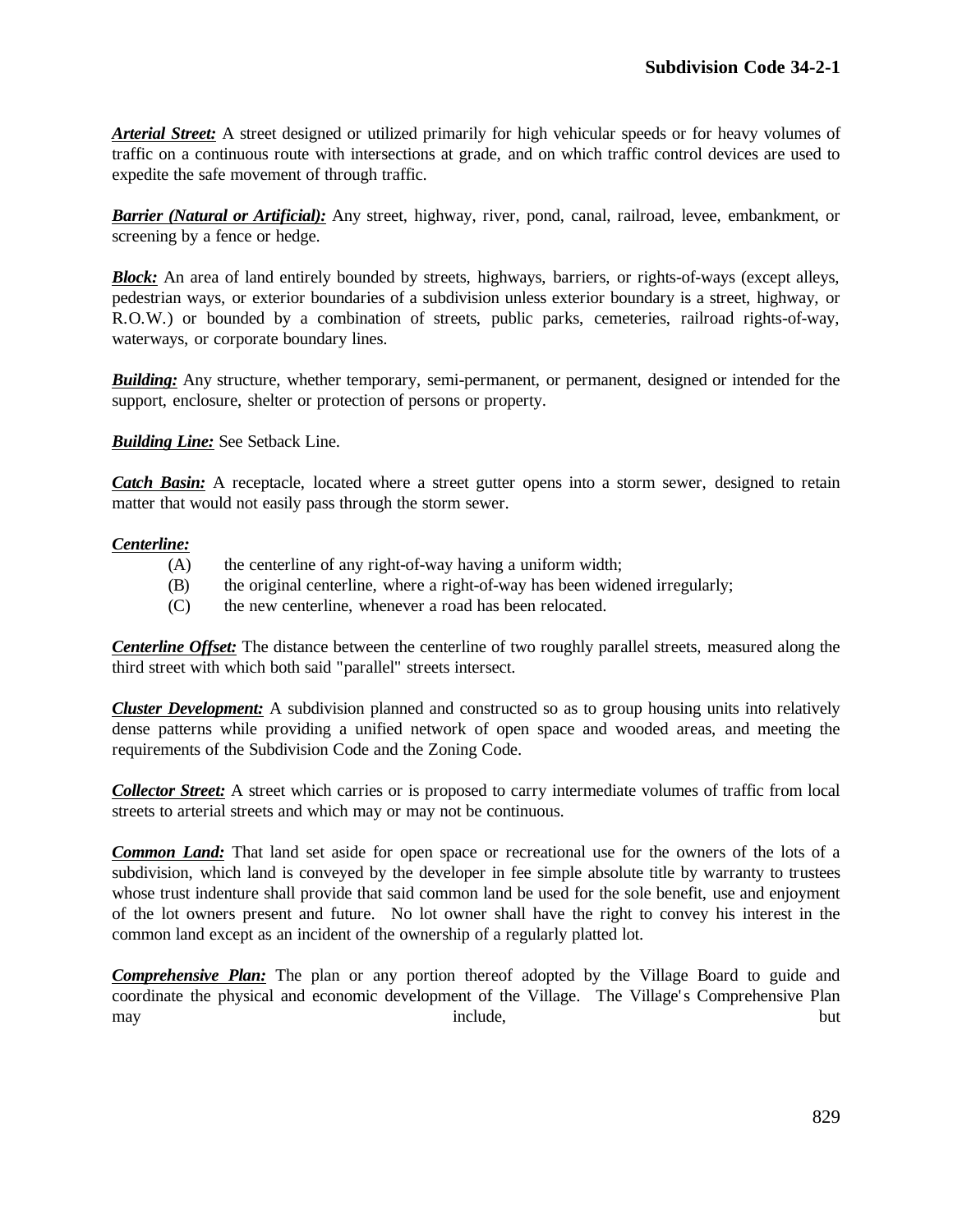is not limited to, plans and programs regarding the location, character, and extent of highways, bridges, public buildings or uses, utilities, schools, residential, commercial, or industrial land uses, parks, drainage facilities, etc.

*Cross-slope:* The degree of inclination measured across a right-of-way rather than in the direction traffic moves on said right-of-way.

*Cul-de-Sac:* A short minor local street having only one outlet for vehicular traffic and having the other end permanently terminated by a turn-around for vehicles; the term may also be used to refer solely to said turn-around.

*Curb and Gutter, Integral:* The rim forming the edge of a street plus the channel for leading off surface water, constructed of concrete as a single facility.

*Dedicate:* To transfer the ownership of a right-of-way, parcel of land, or improvement to the Village or other appropriate government entity without compensation.

*Density, Gross:* The total number of dwelling units divided by the total project area, expressed as gross dwelling units per acre.

**Density, Net:** The total number of dwelling units divided by the net acreage. See definition of Area, Net.

*Design:* The arrangement of uses on the land and the arrangement of easements, lots and rights-of-way, including specifications of materials, alignment, grade and width of these elements.

*Develop:* To erect any structure or to install any improvements on a tract of land, or to undertake any activity (such as grading) in preparation therefor.

*Dimensions:* Refers to both lot depth and lot width.

*District, Zoning:* A portion of the territory of the Village wherein certain uniform requirements or various combinations thereof apply to structures, lots, and uses under the terms of the Village' s Zoning Code.

*Drainageway:* A watercourse, gully, dry stream, creek, or ditch which carries storm water runoff or which is fed by street or building gutters or by storm water sewers, or which serves the purpose of draining water from the lands adjacent to such watercourse, gully, dry stream, creek, or ditch.

*Easement:* A grant by the property owner to the public, a corporation, or a person of the use of land for limited and specifically named purpose.

*Escrow Deposit:* A deposit in cash or other approved securities to assure the completion of improvements within a subdivision.

*Filing Date*: The date that the applicant has filed the last item of required data or information with the Village Clerk and has paid the necessary fees for review by the Plan Commission.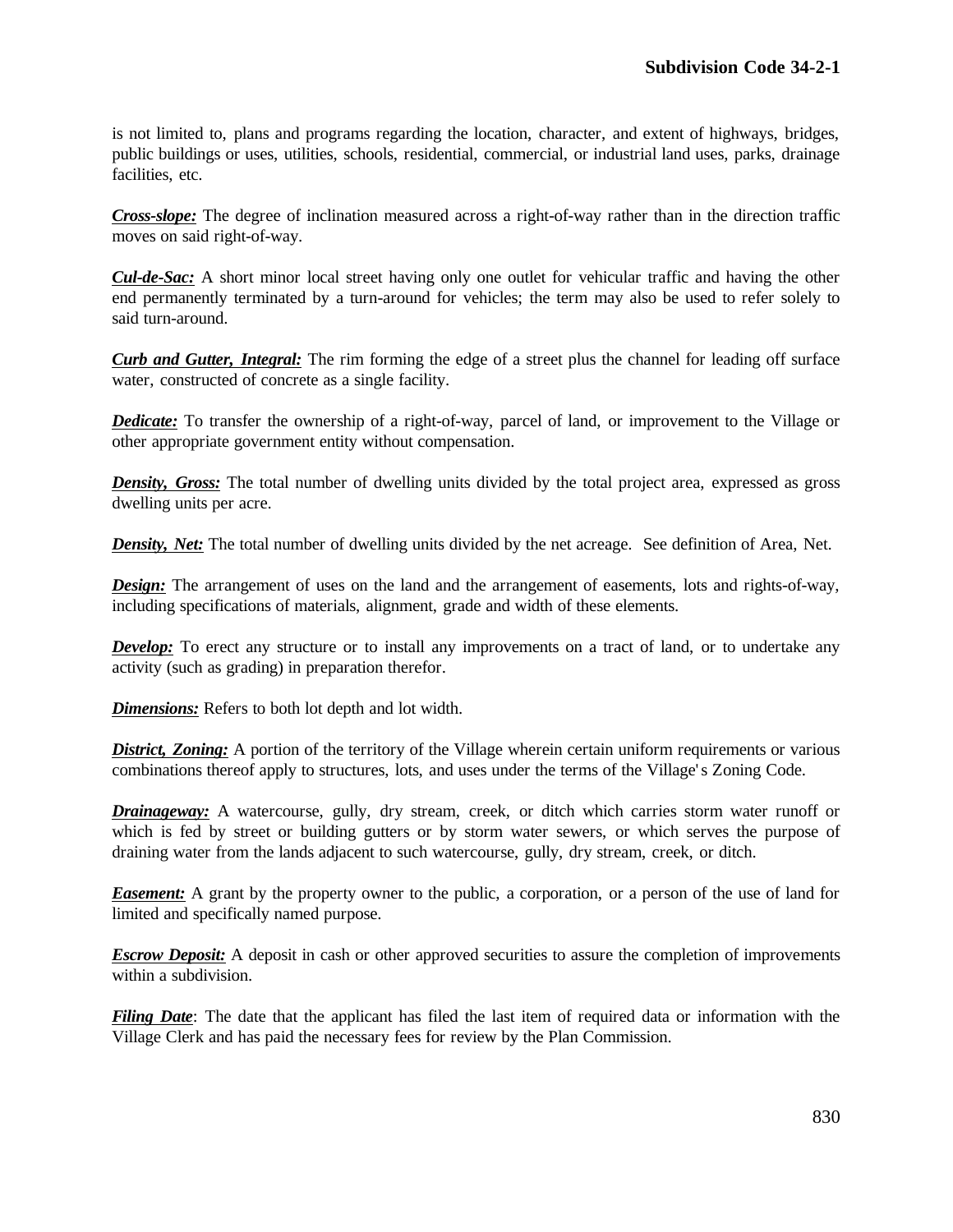*Flood Hazard Area:* All land subject to periodic inundation from overflow of natural waterways.

*Frontage:* The lineal extent of the front (street-side) of a lot.

*Frontage Road:* A minor street fronting on an arterial street or highway (usually a limited access highway), used for access to abutting lots.

*Grade:* The degree of inclination of the site or right-of-way, expressed as a percentage. Synonym for "slope."

*Hillside Area:* An area with an average slope of **twenty percent (20%)** or more.

*Improvement:* Refers to site grading, street work and utilities (including water, sewer, electric, gas, storm water, telephone and cable television) to be installed or agreed to be installed by the subdivider on land to be used for public or private streets, and easements or other purposes as are necessary for the general use of lot owners in the subdivision. Including the furnishing of all materials, equipment, work and services such as engineering, staking and supervision, necessary to construct all the improvements required in Article V of the Code or any other improvements that may be provided by the subdivider. All of such materials, equipment and services shall be provided at the subdivider' s cost and expense, although he may enter into a contract with individuals and firms to complete such improvements, and the improvements shall be subject to the final approval of the Plan Commission and the Village Board.

*Improvement Plans:* The engineering plans showing types of materials and construction details for earth moving and for the structures and facilities to be installed both in, or in conjunction with, a subdivision. Plans must include drainage, streets, alleys and utility locations to be installed in or in conjunction with a subdivision - also, include overall drainage plan and its effect on contiguous land and source of effluent or discharge.

*Inlet:* A receptacle, located where surface and/or groundwater can run to by gravity to be received by the storm sewer.

*Intersection:* The point at which two or more public rights-of-way (generally streets) meet.

*Land Use Plan:* The comprehensive long-range plan for the desirable use of land, the purpose of such plan being, among other things, to serve as a guide to the zoning and progressive subdividing and use of undeveloped land.

*Local Street:* A street serving limited amounts of residential traffic, and for access to abutting property, and on which the speed limit is low and the traffic volume minimal.

Lot: A tract of land intended as a unit for the purpose (whether immediate or future) of development or transfer of ownership. A "lot" may or may not coincide with a "lot of record."

Lot Area: The area of a horizontal plane bounded by the front, side, and rear lines of a lot, exclusive of any land designated for street right-of-way.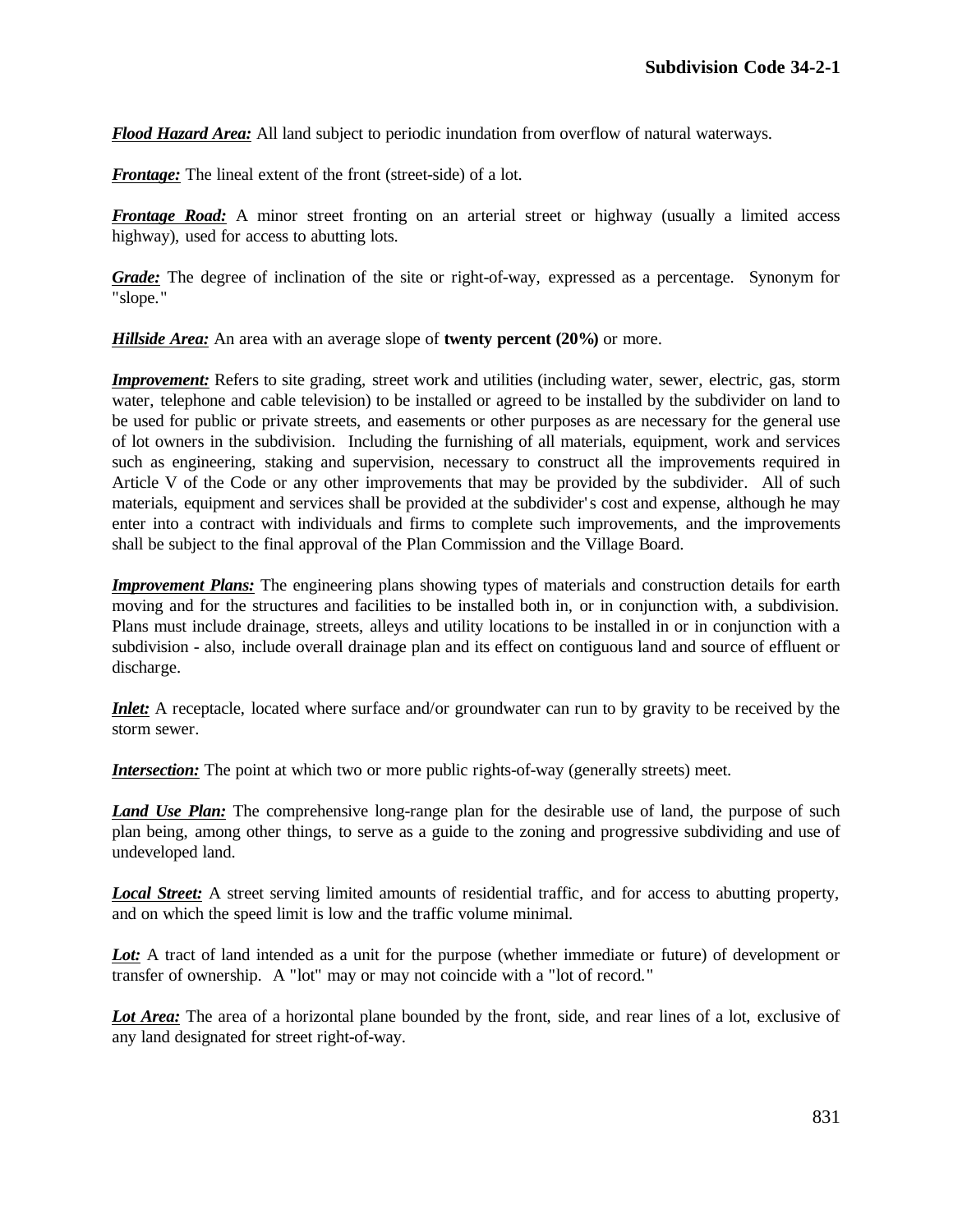*Lot, Butt:* A lot at the end of a block and located between **two (2) corner lots.**

*Lot, Corner:* A lot having at least **two (2) adjacent sides** that abut for their full length upon streets. Both such side lines shall be deemed front lot lines.

*Lot Depth:* The mean horizontal distance between the front end and the rear lot lines measured in the general direction of the side lot lines.

*Lot, Interior:* A lot whose side lines do not abut any street.

*Lot Line, Front:* The line separating the lot from the street. On a corner lot, the front lot line shall be the frontage having the least dimension.

Lot Line, Rear: The rear lot line is the lot line most nearly parallel to and most remote from the front lot line.

*Lot Line, Side:* Any lot line other than front or rear lot line. A corner side lot line separating a lot from a street is called a street side lot line. A side lot line separating a lot from another lot or lots is called an interior side lot line.

Lot of Record: An area of land designated as a lot on a plat of subdivision recorded with the County Recorder of Deeds in accordance with State law.

*Lot, Through:* A lot having a part of approximately parallel lot lines that abut **two (2)** approximately parallel streets. Both such lot lines shall be deemed front lot lines.

Lot Width: The mean horizontal width of the lot measured at right angle to the general direction of the side lot lines.

*Maintenance Bond:* A surety bond, posted by the developer and approved by the Village, guaranteeing the satisfactory condition of installed improvements for the one-year period following their dedication.

*Master Development Plan:* A combination of maps, drawings, site plans, charts and supportive narrative material that portrays total development to be achieved in the overall project area; which provides sufficient detailed information to both illustrate and describe the intended character and configuration of development to be accomplished.

*Metes and Bounds:* A description of real property which is not described by reference to a lot or block shown on a map, but is described by starting at a known point and description of the lines forming the boundaries of the property or delineates a fractional portion of a section, lot or area by describing lines or portions thereof.

*Official Map:* A graphic statement of the existing and proposed capital improvements planned by the Village which require the acquisition of land--such as streets, drainage systems, parks, etc.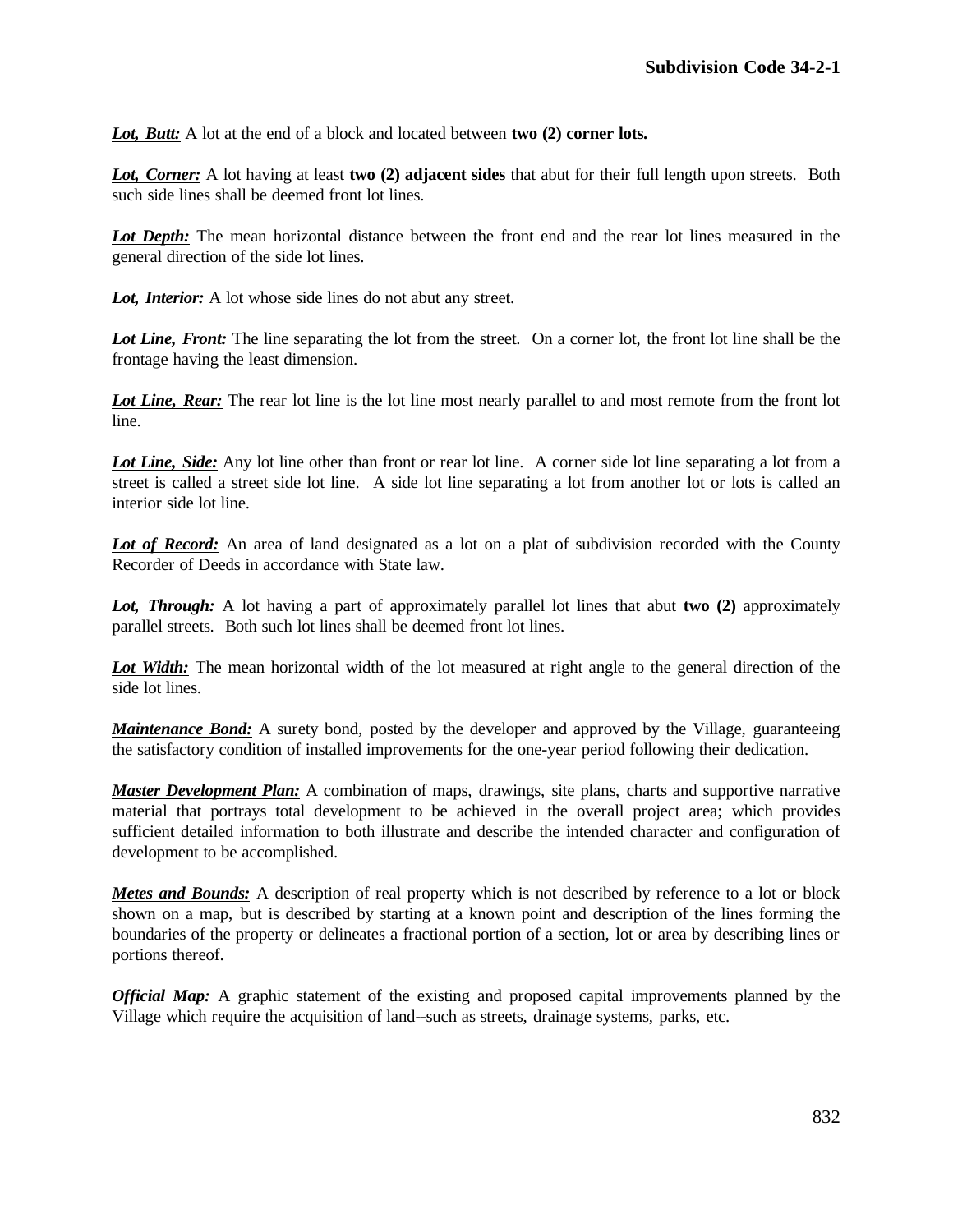*Owner:* A person having sufficient proprietary interest in the land sought to be subdivided to commence and maintain proceedings to subdivide the same under these regulations.

*Parking Lane:* An auxiliary lane of a street and primarily used for vehicular parking.

*Pedestrian Way:* A right-of-way dedicated to public use which cuts across a block to facilitate safe pedestrian access to adjacent streets and properties.

*Performance Bond:* A surety bond posted by the developer and approved by the Village, guaranteeing the installation of required improvements within, or in conjunction with, a subdivision.

**Person:** Any agent, individual, firm, association, partnership, corporation, syndicate or trust.

*Plan Commission:* The Plan Commission of the Village.

*Planned Unit Development (PUD):* A planned unit development is a comprehensively planned development containing residential, commercial, industrial, or other land uses on an area of land under continuing unified control. A planned unit development may contain a single type of land use or combination of land uses provided that such development is reviewed, evaluated and approved by the Village and satisfies the requirements contained herein.

*Plans:* All of the drawings including plats, cross-sections, profiles, working details and specifications, which the subdivider prepares or has prepared to show the character, extent and details of improvements required in this Code and which plans shall conform to any requirements of the Plan Commission as to scale and details for submittal to the approval officials of the Village for consideration, approval or disapproval.

*Plat, Final:* The final engineering and architectural maps, drawings, and supporting material indicating the subdivider' s plan of the subdivision which, if approved, may be filed with the County Recorder of Deeds.

*Plat, Preliminary:* Preliminary engineering and architectural maps, drawings, and supportive material indicating the proposed layout of a subdivision.

*Project Area:* That territory intended to be subdivided or developed, and portrayed and defined in the preliminary and final plats.

*Reserve:* To set aside a parcel of land in anticipation of its acquisition by the Village or other appropriate government entity for public purposes.

*Reserve Strip:* A narrow strip of land between a public street and adjacent lots which is designated on a recorded subdivision plat or property deed as land over which vehicular travel is not permitted.

*Re-subdivision:* See Subdivision.

*Retention Area:* An area of land designed to capture water runoff from a developed parcel and release it at a specified rate of flow as determined by engineering studies **(See Section 5-16.4).**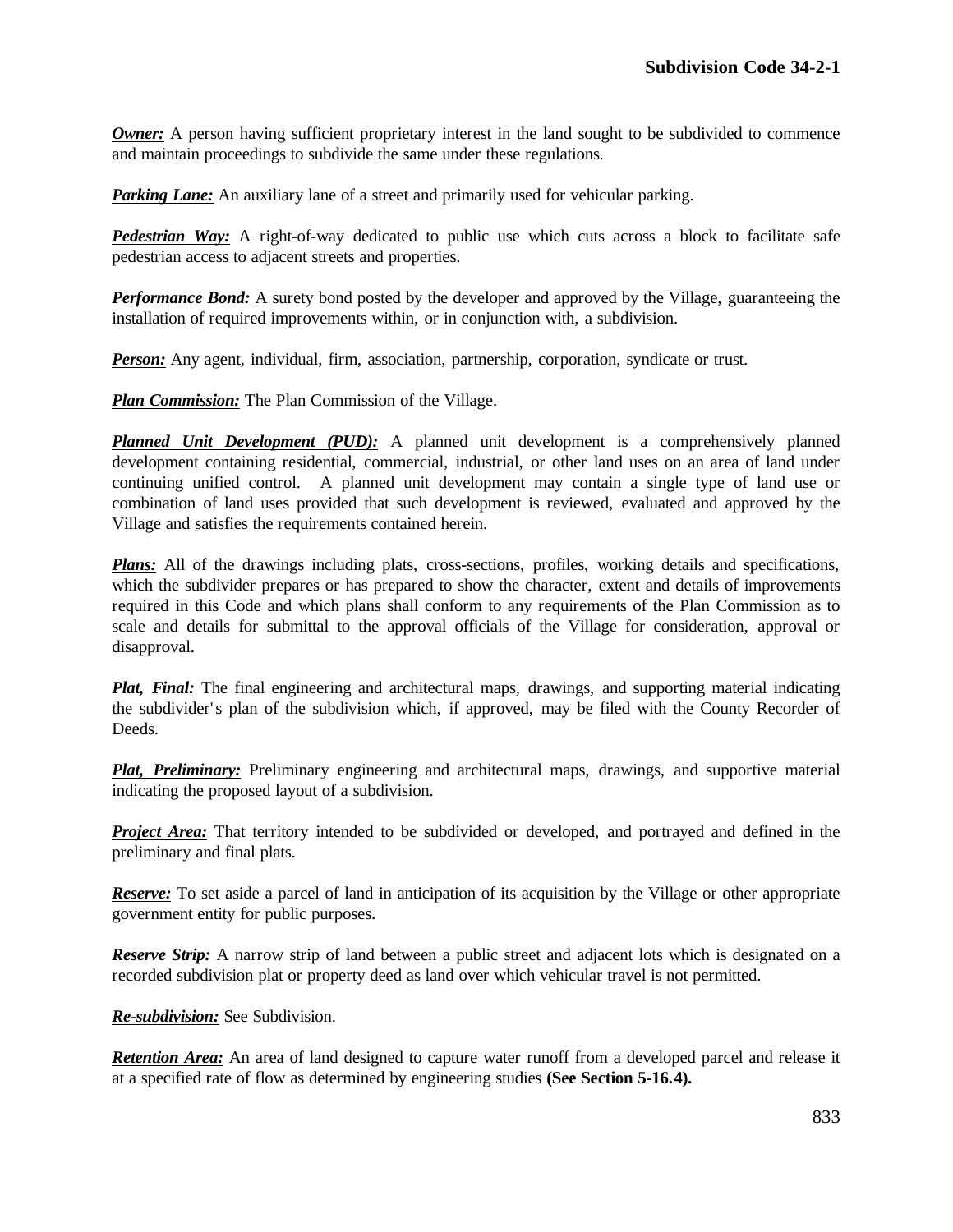*Reverse Curve:* A curve in a street heading in approximately the opposite direction from the curve immediately preceding it so as to form an S-shape.

*Right-of-Way, Public:* A strip of land which the owner/subdivider has dedicated to the Village or other appropriate government entity for streets, alleys, and other public improvements; sometimes abbreviated as r.o.w.

*Roadbed:* The graded portion of a street upon which the base course, surface course, shoulders and median are constructed.

*Roadway:* The entire improved portion of the street, including shoulders, parking lanes, travel way, curbs and gutter.

**Setback Line:** A line that is usually parallel to the front, side or rear lot line establishing the minimum space to be provided as the front, side or rear yard.

*Sidewalk:* A pedestrian way constructed in compliance with the standards of this Code, generally abutting or near the curb line of the street.

*Slope:* The degree of inclination of site or right-of-way expressed as a percentage. Synonym for "grade."

*Soil and Water Conservation District:* The County Soil and Water Conservation District.

*Street:* A public or private way for motor vehicle travel. The term "street" includes a highway, thoroughfare, parkway, through way, road, pike, avenue, boulevard, lane, place, drive, court and similar designations, but excludes an alley or a way for pedestrian or bicycle use only.

*Street, Area Service Highway:* Area service highways interconnect collectors and land access streets with the principal system and vice versa, brings all developed areas within a reasonable distance of principal streets, connects and provides direct access to major traffic generators, provides secondary service to smaller communities, may provide access to abutting property, and have a medium volume design capacity and travel speeds.

*Street, Cul-de-Sac:* A short, land-access street, having only **one (1) end** open for vehicular traffic, and the other permanently terminated by a turn-around for vehicles.

*Street, Dead-End:* Land access streets similar to cul-de-sacs, except that they provide no turn-around circle at their closed end, and are not permitted in any proposed subdivision.

*Street, Land Access:* Land access streets provide access to abutting properties, have a relatively short travel distance, and have a low volume design capacity and travel speeds.

*Street, Looped:* Land access streets having **two (2) open ends**, each end generally connecting with the same street, no other streets intersecting between its ends, and property fronts on both sides of the street.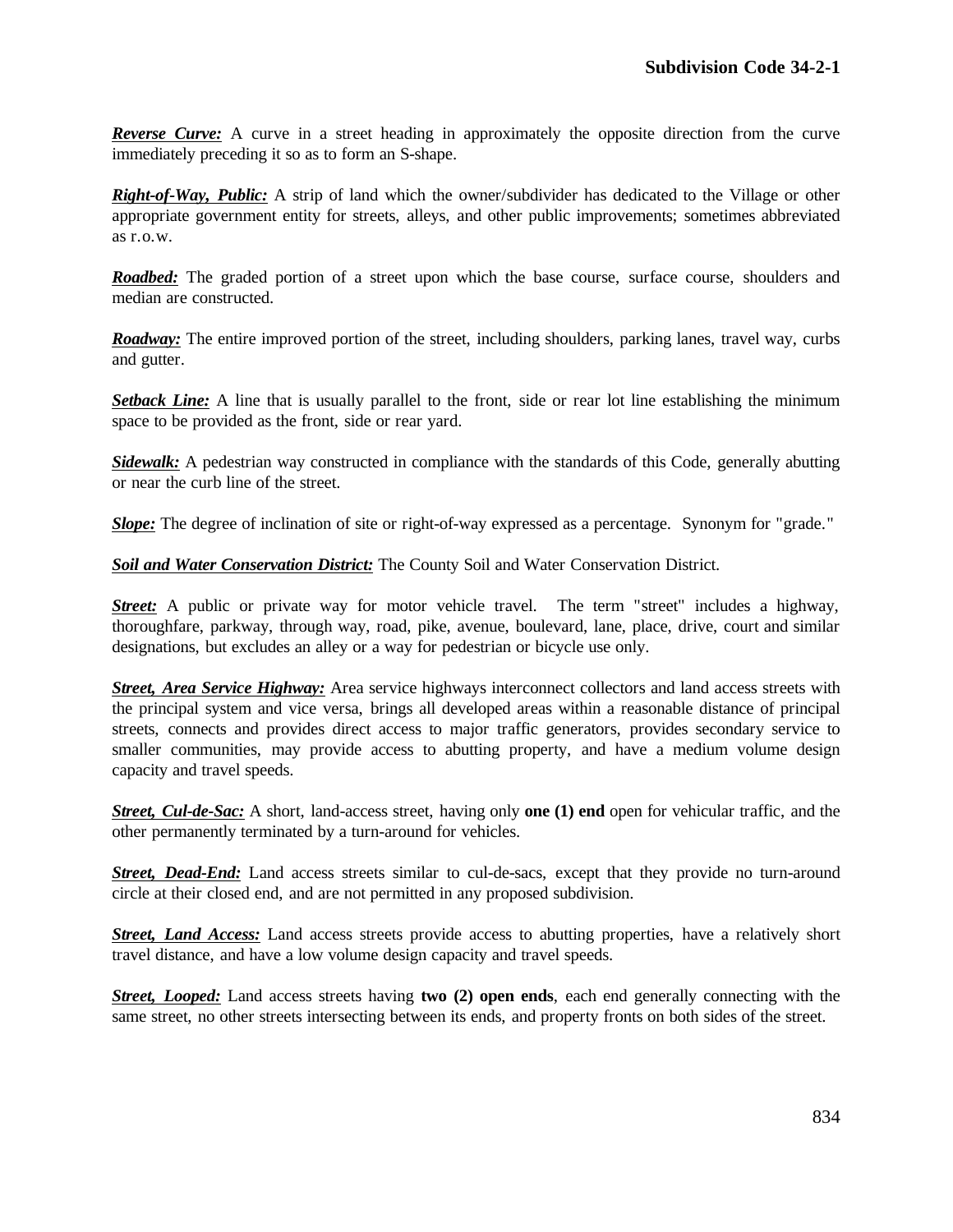*Street, Marginal Access or Service Road:* A land access street parallel and adjacent to area service highways providing access to abutting properties.

*Structure:* Anything constructed or erected which requires permanent or temporary location on or in the ground, or is attached to something having a fixed location on or in the ground. All buildings are structures but not all structures are buildings (e.g., a fence).

**Stub or Butt Street:** A street that is temporarily terminated, but that is planned for future continuation.

*Subdivider:* Any person, firm, partnership, association, corporation, estate or other group or combination acting as a unit, dividing or proposing to divide land in a manner that constitutes a subdivision as defined in this Article.

*Subdivision:* (1) The division of land into two or more lots or parcels for the purpose of either immediate or future sale, rental or building development or use(s) other than agricultural use or production. (2) Establishment or dedication of a public street or alley through a tract of land regardless of size. The term "subdivision" shall also include all re-subdivisions of land or lots.

*Subdivision, Minor:* A division of land into **two (2)**, but not more than **four (4) lots**, all of which front upon an existing street, **not involving new streets** or other rights-of-way, easements, improvements, or other provisions for public areas and facilities.

**Topography:** The relief features or surface configuration of an area of land.

*Travelway:* That portion of a street used for the movement of vehicles, exclusive of shoulders and auxiliary lanes.

*Vacate:* To terminate the legal existence of right-of-way or subdivision, and to so note on the final plat recorded with the County Recorder of Deeds.

*Variance, Subdivision:* A relaxation in the strict application of the design and improvement standards set forth in this Code.

*Yard, Front:* A yard extending across the full width of the lot, the depth of which is set forth in the Zoning Code.

*Yard, Rear:* A yard extending across the full width of the lot between the nearest rear main building and the rear lot lines. The depth of the required rear yard shall be measured horizontally from the nearest part of the main building toward the nearest point of the rear lot lines.

*Yard, Side:* A yard between a main building and the side lot line, extending from the front yard or front lot lines, where no front yard is required, to the rear yard. The width of the required side yard shall be measured horizontally from the nearest point of the side lot line toward the nearest part of the main building.

*Zoning Code:* The Zoning Code of the Village.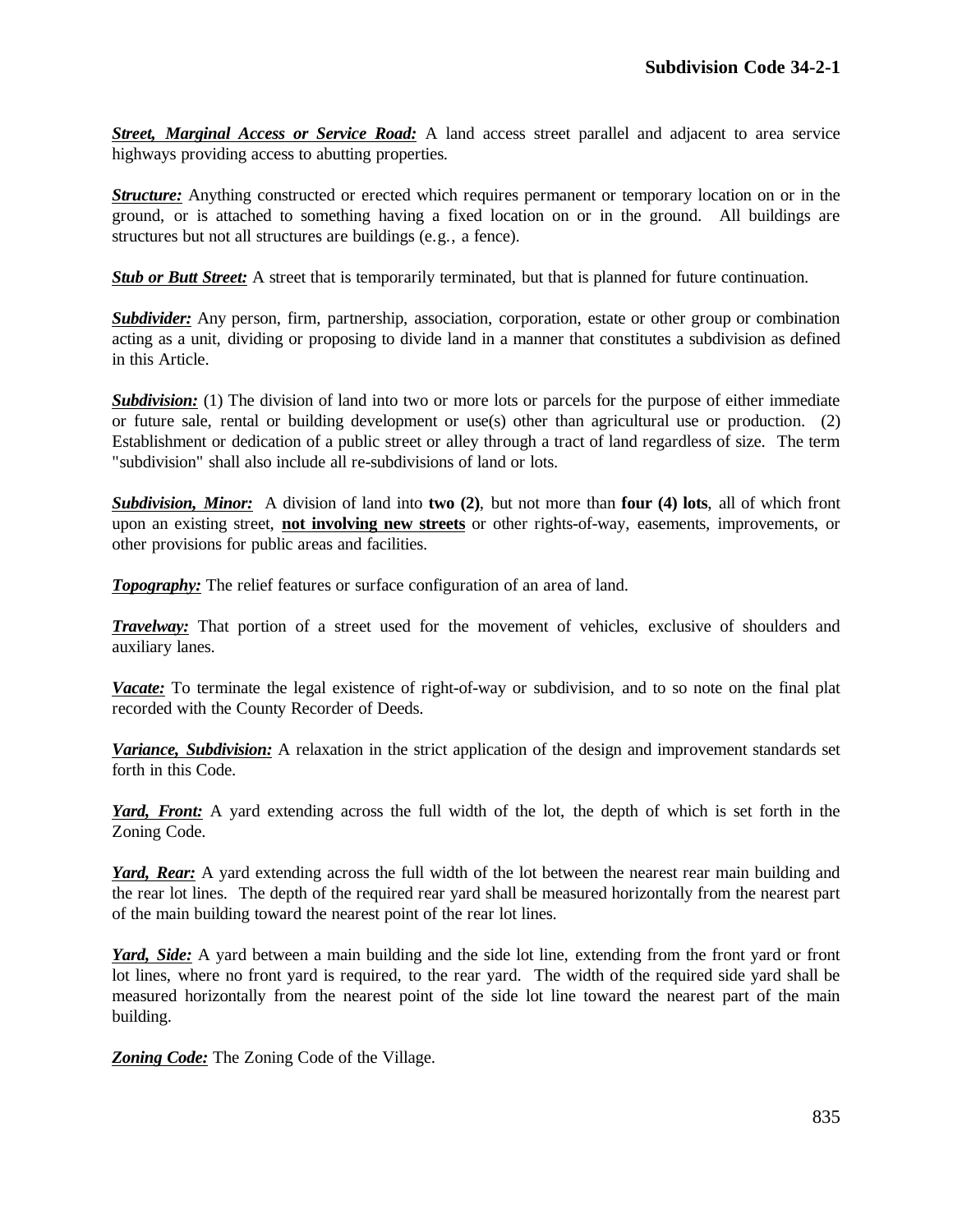#### **ARTICLE III**

#### **PLATS AND PLANS**

#### **DIVISION I - PRELIMINARY PLATS**

**34-3-1 GENERAL PROCEDURE.** Before preparing a proposed plat for an area, the owner, developer, or their representatives should have a pre-application meeting with the Plan Commission and/or the Village Planner to determine applicable ordinance regulations and standards which must be complied with. After the pre-application meeting(s), the subdivider should then prepare the preliminary plat. As defined in the Subdivision Code, the preliminary plat must contain a substantial amount of data, and will thus be incomplete and cannot be considered as filed until all required data are submitted. The preliminary plat is received with filing fees by the Village Clerk's office, who, in turn, will forward the same to the Plan Commission for their review. Following its review (as well as comments from other appropriate agencies when required), the Plan Commission forwards its recommendation(s) to the Village Board, who then either approve, disapprove, or approve with modifications the preliminary plat.

**34-3-2 FILING PROCEDURE.** Except as specifically provided otherwise below, every person who proposes to subdivide any land located within the subdivision jurisdiction of this municipality shall file **six (6) copies** of the preliminary plat of said subdivision with the Village Clerk.

He shall also file **one (1) copy** of the preliminary plat and supporting data with the appropriate Soil and Water Conservation District. Said district shall have not more than **thirty (30) days** to submit any comments it might wish to make to the Administrator. **(See 70 ILCS Sec. 405/22.02A)**

Whenever a large tract is to be developed in stages and only a portion of that tract is to be submitted for final plat approval, nonetheless, a Master Development Plan of the entire tract shall be submitted.

All preliminary plats shall be reviewed and acted upon in accordance with **Illinois Compiled Statutes, Chapter 65, Section 5/11-12-8** and the provisions of the subsections below.

**EXCEPTION:** The provision of this section shall not apply to:

(A) minor subdivisions as defined at Section 34-2-2; or

(B) land that is specifically exempted from the Illinois Plats Act as now or hereafter amended. **(See 765 ILCS Sec. 205/1(B)).**

**34-3-3 INFORMATION REQUIRED.** Every preliminary plat shall be prepared by an Illinois Registered Land Surveyor at any scale from **one inch equals twenty feet (1" = 20')** through **one inch equals one hundred feet (1" = 100")** provided the resultant drawing does not exceed **thirty-six (36) inches square**. Each preliminary plat shall indicate on its face the following information:

(A) small key map showing the relation of the proposed subdivision to section or U.S. Survey lines and to platted subdivisions and dedicated roads within **three hundred (300) feet** of the proposed subdivision;

(B) names and addresses of the owner, subdivider (if not the owner), and registered professional engineer;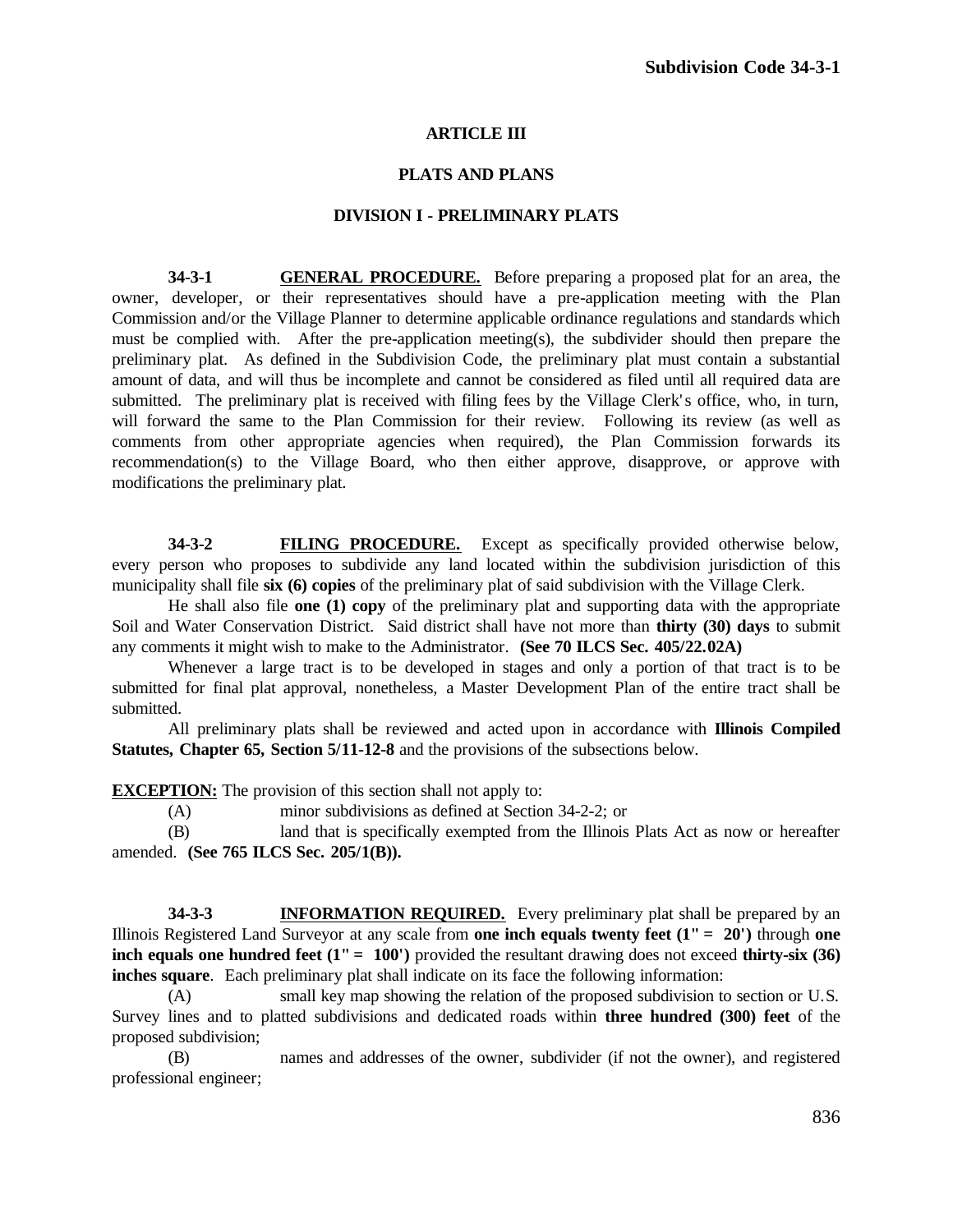- (C) proposed name of the subdivision;
- (D) zoning district classification of the tract to be subdivided, and of the adjacent land;
	- (E) north arrow, graphic scale, and date of map;

(F) the gross and net acreage area of the proposed subdivision, the acreage of streets, and of any areas reserved for the common use of the property owners within the subdivision and/or for public use;

(G) all lot lines adjacent to and abutting the subdivision;

(H) tract boundary lines showing dimensions, bearings, angles, and references to known land lines;

(I) topography of the tract to be subdivided as indicated by **two- (2) foot** contour data for land having slopes of **zero-four percent (0-4%), five- (5) foot** contour data for land having slopes between **four-twelve percent (4-12%),** and **ten- (10) foot** contour data for land having slopes of **twelve percent (12%)** or more;

(J) any proposed alteration, adjustment or change in the elevation or topography of any area;

(K) locations of such features as bodies of water, ponding areas, natural drainageways, railroads, cemeteries, bridges, parks, schools, etc.;

(L) streets and rights-of-way on and adjoining the site of the proposed subdivision; showing the names and including street right-of-way and paving widths; approximate gradients; types and widths of pavement, curbs, sidewalks, crosswalks, planting strips and other pertinent data, including classification of all existing or proposed streets as to function as collector, major, minor or county road;

(M) a copy of the results of any tests made to ascertain subsurface rock and soil conditions and the water table;

(N) locations, widths, and purposes of all existing and proposed easements;

(O) a copy of the description of all proposed deed restrictions and covenants;

(P) location and size of existing and proposed sanitary and storm sewers;

(Q) locations, types, and approximate sizes of all other existing and proposed utilities;

(R) building setback or front yard lines and dimensions;

(S) locations, dimensions, and areas of all parcels to be reserved or dedicated for schools, parks/playgrounds, and other public purposes; and

(T) locations, dimensions, and areas of all proposed or existing lots within the subdivision;

- - (U) information as defined in Section 34-3-4(A).

**34-3-4 PLAN COMMISSION ACTION.** The Plan Commission shall either approve or disapprove the application for preliminary plat approval within **sixty (60) days** from the date of said application or the filing of the last item of required supporting data, whichever date is later, unless the Plan Commission and the subdivider mutually agree to extend this time limit. If the Plan Commission disapproves the preliminary plat, they shall furnish to the applicant within the **sixty (60) day period** a written statement specifying the aspects in which the proposed plat fails to conform to this Code and/or the Official Map. If the Plan Commission approved the preliminary plat, they shall inform the Village Board that action can be taken at the next regularly scheduled Village Board meeting.

(A) **Notice of Meeting.** The Plan Commission shall give notice of its consideration of any preliminary plat and allow the opportunity to be heard to the following person(s) or groups during its preliminary review time span: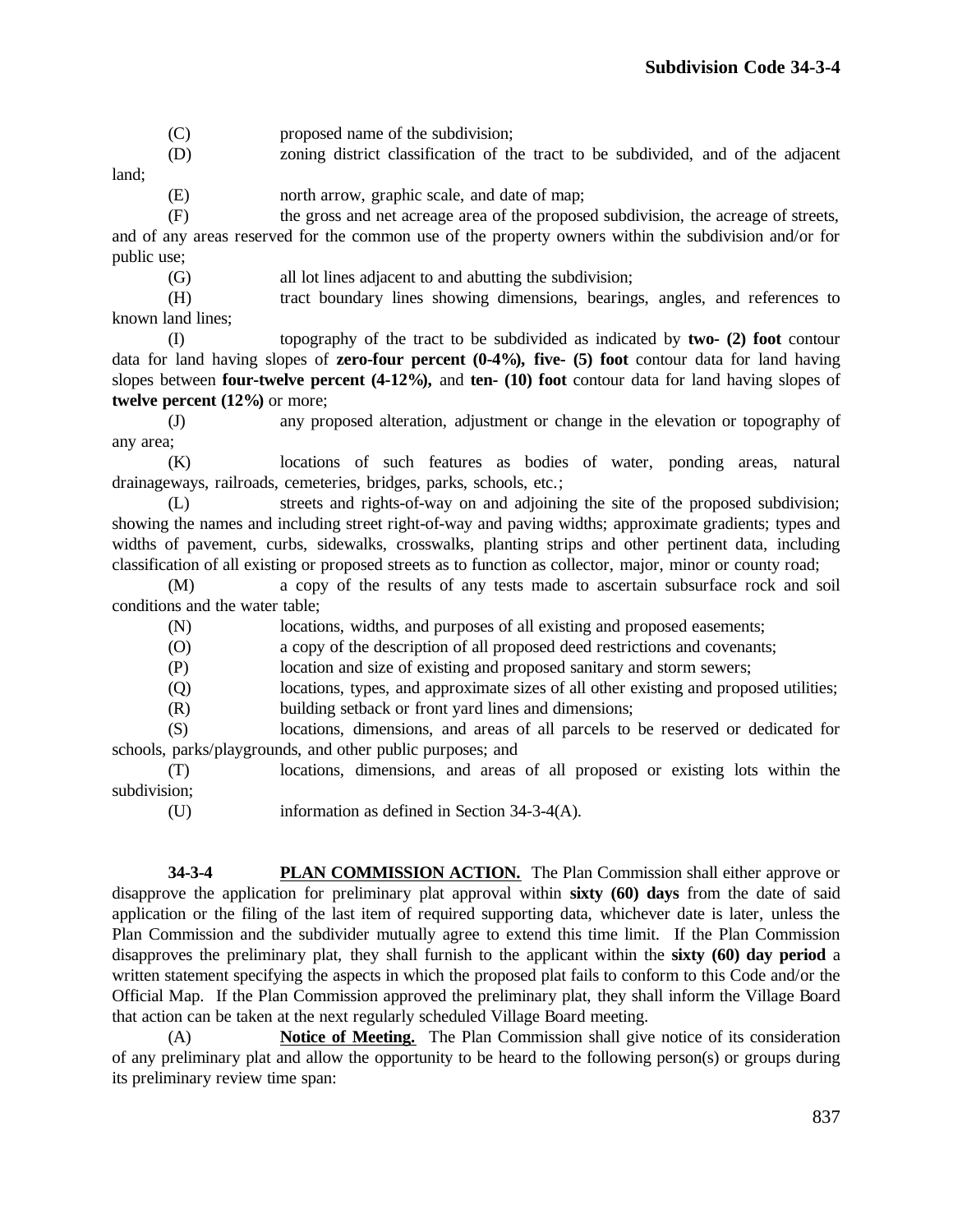- (1) Any person requesting notification of the meeting.
- (2) Any property owner whose property is contiguous to the property, including property across the streets, railroads, creeks, and similar barriers; said information shall be provided by the applicant to the Village Clerk' s office when filing the plat.
- (3) Any governmental or taxing body which requests notification of the meeting.

**34-3-5 REVIEW BY VILLAGE BOARD; TIME CONSTRAINTS.** The Village Board shall review the preliminary plat, along with the Plan Commission recommendations and approve, disapprove or approve subject to certain conditions and/or modifications said preliminary plat within **thirty (30) days** after its next regularly scheduled meeting following receipt of the written Plan Commission recommendations, unless variances from Zoning Code requirements are needed, in which case, the Village Board' s **thirty (30) days** commence the day after the Board of Appeals hearing is held, as required by the Zoning Code.

If the Village Board rejects the preliminary plat, their resolution shall specify the aspects in which the plat fails to comply with this Code and/or the Official Map. The Village Clerk shall attach a certified copy of the Board' s resolution of approval or disapproval to the preliminary plat. One copy of the resolution and plat shall be retained by the Clerk, one copy shall be filed with the Administrator, and one copy shall be sent to the subdivider by return receipt mail.

**34-3-6 RIGHTS AND PRIVILEGES OF SUBDIVIDER.** Preliminary plat approval shall confer the following rights and privileges upon the subdivider:

(A) That the preliminary plat will remain in effect for a **one (1) year** period from the day the Village Board approves the same. The applicant may, during this period, submit all or part or parts of said preliminary plat for final approval. In the event that the subdivision is being developed in stages, the applicant may, by written mutual agreement with the Village Board, have final approval of the last part of the plat delayed for a period not to exceed **five (5) years** from the date of the preliminary plat approval. Any part of a subdivision which is being developed in stages shall contain a tract of land at least **one (1) block** in area or **five (5) gross acres**.

(B) That the general terms and conditions under which the preliminary plat approval was granted will not be changed for final approval.

(C) The applicant may also proceed with any detailed improvement plans required for all facilities or utilities intended to be provided. Actual construction of such facilities and improvements may commence prior to final plat approval if the detailed improvement plans have been recommended by the Village Engineer and approved by the Village Board, provided that such facilities and improvements will be inspected throughout their construction, and final plat approval will be contingent in part upon acceptable compliance to Village improvement and facilities standards. If the applicant does not submit the improvement plans prior to the submission of the final plat, then he shall submit the improvement plans to the Village Clerk' s office at the time that the final plat is submitted.

#### **34-3-7 RESERVED.**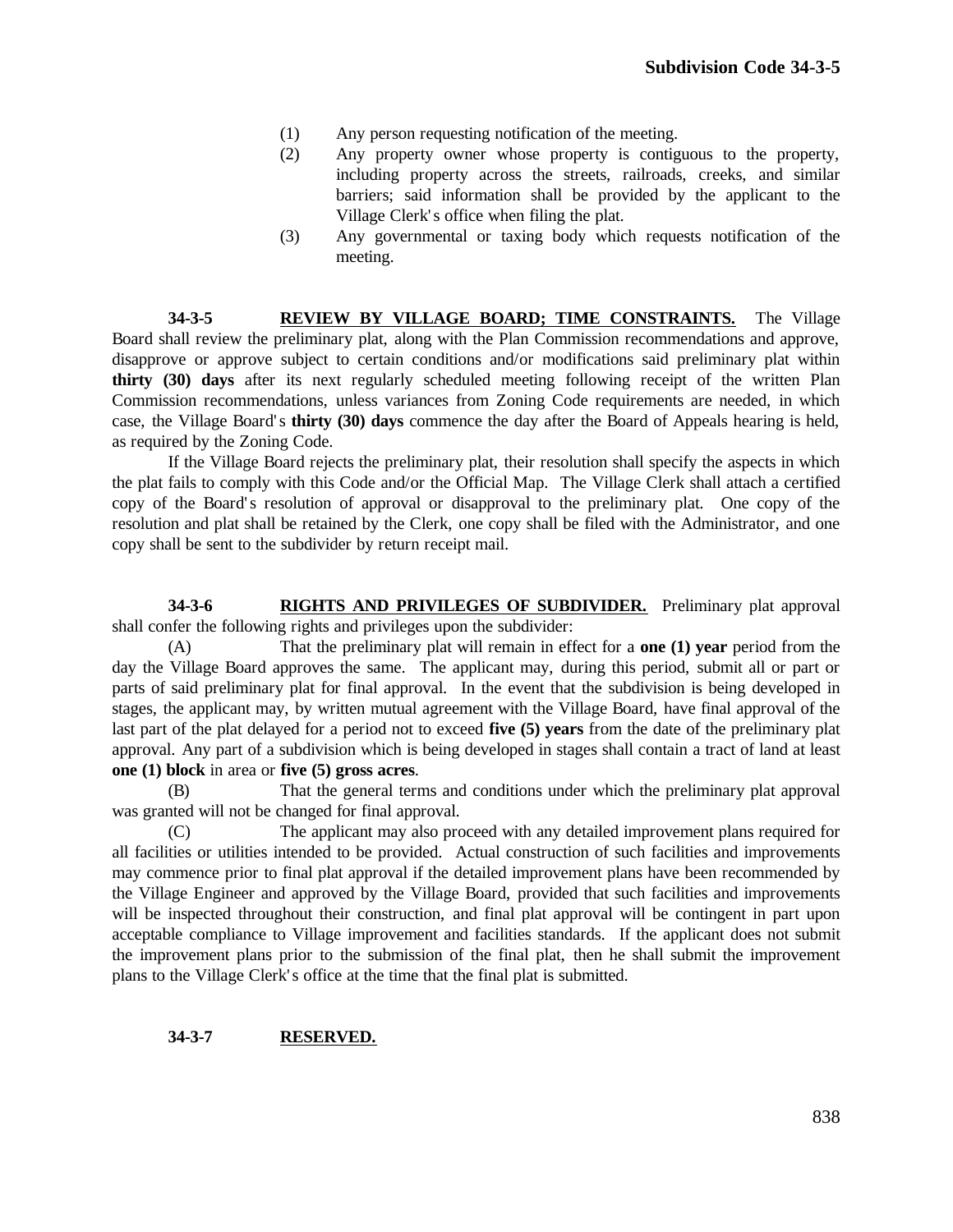## **DIVISION II - IMPROVEMENT PLANS**

**34-3-8 SUBMISSION OF PLANS.** After the Village Board has approved the preliminary plat, but prior to submission of the final plat, the developer shall furnish **six (6) copies** of the plans and specifications for all improvements to be installed within or in conjunction with the proposed development to the Village Clerk, pay all associated filing fees before review by the Village Engineer. These plans and specifications shall be signed and sealed by the registered professional engineer responsible for their preparation. Until the Village Engineer certifies in writing that the proposed improvements conform to generally accepted engineering practices and to the standards in this Code:

(A) the Administrator shall not issue any building permit to allow construction of said improvements; and

(B) the Village Board shall not act upon the application for final plat approval.

**34-3-9 INFORMATION REQUIRED.** Improvement plans shall consist of black or blue line prints not larger than **thirty-six (36) inches square**. These plans and the related specifications shall provide all of the following information:

(A) topography of the tract, both before and after development at the same scale as the approved preliminary plat;

(B) existing and proposed elevations along the centerline of all streets;

(C) radii of all curves and lengths of tangents on all streets;

(D) locations and typical cross-section of street pavements including curbs/gutters, catch basins, and inlets;

(E) locations and typical cross-section of sidewalks and driveway aprons;

(F) locations, sizes, and invert elevations of all existing and proposed sanitary sewers, storm sewers, and fire hydrants, showing connections to any existing or proposed utility systems;

(G) locations and sizes of all water, gas, electric, and other utilities;

(H) locations of street lighting standards and street signs;

(I) one or more bench marks, when requested by Engineer, in or near the subdivision, to which the subdivision is referenced; the identity and elevation shall be based on sea level datum;

(J) all proposed measures to control erosion and sedimentation;

(K) high water elevations of all lakes/streams adjoining or within the tract;

(L) such other information as the Village Engineer may reasonably require to perform his duties under this section; and

(M) existing and proposed survey monuments on street plans or on the proposed final plat as required by this Code.

**34-3-10 INSPECTIONS REQUIRED.** The subdivider/developer shall notify the Administrator and the Building Commissioner of both the start and completion of construction.

(A) The Building Commissioner shall inspect said improvements while they are under construction. If he or his designated deputy determines that they are being built in violation of this Code, he shall request that the Administrator promptly issue a stop order.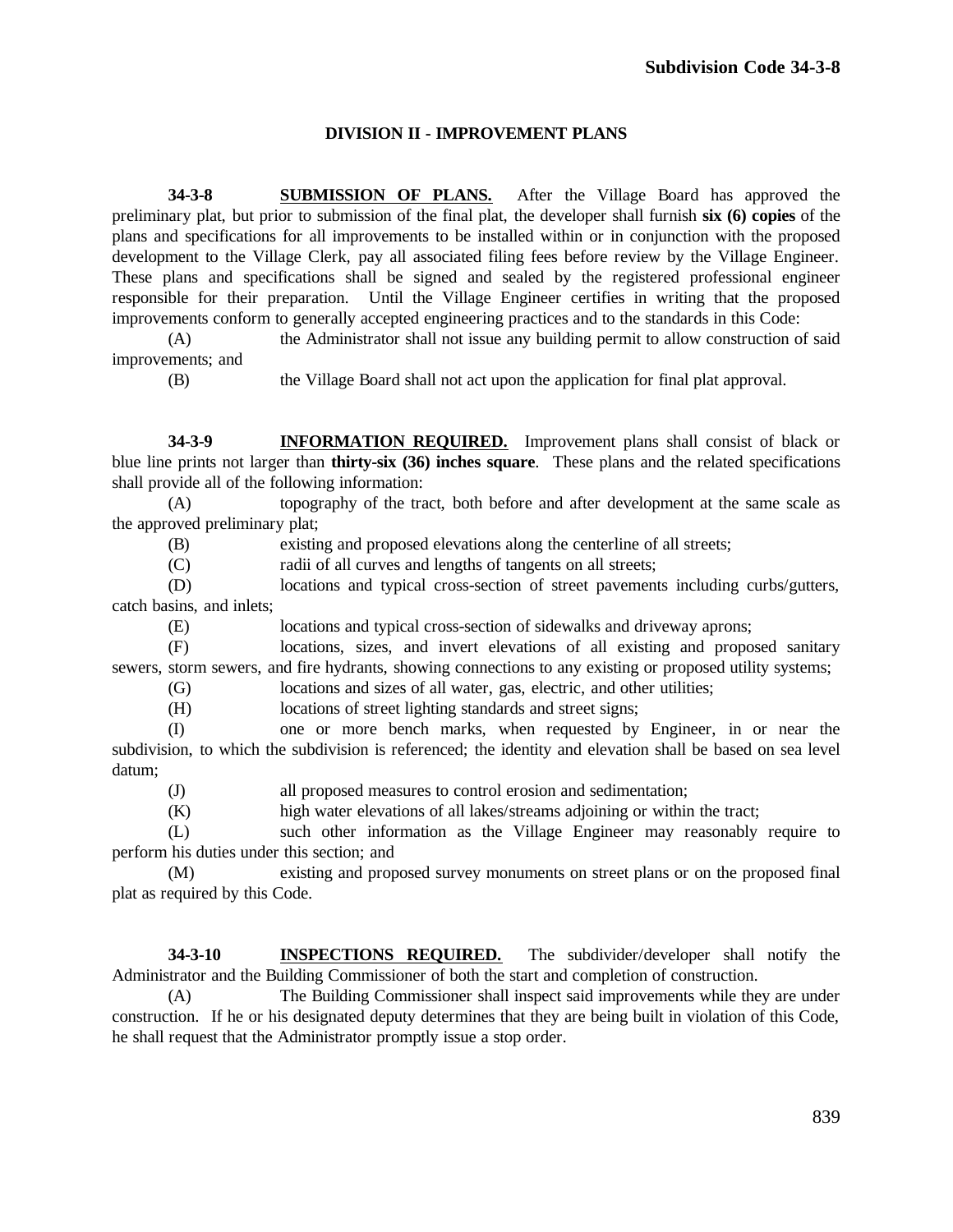(B) The Building Commissioner and Village Engineer shall inspect improvements upon their completion. This municipality shall not accept any completed improvement until the Building Commissioner and Engineer have stated in writing that it complies with this Code.

#### **34-3-11 FILING "AS-BUILT" RECORDS.**

(A) The subdivider/developer shall file with the Administrator a set of reproducible cloth- or polyester-base film positive showing the as-built details and any deviations from the approved plans upon the completion of improvements, or when **fifty percent (50%)** of the building permits have been issued in a given plat.

(B) The subdivider/developer shall pay the costs to add water, sewer, street, and stormwater improvements to the overall Village map(s);

(C) If the Administrator finds the as-built to be unacceptable, building permits shall be discontinued until such time as the information is acceptable.

## **34-3-12 RESERVED.**

# **DIVISION III**

## **ASSURANCE FOR COMPLETION OF REQUIRED IMPROVEMENTS**

**34-3-13 APPROVAL OF FINAL PLAT - IMPROVEMENTS.** The Village Board shall not approve any final plat of subdivision (and, hence, said final plat shall not be entitled to recording) until:

(A) all improvements required in the improvement plan have been completed by the subdivider/developer at his expense, inspected by the Building Commissioner and Engineer, and dedicated to this municipality or other appropriate entity; or

(B) in accordance with the subsections below, the subdivider/developer has provided this municipality with legal assurance to guarantee the satisfactory completion and dedication of all required improvements.

**34-3-14 FORMS OF ASSURANCE.** At the option of the Village Board, the required legal assurance may be either a performance bond or an escrow deposit. Every performance bond shall be reviewed by the Village Attorney, and posted with the Village Clerk. Any funds to be held in escrow shall be deposited with the Village Clerk.

**34-3-15 AMOUNT OF BOND OR DEPOSIT.** The amount of the performance bond or escrow deposit shall be equal to the Village Engineer' s opinion of probable costs of constructing the uncompleted portion of the required improvements plus all required inspection fees. Any escrow deposit may be in the form of: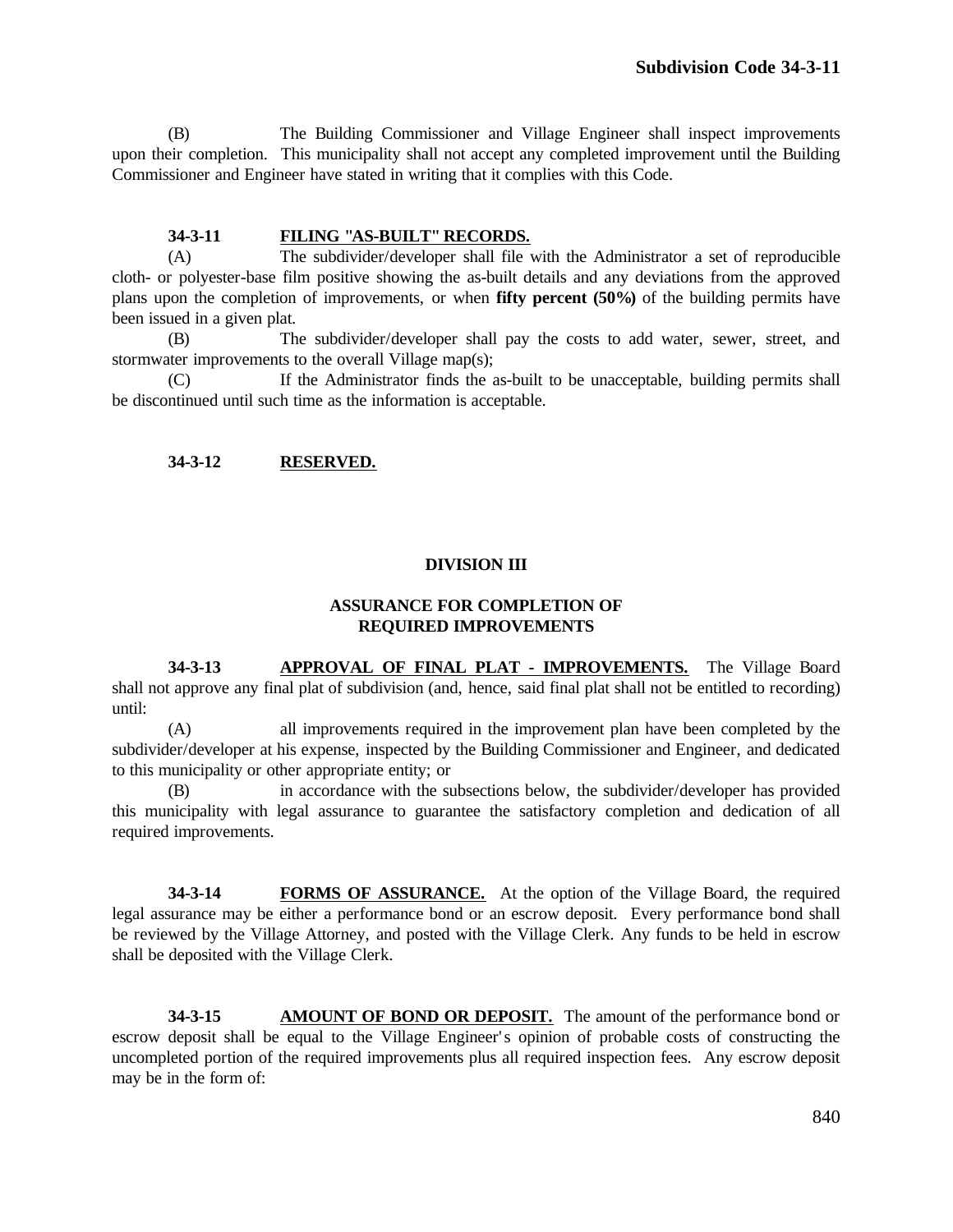(A) cash;

(B) an irrevocable letter of credit or commitment from a lending institution guaranteeing to this municipality the availability of the escrow funds from time to time upon demand; or

(C) certificates of deposit, treasury bills, or other readily negotiable instruments approved by the Village Clerk, and made payable to this municipality.

**34-3-16 ELIGIBLE SURETIES.** No person shall be eligible to act as surety unless he has been approved by the Village Clerk. The Clerk shall conduct or cause to be conducted spot audits of all sureties. Any surety who fails to perform shall be ineligible for **two (2) years** thereafter to act as surety for any subdivision improvement within this municipality's jurisdiction.

**34-3-17 TERM OF ASSURANCE, EXTENSION.** The initial term of any performance bond or escrow agreement shall not exceed **two (2) years**. If all the required improvements have not been completed by the end of the two-year period, the Plan Commission, with the advice and consent of the Village Board, may either extend said bond/escrow agreement for **one (1) year** only, or may proceed as per **Section 34-3-19**.

## **34-3-18 RELEASE OF BOND/ESCROW DEPOSIT.**

(A) The Village Clerk may release up to **ninety percent (90%)** of the amount of the performance bond/escrow deposit upon receipt of written authorization from the Building Commissioner. The amount which the Building Commissioner authorizes to be released shall be equal to the value of improvements actually completed in accordance with approved plans.

(B) The balance of the amount of the performance bond/escrow deposit shall not be released by the Village Clerk until:

- (1) the Building Commissioner has certified to the Administrator in writing that all required improvements have been satisfactorily completed; and
- (2) said improvements have been accepted by and dedicated to this Village or other appropriate entity.

**34-3-19 FAILURE TO COMPLETE IMPROVEMENTS.** If all the required improvements have not been completed by the end of the two-year period (or three-year period, in the case of an extension), the Administrator, with the assistance of the Village Attorney, may:

(A) require the surety to perform on the bond, and to pay to this municipality an equal amount to the cost of completing the required improvements or the amount of the bond not theretofore released, whichever is less; or

(B) order the Village Clerk to retain all escrow funds needed to complete the required improvements, and to return the balance (if any) of such funds to the subdivider/developer; or

(C) require the subdivider/developer to submit a new performance bond/escrow deposit in an amount sufficient to cover any increase in the cost of constructing the required improvements.

## **34-3-20 - 34-3-21 RESERVED.**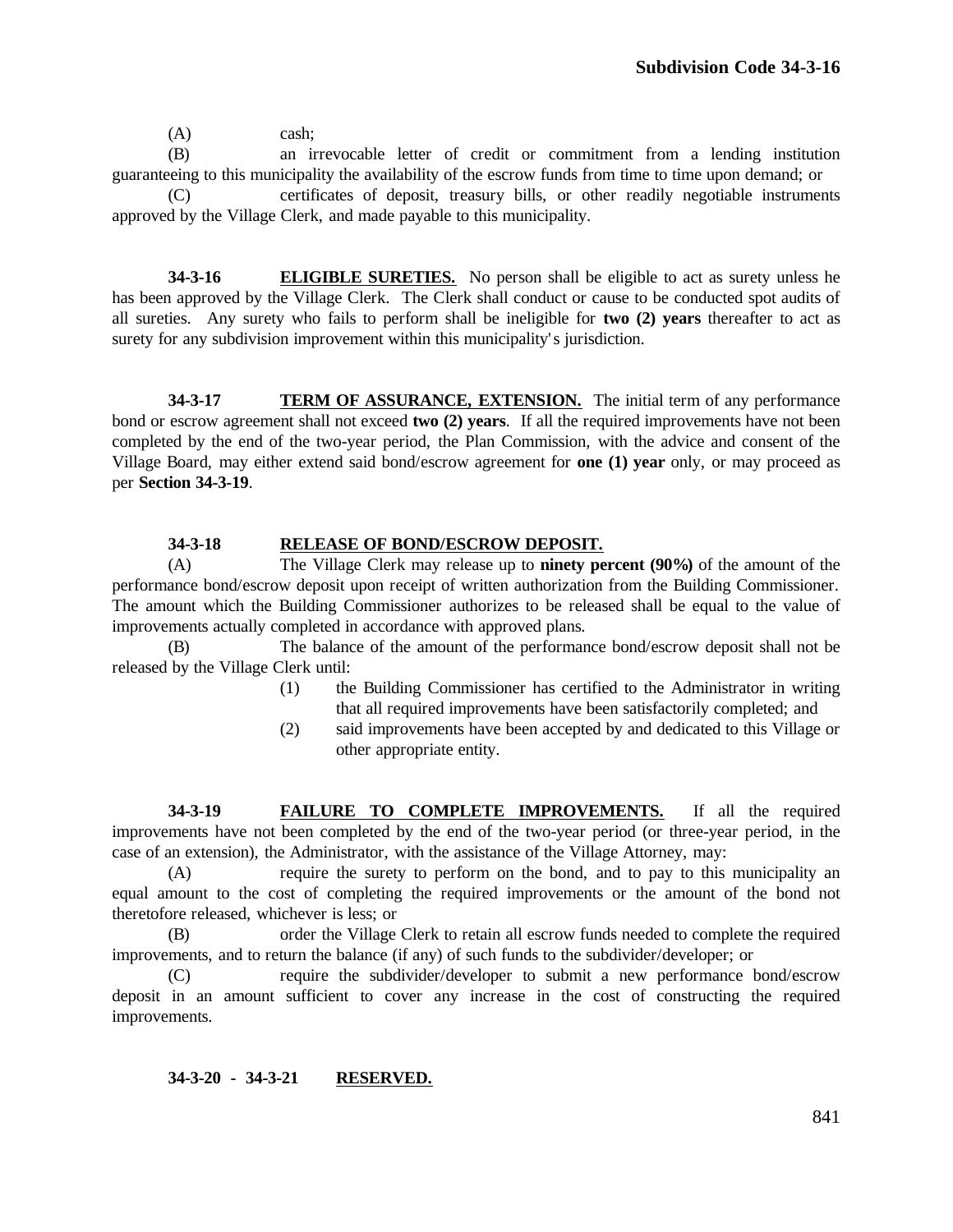# **DIVISION IV - FINAL PLATS**

**34-3-22 VILLAGE BOARD APPROVAL.** The Village Board shall not approve any final plat unless they determine that it is in compliance with all pertinent requirements of this Code including those set forth in the subsections below.

**34-3-23 FILING, TIME LIMITS.** The subdivider of every subdivision -- whether major or minor but excluding land specifically exempted from the Illinois Plats Act as now or hereafter amended **(Ill. Comp. Stats., Chap. 765, Sec. 205/1(b))** -- who desires final plat approval shall file **six (6) copies** of the final plat and supporting data with the Village Clerk and pay all associated filing fees not later than **one (1) year** after preliminary plat approval has been granted. However, with the consent of the Village Board, the subdivider may delay application for final approval of part(s) of the tract shown on the preliminary plat for successive one-year periods. No subdivision plat or re-plat shall be filed for record or recorded in the office of the County Recorder of Deeds, unless and until the approval of the Village is endorsed thereon. No lot shall be sold for such subdivision plat or re-plat until it has been approved by the Village Board and filed for record in the office of the County Recorder of Deeds as required by the State Statutes.

For official filings, the subdivider shall file the approved final plat with the County Recorder of Deeds within **sixty (60) days** after the Village Board has approved the same and the Mayor has affixed his signature thereto. **One (1) copy** of the final plat shall be given to the Village Clerk's office by the subdivider bearing the official stamp of the County Recorder attesting its recording within **twenty (20) days** of such action.

**34-3-24 INFORMATION REQUIRED.** Every final plat shall be prepared by a registered Illinois land surveyor on new linen tracing cloth- or polyester-base film with waterproof black ink at a scale not greater than **one hundred (100) feet** equals **one (1) inch**, provided that the resultant drawing shall not exceed **thirty-six (36) inches square**. The final plat and supporting data shall portray/provide all of the following information:

(A) north arrow, graphic scale, and date;

(B) name of subdivider, subdivision, identification of the portion of the Public Lands Survey in which the subdivision is located;

(C) accurate metes and bounds or other adequate legal description of the tract, and the included area of the subdivision to the nearest **one-hundredth (1/100) of an acre**;

(D) accurate boundary lines, with dimensions and bearings or angles which provide a survey of the tract, closing with an error of closure of not more than **one (1) foot** in **ten thousand (10,000) feet**;

(E) all dimensions shall be shown in feet and decimals of a foot;

(F) reference to recorded plats of adjoining platted land within **three hundred (300) feet**, by record name, plat book, and page number;

(G) accurate locations of all existing streets intersecting the boundaries of the subdivision;

(H) right-of-way lines of all streets, other rights-of-way, easements, and lot lines with accurate dimensions, angles, or bearings and curve data, including radii, arcs or chords, points of tangency, and central angles;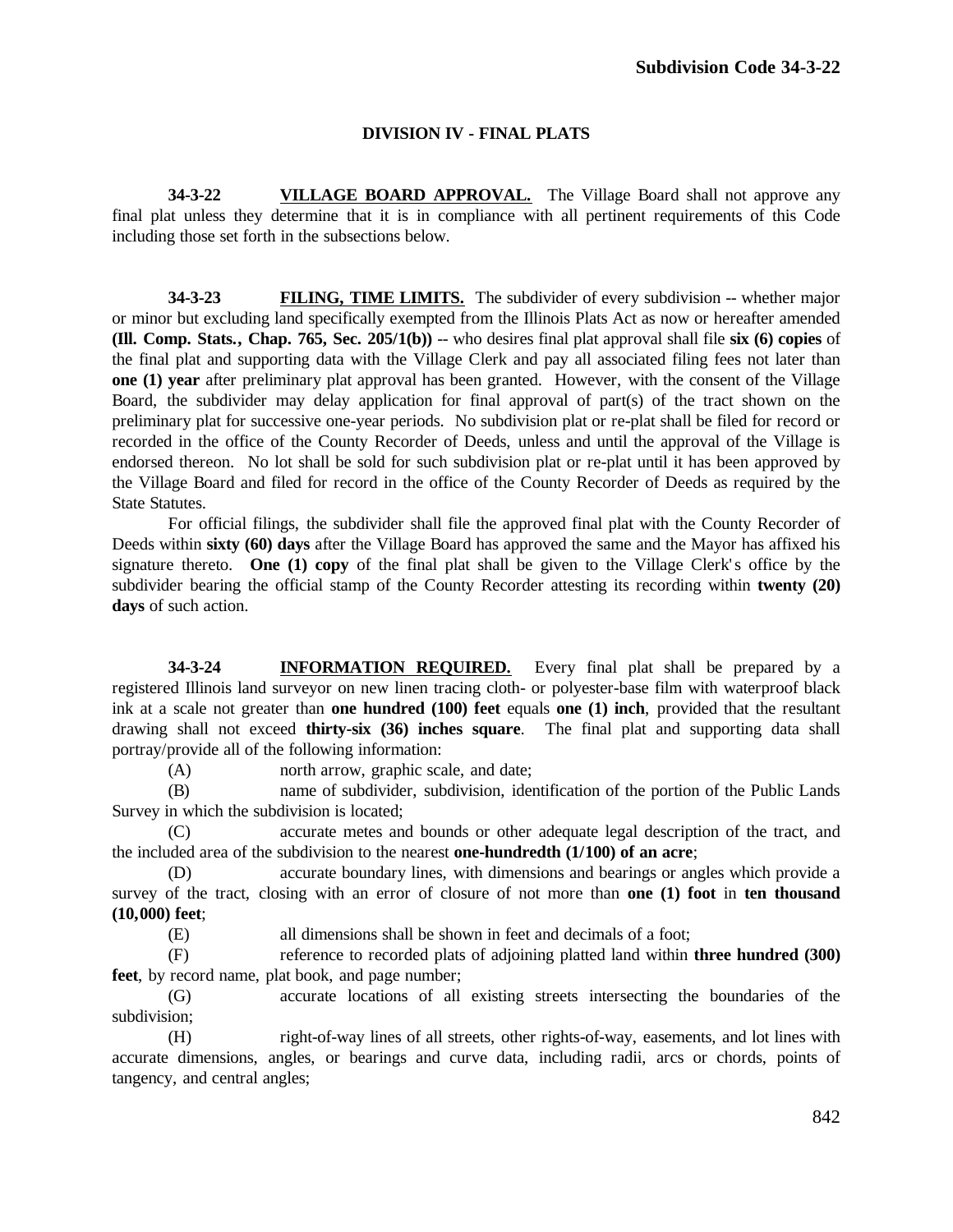- (I) name and right-of-way width of every proposed street;
- (J) purpose of any existing or proposed easement(s);
- (K) number of each lot, lot dimensions, and (in a separate list) lot areas;
- (L) purpose(s) for which sites, other than private lots, are reserved;
- (M) building or setback lines with accurate dimensions;

(N) restrictions of all types which will run with the land, and become covenants in the deeds of lots;

(O) certification of dedication of all public areas;

(P) accurate distances and directions to the nearest established official monument; reference corners shall be accurately described on the final plat;

(Q) reference to known and permanent monuments and bench marks from which future surveys may be made together with elevations of any bench marks; and the Surveyor must, at the time of making his survey, establish permanent monuments (set in such a manner that they will not be moved by frost) which mark the external boundaries of the tract to be divided or subdivided and must designate upon the plat the locations where they may be found;

(R) location, type, material and size of all monuments and lot markers.

**34-3-25 CERTIFICATES REQUIRED.** As required by State law **(Ill. Comp. Stats., Chap. 765, Sec. 205/2; Chap. 65, Sec. 5/11-12-8),** the following certificates shall be executed on the final plat:

(A)

#### **OWNER'S CERTIFICATE**

We, , the Owners of (description) , have caused the said tract to be surveyed and subdivided in the manner shown, and said subdivision is to be hereinafter known as . All rights-of-way and easements shown hereon are hereby dedicated to the use of the public forever including the release and waiver of the right of homestead under the Homestead Exemption laws of the State of Illinois.

Dated this day of , 20 .

(Seal)

(Seal)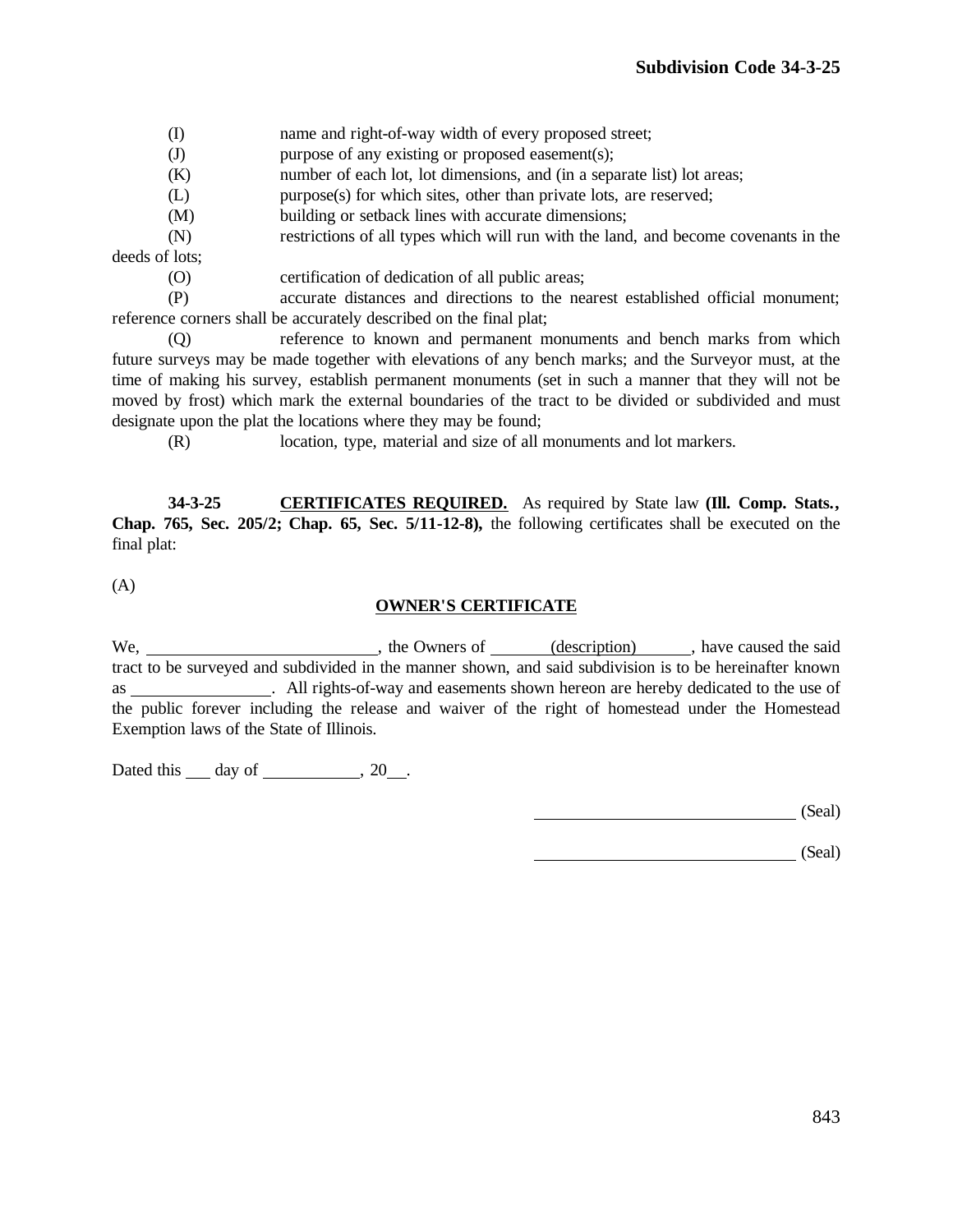|  |  |  | <b>NOTARY PUBLIC'S CERTIFICATE</b> |
|--|--|--|------------------------------------|
|--|--|--|------------------------------------|

| State of Illinois |        |
|-------------------|--------|
|                   | $)$ SS |
| County of         |        |

I, 1. All a Notary Public in and for the County aforesaid, do hereby certify that (owners) are personally known to me to be the same persons whose names are subscribed to the foregoing instrument, and that they appeared before me this day in person and acknowledged that they signed and sealed the same as their free and voluntary act for the uses and purposes therein set forth, including the release of waiver of the right of homestead.

Given under my hand and Notarial Seal this  $\frac{1}{\sqrt{2\pi}}$  day of  $\frac{1}{\sqrt{2\pi}}$ , 20 ...

Notary Public

(C)

# **SURVEYOR'S CERTIFICATE**

I, 1. 1. An Illinois Registered Land Surveyor, do hereby certify that this plat is a correct representation of a survey made under my direct supervision at the request of for the purpose of subdividing the tract into lots as shown.

Land Surveyor

Illinois Registration Number

Date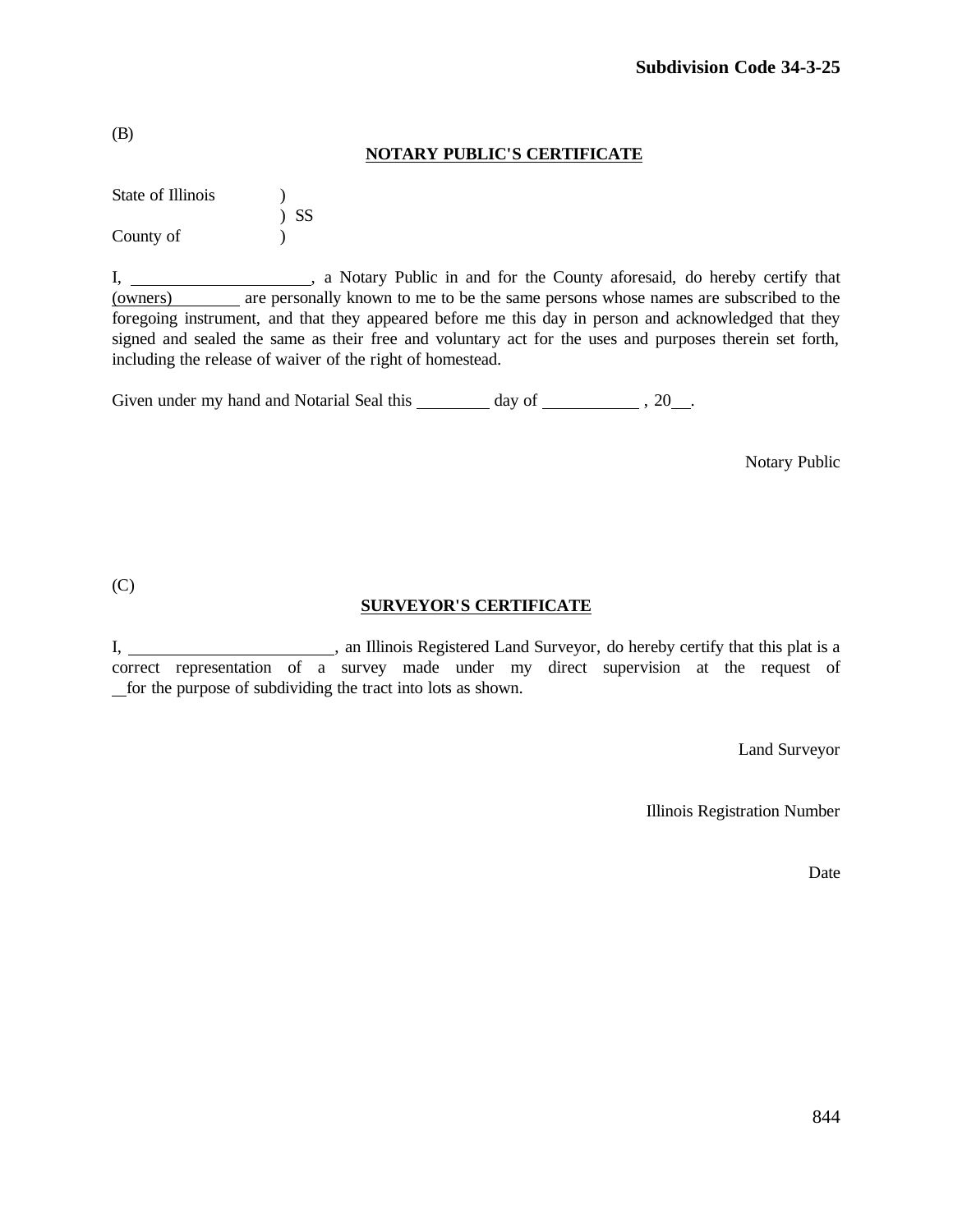# **COUNTY CLERK'S CERTIFICATE**

I, County Clerk of County, Illinois, do hereby certify that I find no unpaid or forfeited taxes against any of the real estate included within this plat.

County Clerk

Date

(E)

#### **CERTIFICATE OF VILLAGE BOARD**

I, Mayor of the Village, do hereby certify that the plat shown herein was duly presented to the Village Board and approved at a meeting of same held on (date).

Mayor

Village Clerk

(F)

## **FLOOD HAZARD CERTIFICATE**

We, the undersigned, do hereby certify that no part of this plat to be recorded, is situated within **five hundred (500) feet** of any surface drain or watercourse serving a tributary area of **six hundred forty (640) acres** or more, or, if this plat is within **five hundred (500) feet** of any surface drain or watercourse, we hereby certify that this plat has been reviewed by the Illinois Department of Transportation Division of Water Resources and their report is on file with the County Recorder of Deeds.

> By: Owner(s) By: Illinois Land Surveyor

Registration Number

Date

(D)

845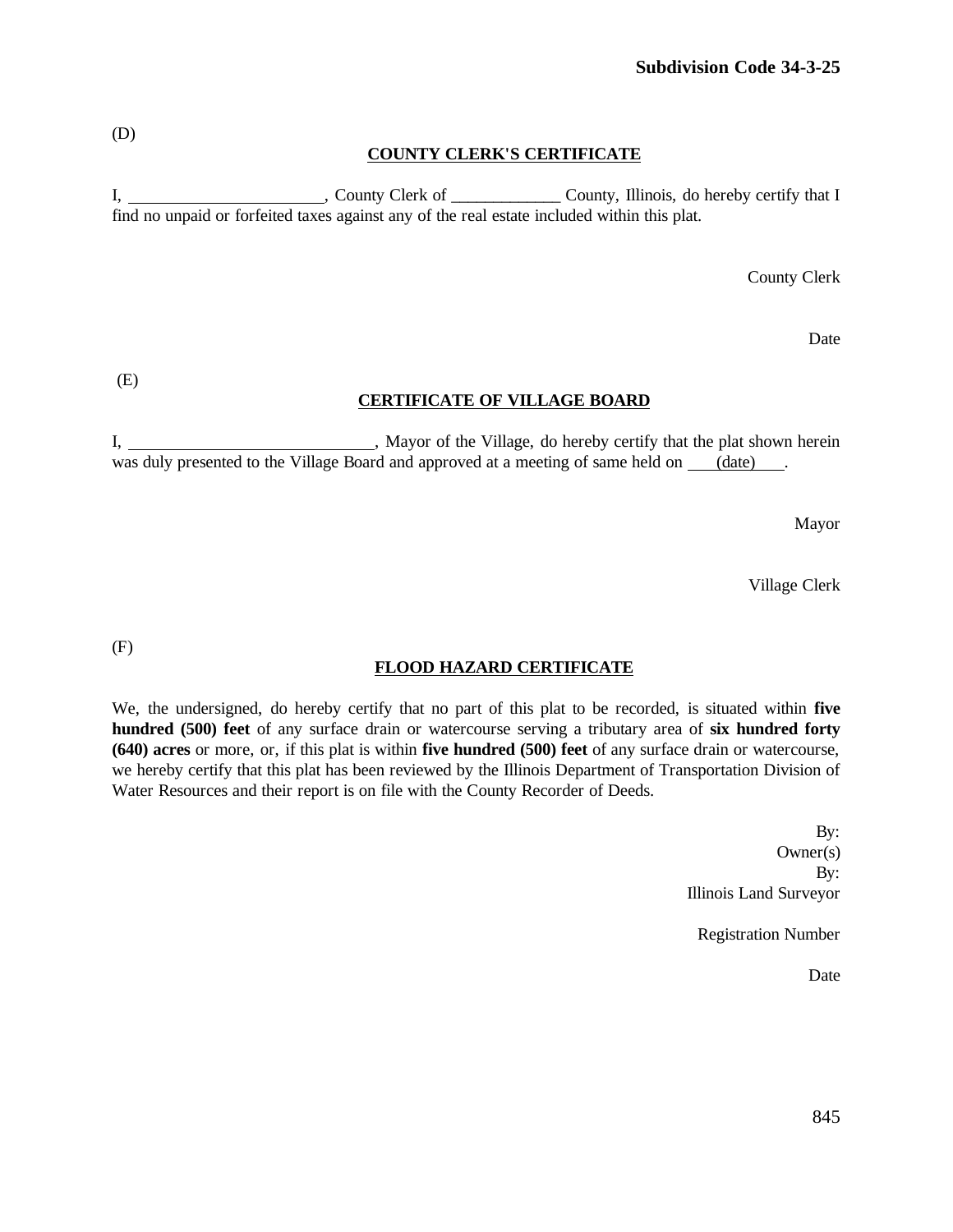**34-3-26 ADMINISTRATIVE REVIEW, ADVISORY REPORT.** Within **thirty (30) days** from the date of application for Final Plat approval, the Building Commissioner and the Administrator shall review said Final Plat (and supporting data), and shall each advise the Village Board in writing whether it substantially conforms to the approved preliminary plat and improvement plans. A copy of their Advisory Report shall be forwarded to the Plan Commission. The Plan Commission may prepare an addendum to said report (should they so desire), and forward same to the Village Board.

**34-3-27 ACTION BY VILLAGE BOARD.** The Village Board shall either approve or disapprove the application for Final Plat approval by resolution within **sixty (60) days** from the date of said application or the filing of the last item of required supporting data, whichever date is later, unless the Board and the subdivider mutually agree to extend this time limit. The Village Board shall not approve any Final Plat unless:

(A) the final plat substantially conforms to the approved preliminary plat; and

(B) the final plat manifests substantial compliance with the design and improvements standards of this Code, Zoning Code, and the Official Map; and

(C) to the Board' s knowledge and belief, the final plat complies with all pertinent requirements of State law; and

(D) either of the following has been met:

- (1) all required improvements have been completed, inspected, accepted, and dedicated; or
- (2) the subdivider/developer has posted a performance bond or deposited funds in escrow to guarantee the satisfactory completion and dedication of all required improvements.

If the Village Board disapproves the Final Plat, their resolution shall specify the aspects in which the Plat fails to meet the above conditions for approval.

The Village Clerk shall attach a certified copy of the Board's resolution of approval or disapproval to the Final Plat. One copy of the resolution and plat shall be retained by the Clerk, one copy shall be filed with the Administrator, and one copy shall be given to the subdivider.

**34-3-28 CHANGES IN APPROVED FINAL PLATS.** Once a Final Plat is approved by the Village Board, it shall not thereafter be modified; provided, however, that minor changes may be made upon written application to the Administrator. Major changes require the filing of a new Final Plat and complete re-review.

# **34-3-29 - 34-3-34 RESERVED.**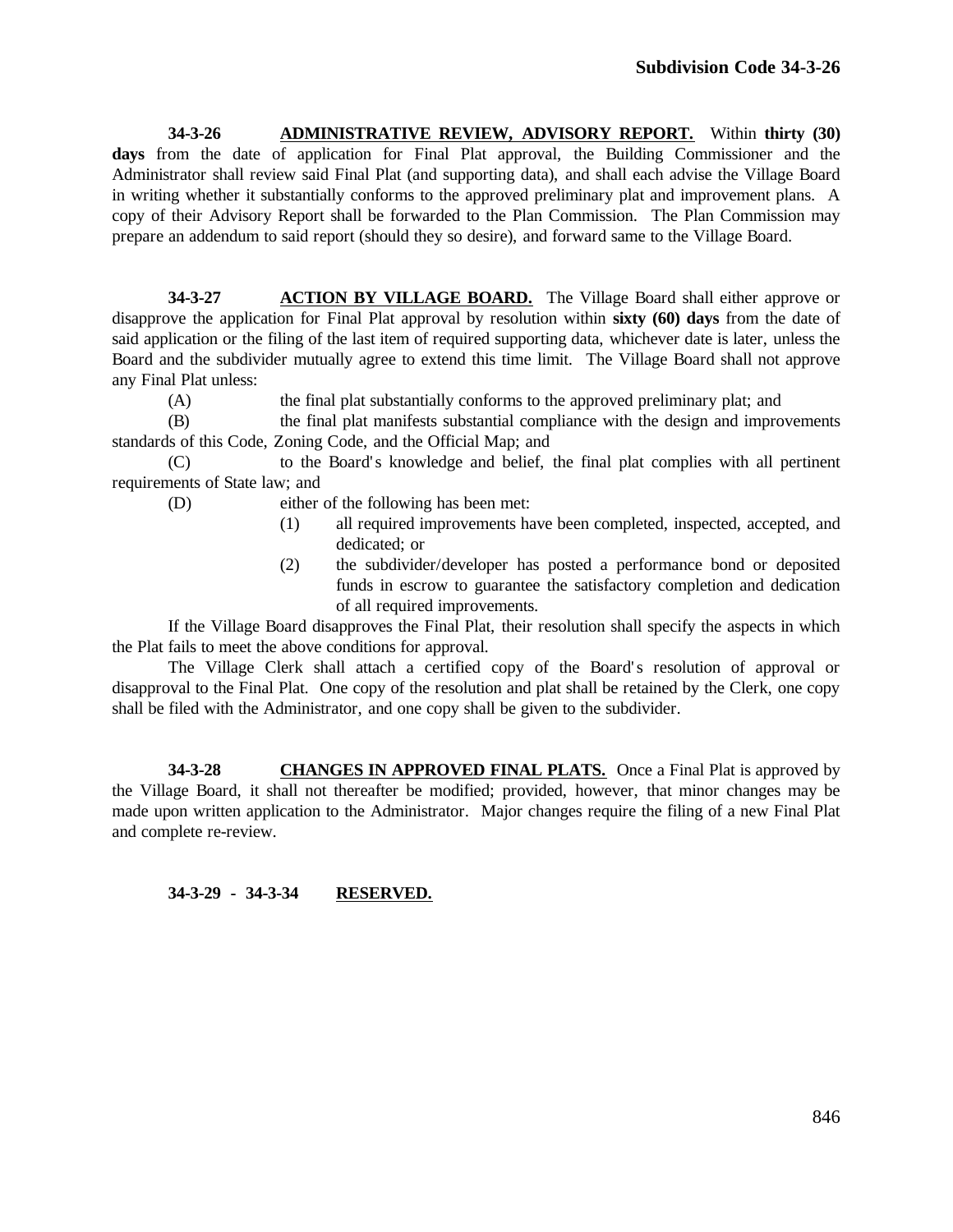#### **DIVISION V - MAINTENANCE OF IMPROVEMENTS**

**34-3-35 SUBDIVIDER'S RESPONSIBILITIES.** The subdivider/developer shall maintain all the improvements in the subdivision until they have been accepted by and dedicated to the Village or other appropriate entity.

**34-3-36 MAINTENANCE BOND.** Prior to dedication, the subdivider/developer shall post a maintenance bond with the Village Clerk in the form approved by the Village Attorney. Said bond shall be in the amount determined by the Building Commissioner to be sufficient to guarantee the satisfactory condition of the required improvements for a period of **two (2) years** from the date of their acceptance and dedication. If at any time during the two-year period the improvements are found to be defective, they shall be repaired/replaced at the subdivider/developer's expense. If the subdivider/developer fails or refuses to pay such costs within **ninety (90) days** after demand is made upon him by the Building Commissioner, the Village shall use the maintenance bond to make the necessary repairs/replacement. If the cost of repairs/replacement exceeds the bond amount, the subdivider/developer shall be liable for the excess. At the end of the two-year period, the maintenance bond shall be released.

#### **DIVISION VI - VACATION OF PLATS**

**34-3-37 VACATION OF PLATS.** In accordance with State law **(Ill. Comp. Stats., Chap. 765, Secs. 205/6, 205/7, and 205/8),** any plat or part thereof may be vacated by the owner of the tract, at any time before the sale of any lot therein, by a written vacation instrument to which a copy of the plat is attached. If there are public service facilities in any street, other public way, or easement shown on said plat, the instrument shall reserve to the Village or other public entity or public utility owning such facilities the property, rights-of-way, and easements necessary for continuing public service by means of those facilities and for maintaining or reconstructing the same. The vacation instrument shall be approved by the Board of Trustees in the same manner as plats of subdivision and shall also be approved by the County Superintendent of Highways, the Highway Commissioner of the appropriate township, the District Engineer of the State Department of Transportation, and the public utilities. In the case of the platted tracts wherein any lots have been sold, the written vacation instrument must also be signed by all the owners of lots in said tracts.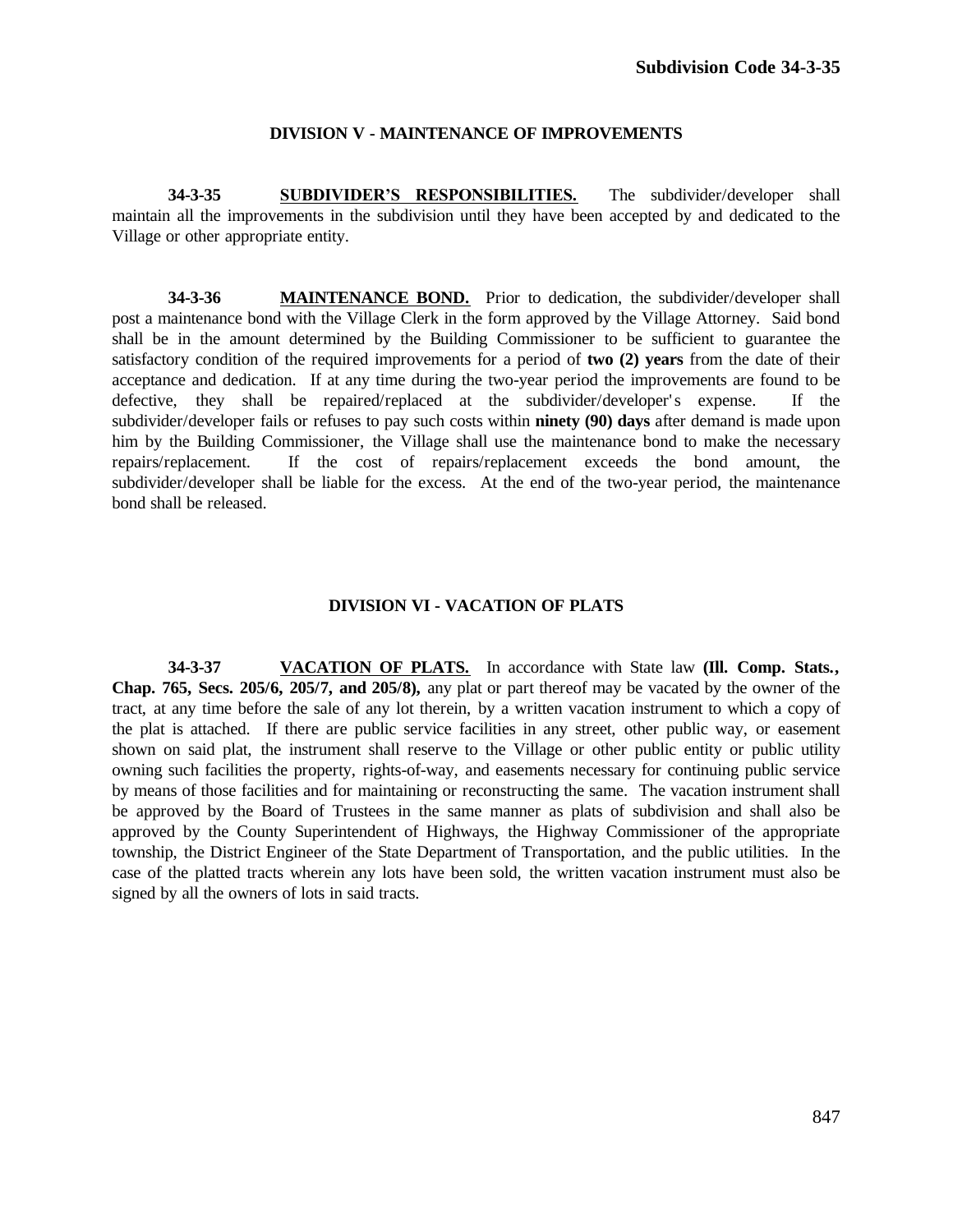# **ARTICLE IV**

## **ADMINISTRATIVE PROCEDURES**

**34-4-1 ENFORCEMENT OFFICER, DUTIES.** The Enforcement Officer, referred to herein as the Administrator, is hereby authorized and directed to administer and enforce the provisions of this Code. This broad responsibility encompasses, but is not limited to, the following specific duties.

(A) to review and forward preliminary plats to the Plan **Commission (See Art. III; Div. I);**

(B) to transmit improvements plans to the Village Engineer for his review **(See Art. III; Div. II);**

(C) to review and forward final plats to the Village Board **(See Sec. 34-3-23);**

(D) to issue stop orders as necessary when the Building Commissioner or Village Engineer determines that approved improvements are being constructed in violation of this Code **(See Sec. 34-3-10);**

(E) to pursue actions authorized at **Section 34-3-19** when a developer fails to complete required improvements;

(F) to evaluate and pass upon proposed changes in approved final plats **(See Sec. 34- 3-28);**

(G) to review and forward applications for subdivision variances to the Plan Commission **(See Sec. 34-4-2);**

(H) to maintain up-to-date records of matters pertaining to this Code including, but not limited to, preliminary plats, as-built records of completed improvements **(See Sec. 34-3-11),** final plats, variances, and amendments; and

(I) to provide information to subdividers/developers and to the general public on matters related to this Code.

**34-4-2 SUBDIVISION VARIANCES.** Any subdivider/developer desiring a variance from the requirements of this Code shall file a written application therefor with the Administrator at the same time that he files his preliminary plat. The application shall fully explain the grounds for the variance request, and specify the section(s) of this Code which, if strictly applied, would cause great practical difficulties or hardship. The Administrator shall prepare an advisory report on every variance application and submit it, together with the completed application, to the Plan Commission.

**34-4-3 REVIEW BY PLAN COMMISSION.** The Plan Commission shall review the variance application and the Administrator's comments, perform on-site review when appropriate, and submit their advisory report to the Village Board together with their recommendation on preliminary plat approval **(See Sec. 34-3-2).** The Plan Commission's advisory report shall be responsive to all the variances standards set forth in **Section 34-4-4**.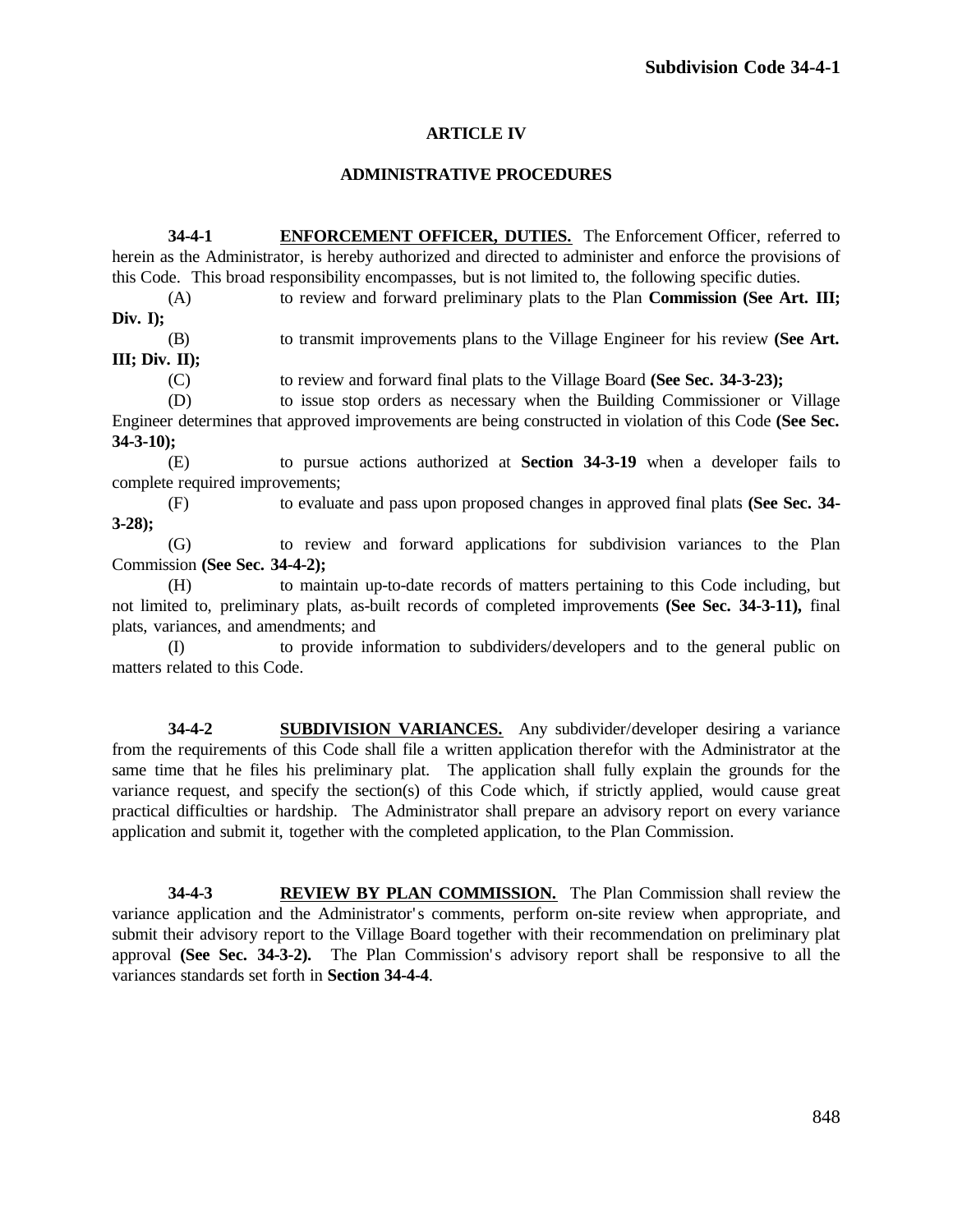**34-4-4 ACTION BY VILLAGE BOARD, VARIANCE STANDARDS.** At the same meeting at which they take action on the application for preliminary plat **approval (See Sec. 34-3-3),** the Village Board shall decide by resolution whether to grant or deny the requested subdivision variance. A copy of their decision, clearly stating their reasons therefor and the exact terms of any variance granted, shall be attached to both the preliminary and final plats. The Village Board shall not grant any subdivision variance unless, based upon the information presented to them, they determine that:

(A) the proposed variance is consistent with the general purposes of this Code **(See Sec. 34-1-1);** and

(B) strict application of the subdivision requirements **(See Article V)** would result in great practical difficulties or hardship to the applicant, not a mere inconvenience; and

(C) the proposed variance is the minimum deviation from the subdivision requirements that will alleviate the difficulties/hardship; and

(D) the plight of the applicant is due to peculiar circumstances not of his own making; and

(E) the peculiar circumstances creating the variance request are not applicable to other tracts and, therefore, that a variance would be a more appropriate remedy than a code amendment; and

(F) the variance, if granted, will not materially frustrate implementation of the municipal comprehensive plan including the Official Map.

**34-4-5 AMENDMENTS.** Amendments to this Code may be proposed by the Administrator, any member of the Village Board, any Plan Commission member, or any party in interest. Every amendment proposal shall be filed on a prescribed form in the Administrator's office. The Administrator shall promptly transmit each proposal, together with any comments or recommendations he may wish to make, to the Plan Commission for a public hearing.

(A) **Public Hearing, Notice.** The Plan Commission shall hold a public hearing on every amendment proposal within a reasonable time after said proposal is submitted to them. At the hearing any interested party may appear and testify, either in person or by duly authorized agent or attorney. Notice indicating the time, date, and place of the hearing, and the nature of the proposed amendment shall be given not more than **thirty (30)** nor less than **fifteen (15) days** before the hearing by publication in a newspaper of general circulation within this municipality.

(B) **Advisory Report, Action By Village Board.** Within a reasonable time after the public hearing, the Plan Commission shall submit an advisory report to the Village Board. The Village Board shall act on the proposed amendment at their next regularly scheduled meeting following submission of this report. Without another public hearing, the Village Board may either pass or reject the proposed amendment or may refer it back to the Plan Commission for further consideration.

# **34-4-6 SCHEDULE OF FEES.**

(A) The review for the preliminary plat shall be **Fifty Dollars (\$50.00),** plus **Five Dollars (\$5.00)** per lot.

(B) The final plat fee shall be **Fifty Dollars (\$50.00)** if no variation from the preliminary plat, otherwise **Fifty Dollars (\$50.00),** plus **Five Dollars (\$5.00)** per lot whenever Plan Commission review is required.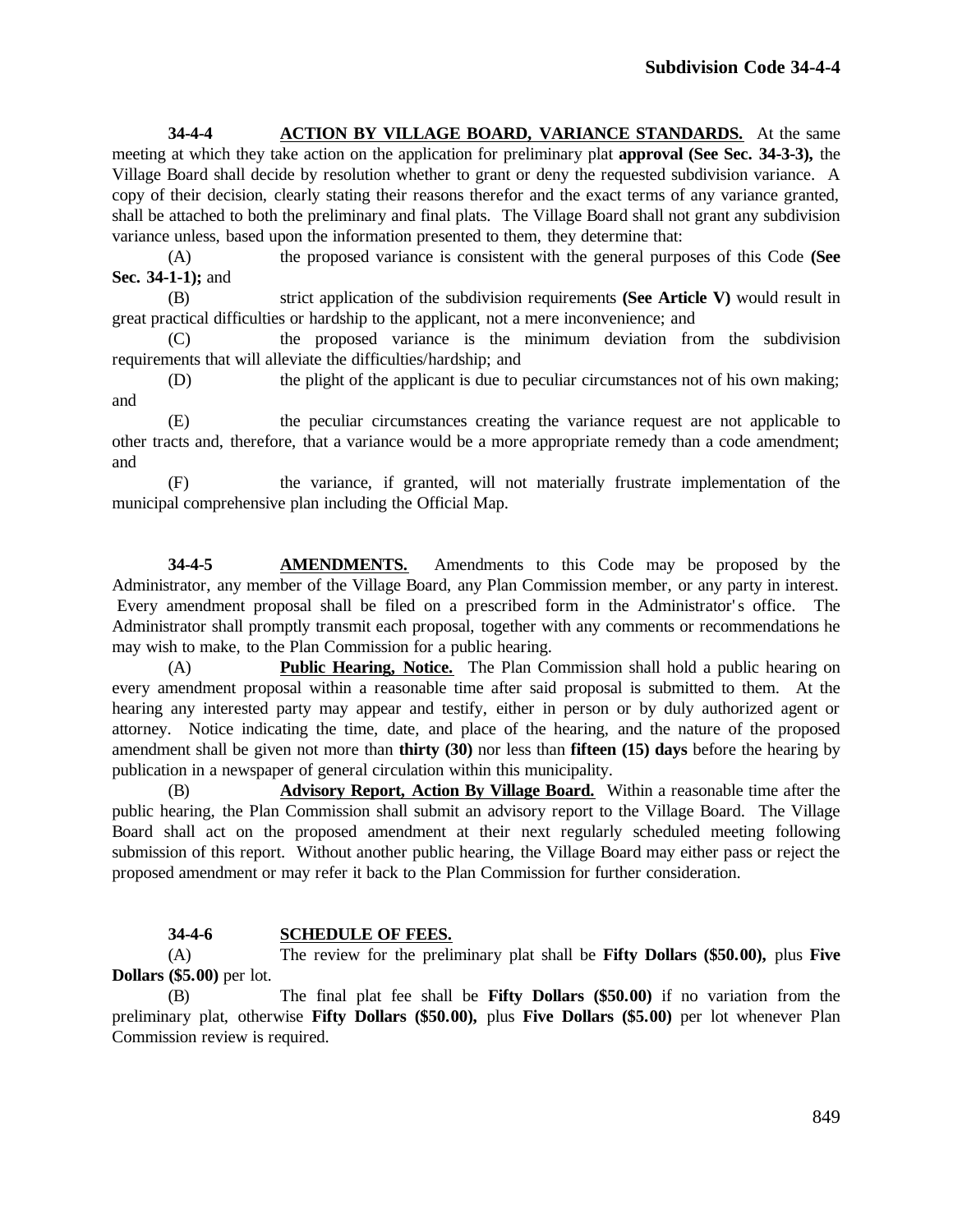(C) Improvement Plan review and inspection fee shall be **one percent (1%)** of the total opinion of probable cost for all improvements as determined by the Village Engineer or by the total of all certified contracts for all work related to improvements.

**34-4-7 FEES: TIME OF PAYMENT.** All fees listed in **Section 34-4-6** shall be paid by the subdivider/developer or the applicant to the Village Clerk's office at the time of submission of documents.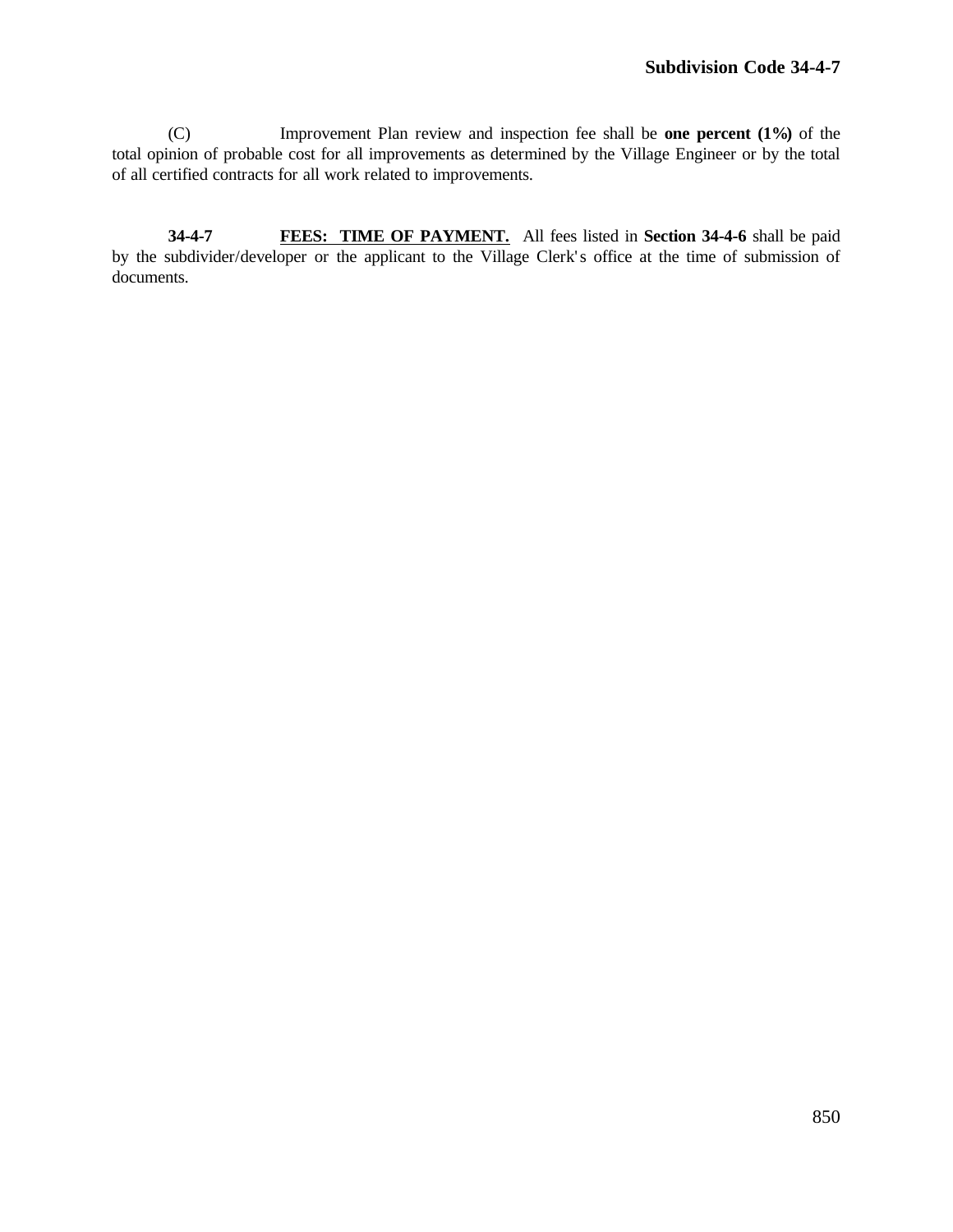## **ARTICLE V**

#### **DESIGN AND IMPROVEMENT STANDARDS**

#### **DIVISION I - GENERALLY**

**34-5-1 APPLICABILITY OF ARTICLE.** No land within the subdivision and development jurisdiction of this municipality shall be subdivided or developed except in compliance with the regulations of this Article and the applicable provisions of State law**. (See Ill. Comp. Stats., Chap. 65, Sec. 5/11-12-8; Chap. 765, Secs. 205/1 et seq.)** No lot in any subdivision shall be conveyed until:

(A) the final plat of said subdivision has been approved by the Village Board and recorded in the office of the County Recorder of Deeds; and

(B) the portion of said subdivision in which the lot is located has been improved in accordance with the requirements of this Article or until a performance bond or other security has been posted to assure the completion of such improvements.

The Building Commissioner shall not issue a building permit for any lot conveyed in violation of this section.

**34-5-2 SUITABILITY FOR DEVELOPMENT GENERALLY.** Land that is unsuitable for development due to flooding, poor drainage, rough topography, adverse soil conditions, or other features which will be harmful to the health, safety, and general welfare of the inhabitants of the development and/or its surrounding areas shall not be subdivided or developed unless the subdivider/developer formulates adequate plans/methods to solve the problems caused by the adverse land conditions.

#### **34-5-3 RESERVED.**

## **DIVISION II - LOT REQUIREMENTS**

**34-5-4 CONFORMITY WITH ZONING.** All lots in a subdivision shall conform to the minimum lot area and dimensions requirements of the zoning district in which said subdivision is located; land that is under water or reserved for street improvements shall not be counted to satisfy these minimum requirements. Every corner and through lot shall be large enough to permit compliance with the district' s front setback requirements on every side of the lot that faces a street. All lot remnants shall be added to adjacent lots to avoid the creation of unbuildable parcels. All lots shall contain adequate space for required off-street parking and loading.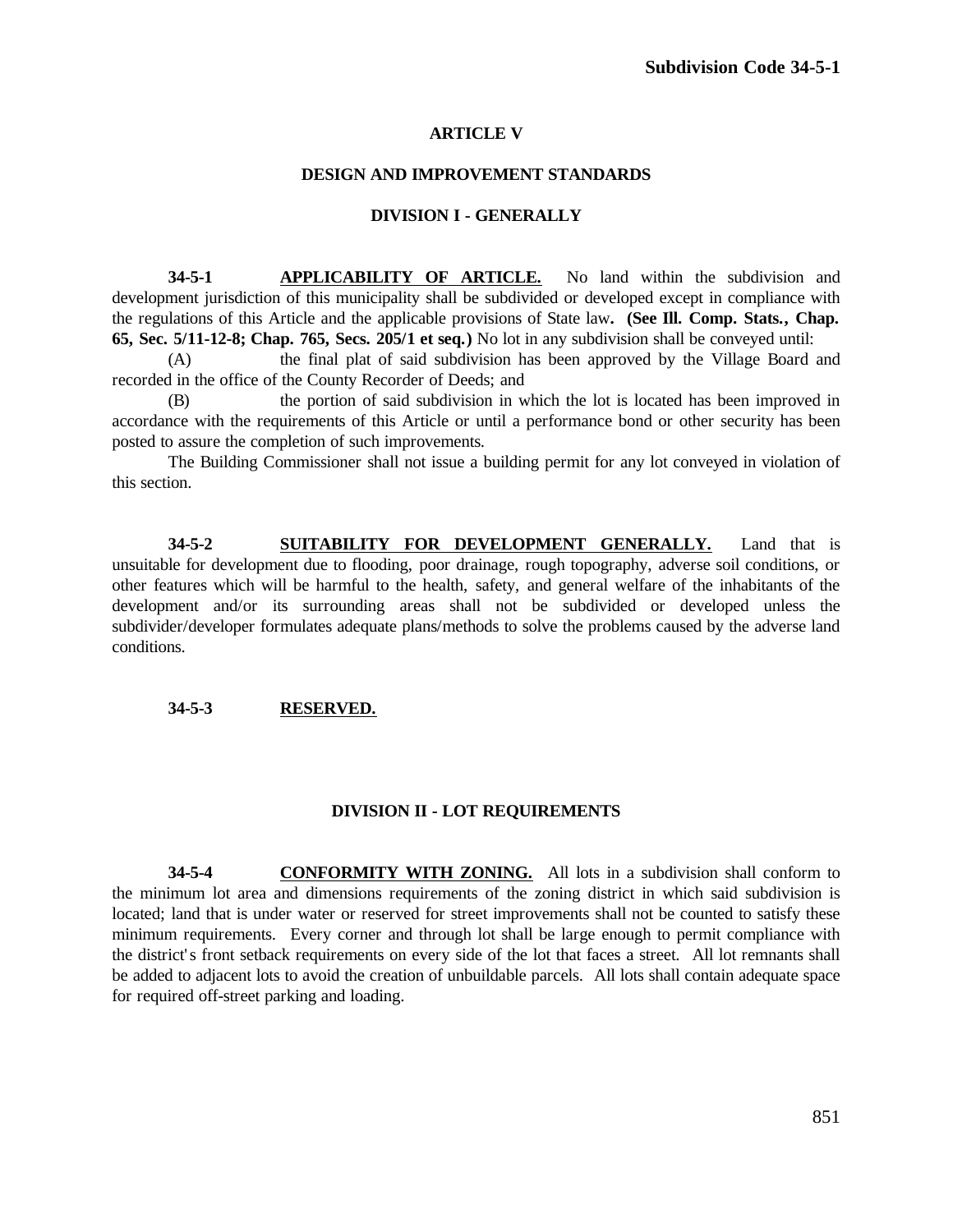**34-5-5 ACCESS AND RELATIONSHIP TO STREET.** Land shall be subdivided in such a way that each lot abuts a street meeting the requirements of **Section 34-5-7**. All side lot lines shall be at right angles to straight street right-of-way lines or radial to curved street right-of-way lines except where a deviation from this rule will provide a better street and lot design.

**34-5-6 REFERENCE MONUMENTS.** Stone or reinforced concrete reference monuments, set in the ground in such a manner that they will not be moved by frost, shall be placed in the field in accordance with the Plats Act, as now or hereafter amended. **(Ill. Comp. Stats., Chap. 765, Sec. 205/1.)** All lot corners shall be marked by **one-half (0.5) inch** iron pins not less than **twenty-four (24) inches** long. These pins shall be driven into the ground deep enough that they do not protrude above the ground surface more than **one-half (0.5) inch**.

## **DIVISION III - STREET DESIGN STANDARDS**

**34-5-7 PLAN INTEGRATION.** All streets shall be properly integrated with the existing and proposed street system indicated in the municipal comprehensive plan, and shall meet the specifications set forth in **Table 5-A**.

**34-5-8 RIGHT-OF-WAY AND PAVEMENT WIDTHS.** Every right-of-way established for subdivision purposes is to be separate and distinct from the lots or parcels adjoining such right-of-way and not included within the dimensions or areas of such lots or parcels. All rights-of-way shall be dedicated to the public by the developer.

The minimum pavement widths shall be as noted in **Table 5-A**.

**34-5-9 TOPOGRAPHICAL CONSIDERATIONS.** Grades of street shall conform as closely as possible to the natural topography, but shall not exceed the maximum grade nor be less than the minimum grade indicated in the Table of Street Design Specifications. All streets shall be arranged so that as many as possible of the building sites are at or above street grade.

**34-5-10 THROUGH TRAFFIC DISCOURAGED.** Marginal access and local streets shall be laid out so as to discourage use by through traffic. The rigid rectangular gridiron street pattern shall be avoided, and the use of curvilinear streets, cul-de-sacs, or U-shaped streets shall be encouraged to effect a more desirable street layout.

**34-5-11 LIMITED ACCESS TO ARTERIALS.** Where a development abuts or contains an existing or proposed arterial street, the Plan Commission may recommend to the Village Board that access to said arterial street be limited by one of the following means: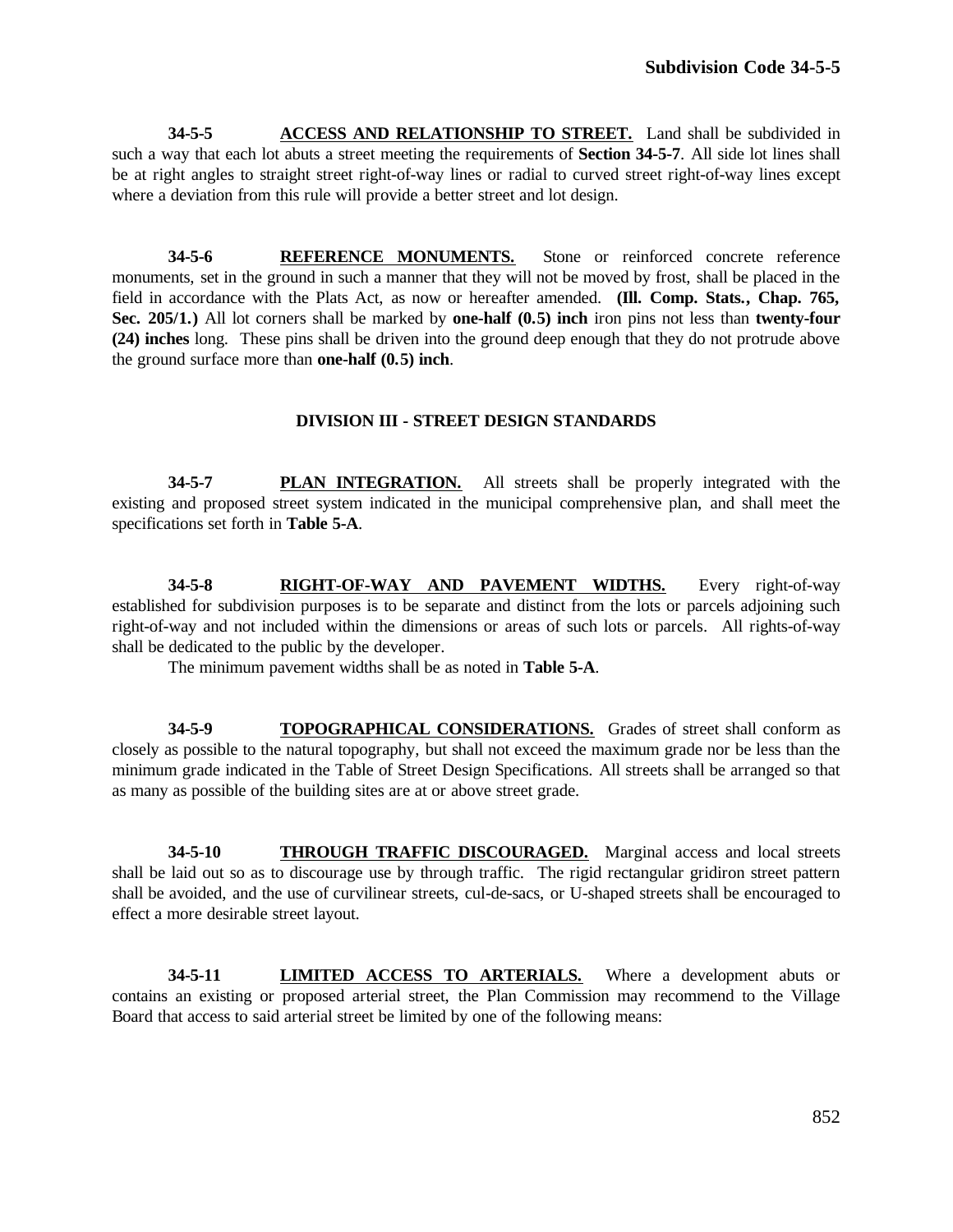(A) by subdividing lots so they back onto the arterial street and front onto a parallel local street (double frontage lots), coupled with the installation of screening in a reserve (access-restricting) strip along the rear lot lines of such lots;

(B) a series of cul-de-sacs, U-shaped streets, or short loops entered from and generally at right angles to the arterial street, with the rear lot lines of the lots at the termini of such streets backing onto the arterial street; or

(C) a frontage road separated from the arterial street by a planting strip, but having access thereto at suitable points.

## **34-5-12 DEAD-END STREETS.**

(A) **Temporary Stub Streets.** Streets shall be so arranged to provide for the continuation of principal streets between adjacent properties when such continuation is necessary for convenient movement of traffic, effective fire and police protection, and efficient provision of utilities, and where such continuation comports with the Village's Official Map. If the adjacent property is undeveloped and the street must dead-end temporarily, the right-of-way shall be extended to the property line, and no strip that would prevent connections with future streets shall be reserved. A temporary turnabout shall be provided at the terminus of any temporary dead-end street.

(B) **Permanent Dead-End Streets.** For greater convenience to traffic and more effective police and fire protection, permanent dead-end streets shall be limited to **five hundred (500) feet** in length.

The terminus of a permanent dead-end street shall not be closer than **fifty (50) feet** to the boundary of an adjacent tract. A cul-de-sac turnaround, having a minimum right-of-way radius of **fifty (50) feet** and a minimum pavement radius of **forty-two (42)** feet, shall be provided at the end of every permanent dead-end street.

## **34-5-13 INTERSECTIONS.**

(A) **Only Two Streets.** Not more than **two (2) streets** shall intersect at any one point.

(B) **Right Angles.** Streets shall be laid out so as to intersect as nearly as possible at right angles; in no case shall **two (2) streets** intersect at an angle of less than **seventy-five (75) degrees**. An oblique street shall be curved approaching an intersection and shall be approximately at right angles with said intersection for at least **one hundred (100) feet** therefrom.

(C) **Proper Alignment.** Proposed new intersections along one side of an existing street shall, whenever practicable, coincide with any existing intersections on the opposite side of such street. Street jogs with centerline offsets of less than **one hundred twenty-five (125') feet** shall not be permitted, except where the intersected street has divided lanes without median breaks at either intersection. Intersections involving collector or arterial streets shall be at least **eight hundred (800) feet** apart.

(D) **Curb Radii.** To permit safe vehicular movements at corners, the minimum curb radius at the intersection of two streets shall be **twenty (20) feet**, and the minimum radius at the back of the curb shall be **thirty-two (32) feet.**

(E) **Flat Grade.** Intersections shall be designed with a flat grade wherever practical. In hilly terrain, an area having not greater than a **three percent (3%)** slope for a distance of **fifty (50) feet** from the nearest right-of-way line of the intersecting street shall be provided at the approach to an intersection.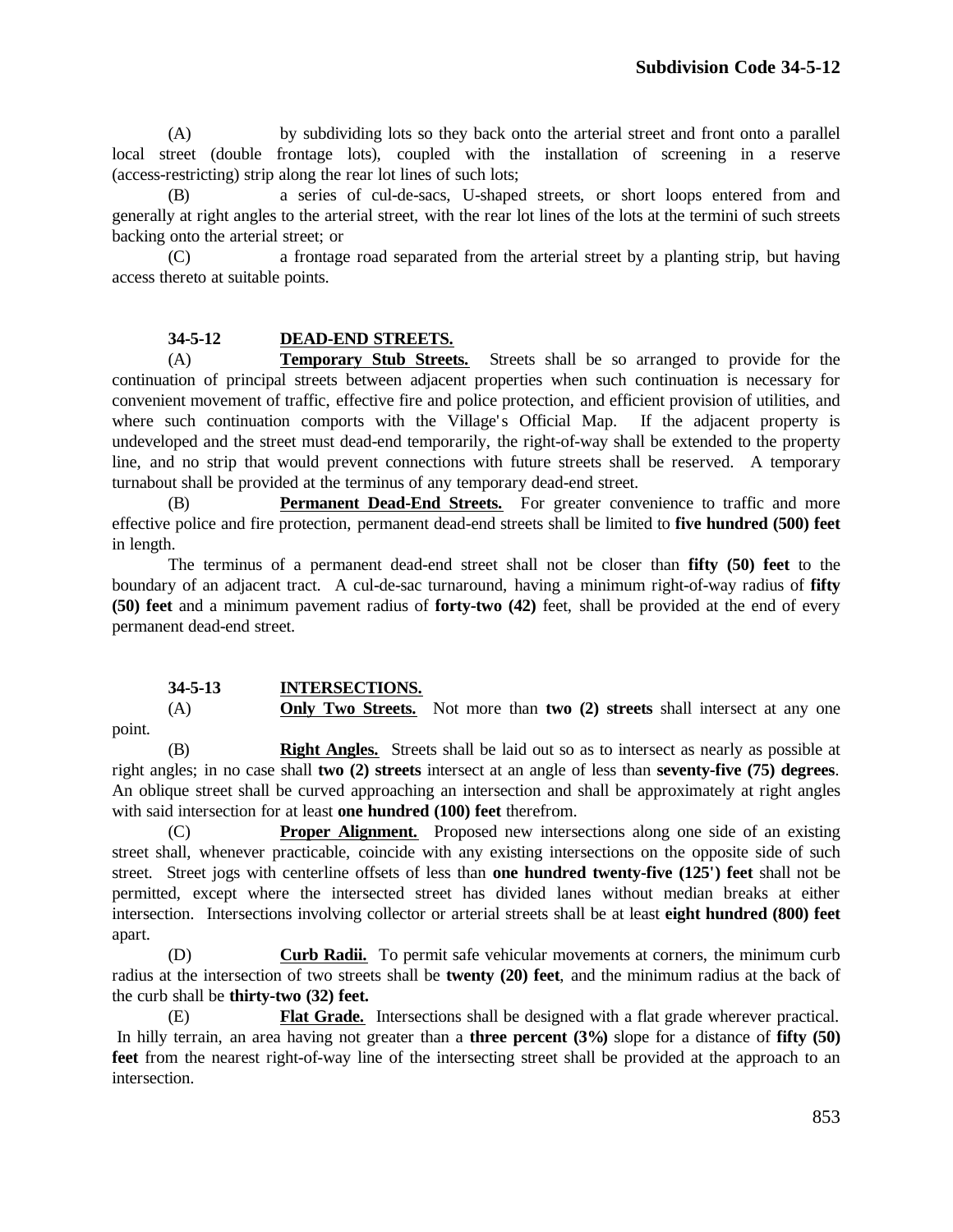(F) **Maximum Cross-Slope.** The cross-slopes on all streets, including intersections, shall not exceed **three percent (3%).**

(G) **Adequate Sight-Lines.** Where any street intersection will involve earth banks or existing vegetation on the triangular area shown in **Figure 1**, the developer shall cut such ground and/or vegetation (including trees) in connection with the grading of the public right-of-way to the extent necessary to provide an adequate sight distance.

**34-5-14 REVERSE CURVES.** A tangent at least **one hundred (100) feet** long shall be introduced between reverse curves on local collector and collector streets **(see Figure 2).**

**34-5-15 IMPROVEMENTS TO EXISTING STREETS.** Whenever any development abuts an existing street that is narrower than the standards indicated in the Table of Street Design Specifications, the subdivider shall dedicate sufficient right-of-way on the side abutting the development to permit compliance with those standards. The developer shall improve said street to the standards imposed at **Section 34-5-21** et seq., and pay one-half the cost of said improvements.

**34-5-16 WHEN EXCESS RIGHT-OF-WAY REQUIRED.** Right-of-way width in excess of the standards set forth in the Table of Street Design Specifications shall be required where:

(A) due to topography, additional width is necessary to provide adequate earth slopes; or

(B) due to the location of railroad tracks, additional width is needed to construct overpasses, underpasses, and approaches thereto.

## **34-5-17 - 34-5-19 RESERVED.**

# **DIVISION IV - STREET IMPROVEMENT STANDARDS**

**34-5-20 DEVELOPER'S EXPENSE.** All streets and alleys shall be improved solely at the expense of the developer in accordance with the requirements set forth herein. All streets shall be graded as hereinafter provided:

(A) All new streets, which are created and dedicated for use within a subdivision shall be graded, drained and surfaced in accordance with the minimum requirements hereinbelow set forth and in a manner which will provide complete and adequate drainage of all the streets, alleys, and public grounds which may be necessary in order to provide adequate and satisfactory drainage along the side of any existing public street which lies adjacent to the subdivision.

In general, all such new streets within the subdivision and all work to be undertaken thereon shall be designed and constructed according to **IDOT Roads and Bridges Standard Specifications** as the same are in effect at the time the Preliminary Plat and plans for such improvement work are submitted for approval.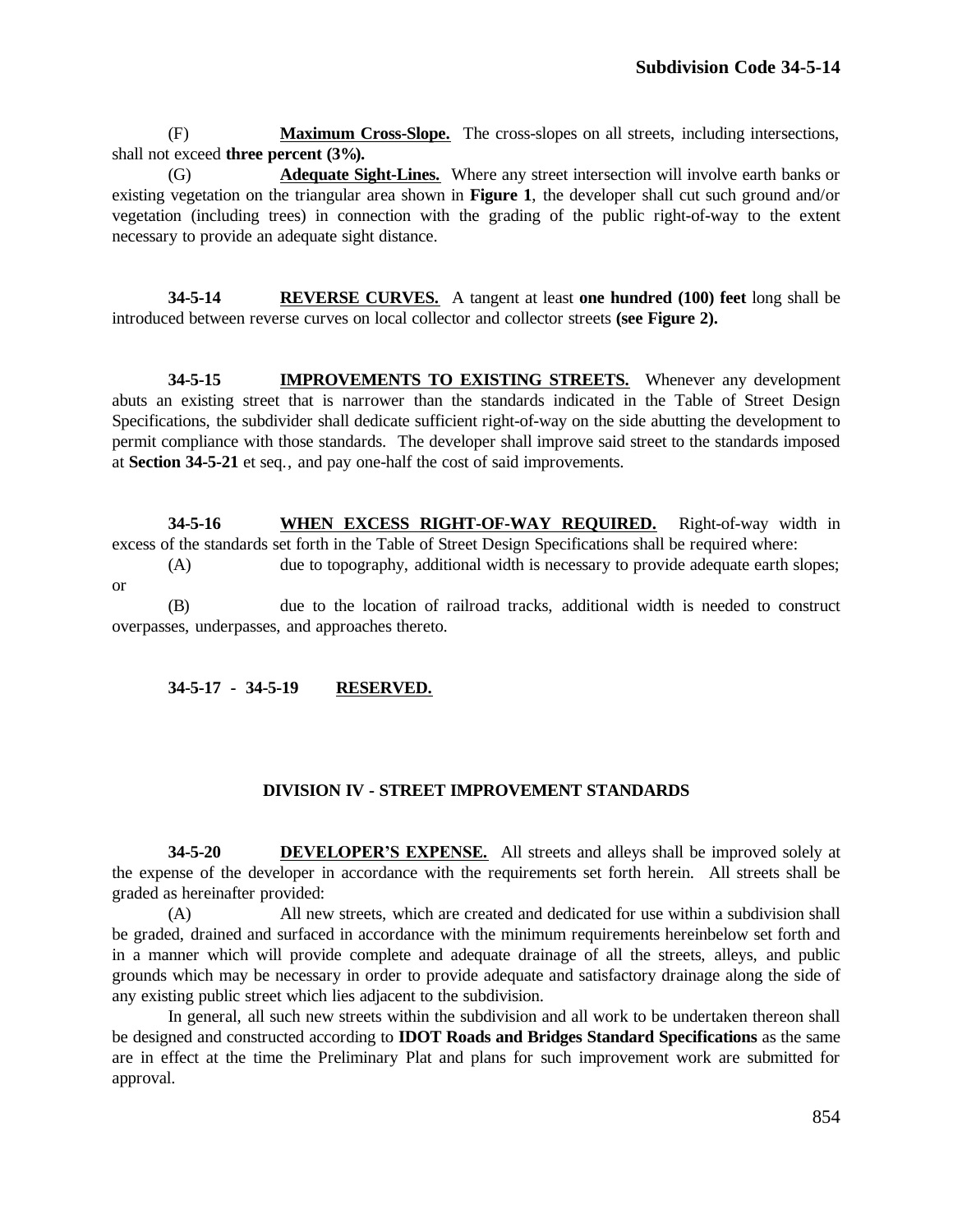(B) **Grading Roadway and Side Slopes.** The roadway shall be considered to be that part of the improvement which lies between the right-of-way lines.

(C) **Street Construction Standards.** All streets within the jurisdictional authority of the Municipality other than state highways shall be improved with pavements bounded by integral concrete curbs and gutter, in accordance with the following criteria.

- (1) Collector street pavements shall be provided with a bituminous surface of **one and one-half (1 1/2) inches** of bituminous concrete binder and **one and one-half (1 1/2) inches** of bituminous concrete surface Class 1 placed upon a crush stone base course of CA #6 having a minimum thickness of **six (6) inches** compacted. The center **forty (40) feet** of the base course shall have a crown of **three (3) inches**.
- (2) Local street pavements shall be provided with a CA #6 crushed stone base course, having a minimum thickness of **seven (7) inches** compacted. An A-2 surface treatment shall be applied in accordance with the **IDOT Roads and Bridges Standard Specifications**.
- (3) The crushed stone base course shall be permitted to remain throughout one winter season before the bituminous surface is placed thereon. Following inspection of the base and subbase as to compaction and thickness of the base by the administrative officer, he may, by authority in writing to the subdivider, waive the winter season waiting period. Compaction based on percent of optimum density.
- (4) The subdivider shall be required to improve arterial streets only to the width required by the current and immediate needs of his subdivision consistent to the standards and specifications herein contained.
- (D) **Alleys.** Alleys where permitted or required, shall be constructed as specified for local streets.

(E) **Utility Lines.** Underground utilities in streets or rights-of-way or in easements shall be installed prior to the construction of such streets and/or alleys. Wherever possible, utilities will be placed in rear lot easements with street placement permitted in only the most unusual circumstances.

**34-5-21 CURB AND GUTTER.** All streets, except alleys and collector commercial, local commercial, arterial or industrial, shall be constructed with Portland cement concrete vertical curb and gutter and/or V-type gutter in accordance with the dimensions and specifications shown, therefor, in the Appendices. Only vertical curb and gutter shall be constructed in Industrial Streets. The materials and construction methods for curb and/or gutter shall conform with **IDOT Roads and Bridges Standard Specifications**.

**34-5-22 MAINTENANCE RESPONSIBILITY.** Subsequent to completion of street construction by the subdivider, the Village Engineer shall make a final inspection of all streets to ascertain the acceptability of structural condition, earth slopes, drainage structures, etc. If said inspection indicates no deficient items, the Village shall take formal action to accept the completed streets for maintenance based upon the Engineer's recommendation.

Should any item need correction or repair, the subdivider will be notified in writing of each deficiency. No street(s) will be accepted in a subdivision until all streets comply with the Village's requirements to the satisfaction of the Village Engineer. In addition, the developer will be required to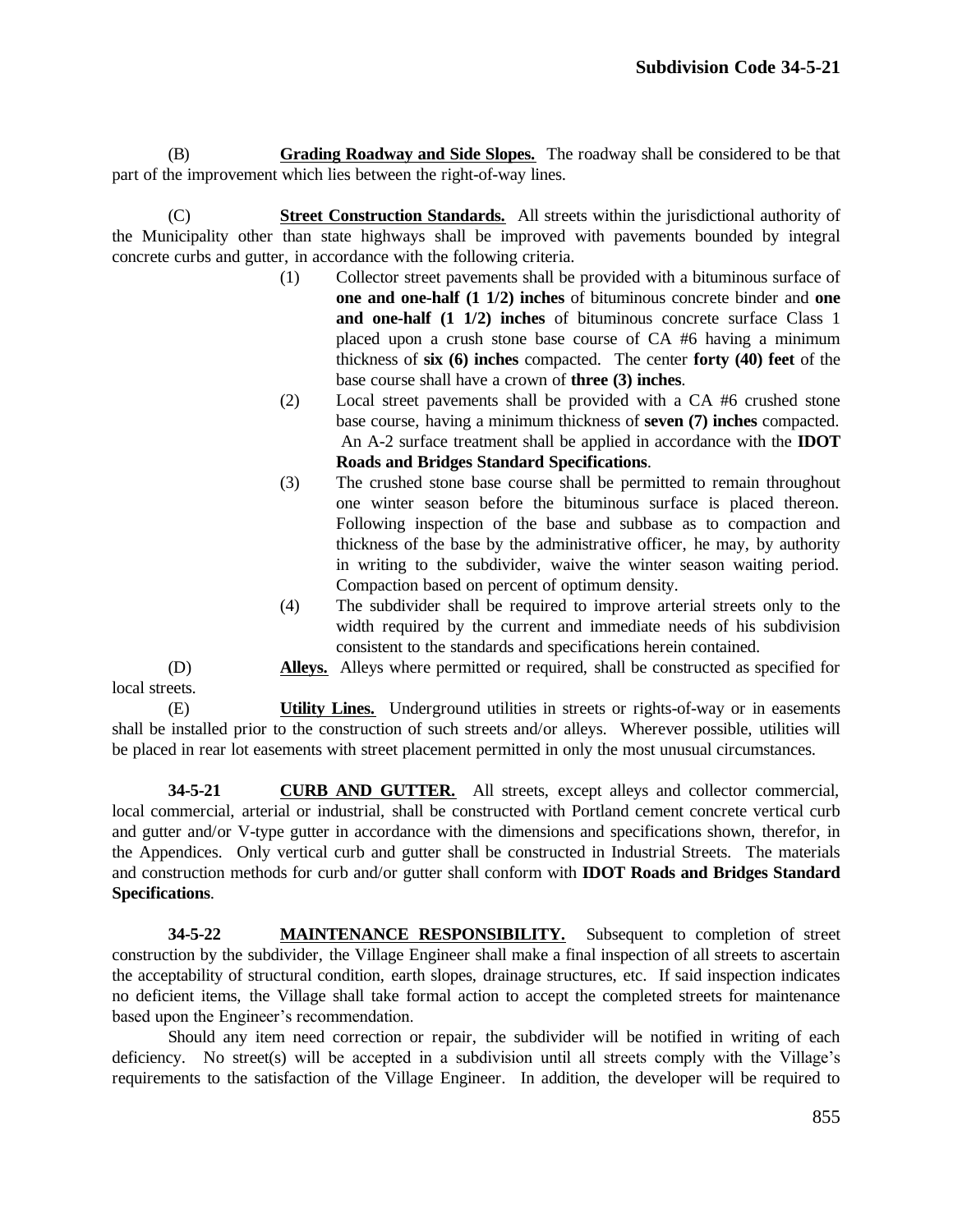provide a guarantee in the form of a Surety Bond in the amount of **Ten Thousand Dollars (\$10,000.00)** for a period of **two (2) years**.

## **34-5-23 - 34-5-24 RESERVED.**

# **DIVISION V - BLOCKS**

**34-5-25 BLOCK WIDTH.** Blocks shall be sufficiently wide to accommodate **two (2) tiers** of lots having the minimum depth required by the zoning district regulations; provided, that this requirement may be waived in blocks adjacent to local collector or collector streets, railroads, or watercourses.

**34-5-26 BLOCK LENGTH.** No block shall be longer than **one thousand four hundred (1,400) feet** nor shorter than **five hundred (500) feet**. Wherever practicable, blocks along collector streets shall not be less than **one thousand (1,000) feet** in length.

**34-5-27 CROSSWALKS.** Crosswalks, not less than **ten (10) feet** wide, may be required through the center of blocks more than **one thousand (1,000) feet** long where necessary to provide circulation or access to schools, playgrounds, shopping centers, transportation, or other community facilities.

## **34-5-28 RESERVED.**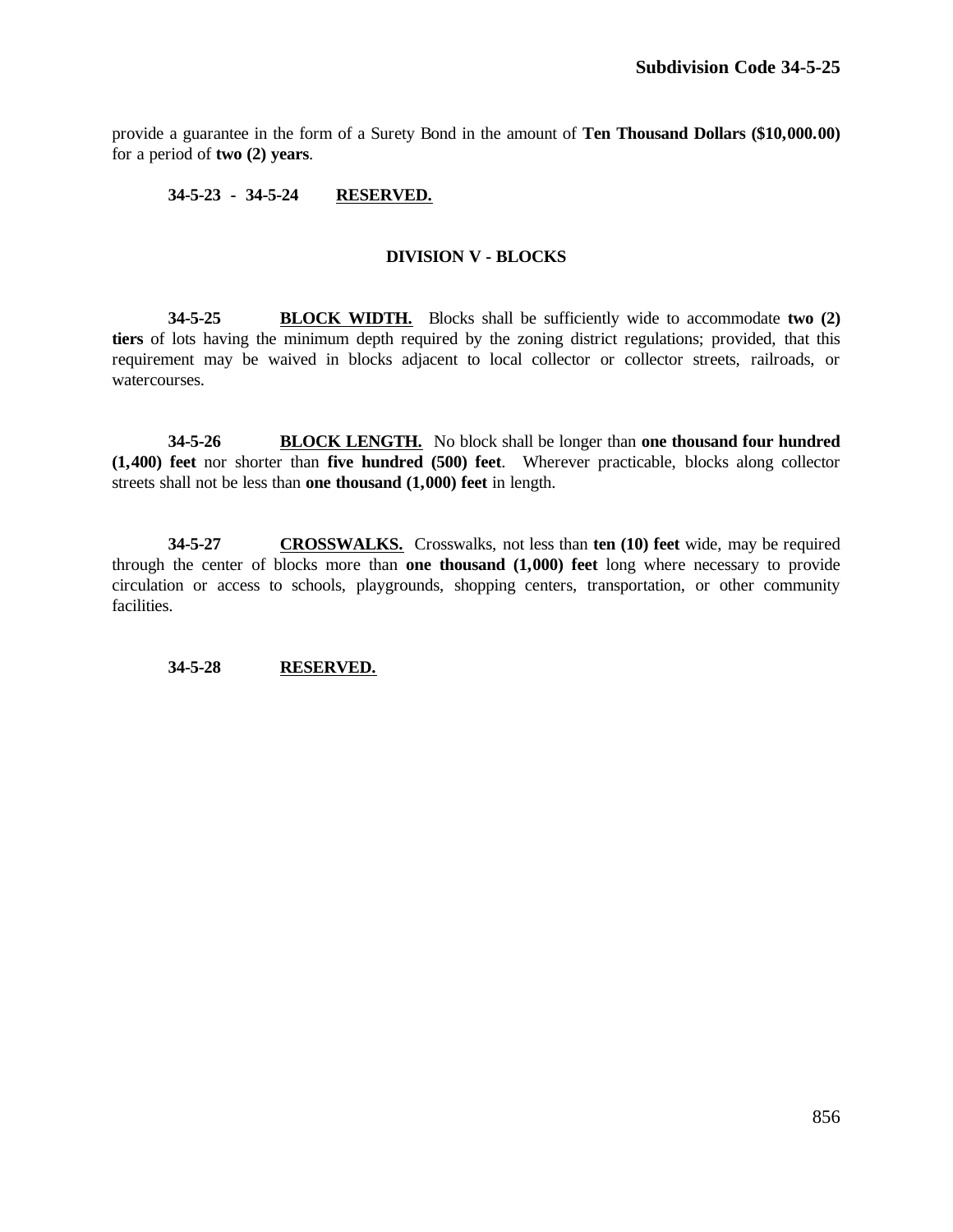# **DIVISION VI - SIDEWALKS**

**34-5-29 REQUIRED.** Sidewalks shall be required:

(A) on the recommendation of the Plan Commission that, sidewalks are needed to ensure public safety;

(B) along collector streets, near schools, and in shopping areas and similar public places.

These requirements shall not be waived unless the Plan Commission advises the Village Board that, in the area in question, sidewalks are not needed to ensure public safety, and/or that topographical conditions make the installation of sidewalks impractical.

All sidewalks constructed within the municipality shall meet IDOT Roads and Bridges Standard Specifications.

## **34-5-30 SIDEWALK CONSTRUCTION STANDARDS.**

(A) **Relationship to Curb.** The street-side edge of every sidewalk shall either abut the curb or be located at least **six (6) feet** from the curb to allow sufficient space for tree planting.

(B) **Width.** Residential sidewalks shall be at least **four (4) feet** wide. Non-residential sidewalks shall be at least **five (5) feet** wide.

(C) **Thickness of Concrete.** All sidewalks shall be constructed of concrete at least **four (4) inches** thick, except that across driveways the thickness shall be increased to **six (6) inches** and/or number **six (6)** reinforcing mesh shall be used.

(D) **Grade.** No sidewalk shall be constructed at a grade steeper than **six percent (6%).**

(E) **Ramps at Intersections.** When sidewalks are required curbs shall be cut and sidewalks shall be ramped at all intersections so as to enhance the mobility of handicapped individuals.

# **34-5-31 RESERVED.**

# **DIVISION VII - STREETLIGHTS**

**34-5-32 INTERSECTION LIGHTING.** Streetlights shall be provided at each intersection of streets (or alleys) within a subdivision and at each cul-de-sac, but in no event shall there be less than one streetlight per **four hundred (400) feet** (or portion thereof) of street frontage between intersections, or between a street intersection and the terminus of a dead-end street. Additionally, in multi-family dwelling subdivisions, lighting shall be provided within parking areas at a minimum rate of one light per **twenty-five (25) parking spaces** or any fraction thereof.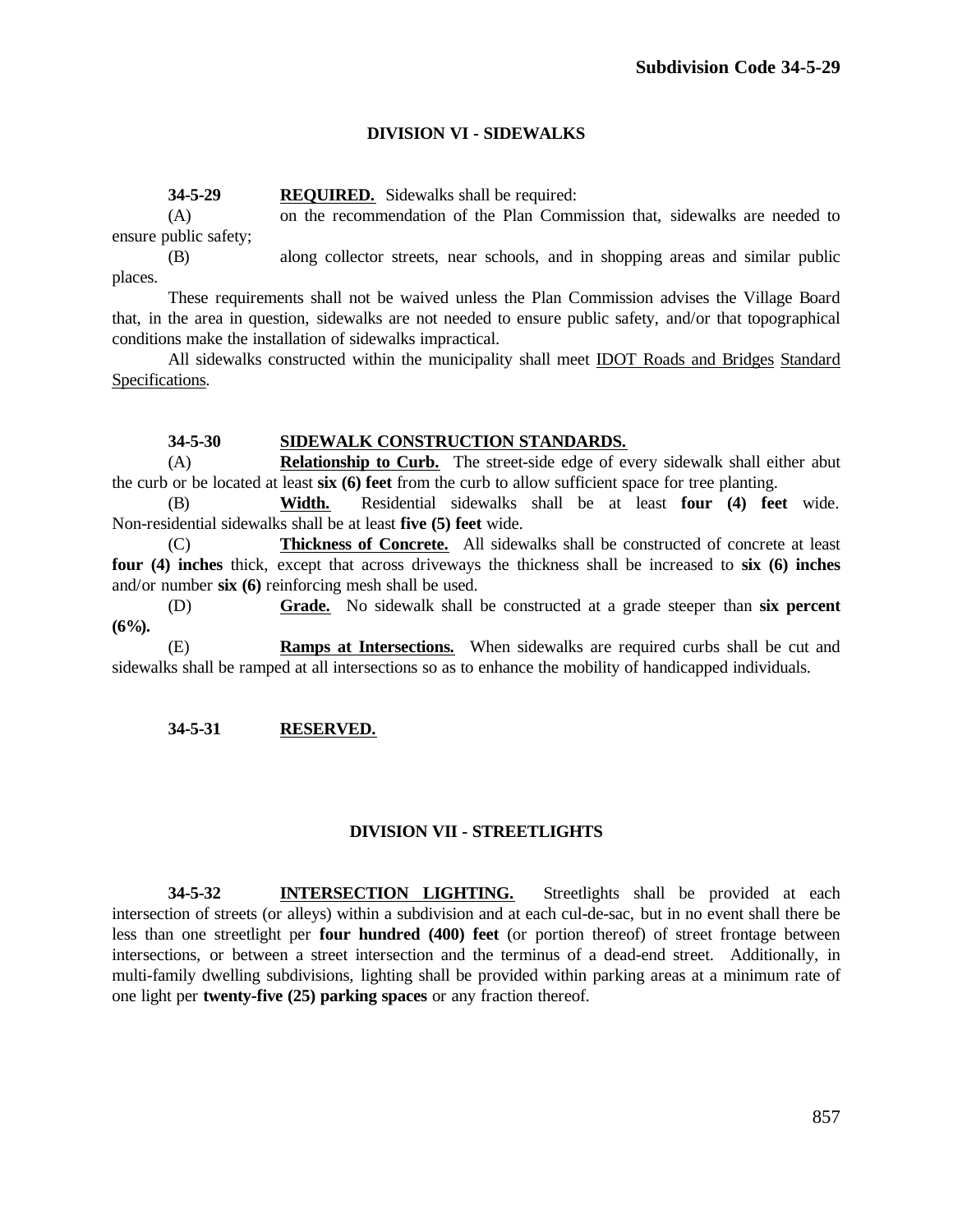**34-5-33 STREETLIGHT SYSTEM STANDARDS.** The design and installation of the streetlight system in every subdivision shall be reviewed by the Building Commissioner and the appropriate electric utility company.

The lighting intensity of each streetlight shall be equivalent, at a minimum, to a **175 watt lamp** or **6800 mercury luminary lamp.** Each streetlight standard (post) shall be at least **sixteen (16) feet** high.

#### **34-5-34 RESERVED.**

#### **DIVISION VIII - STREET NAME SIGNS**

**34-5-35 SPECIFICATIONS.** Street name signs of the size, height, and type approved by Building Commissioner shall be supplied and placed by the developer at all intersections within or abutting any subdivision. Street names shall be sufficiently different in sound and spelling from other street names in this municipality so as to avoid confusion. The Village Clerk shall maintain a list of existing street names for reference. A street which is planned as a continuation of an existing street shall bear the same name.

#### **34-5-36 RESERVED.**

#### **DIVISION IX - UTILITIES**

**34-5-37 UTILITY LOCATION AND EASEMENTS REQUIRED.** At locations within the subdivision where utilities and drainage facilities are not to be constructed within public rights-of-way, the subdivider shall make provision for easements for such installations. Preliminary plats shall be submitted to the electric, gas, and telephone companies for their input regarding utility easements.

**34-5-38 UTILITY EASEMENTS.** Utility easements, not less than **twenty (20) feet** wide for sanitary sewers and water mains and not less than **fifteen (15) feet** wide for gas, electric, telephone, and cable television, shall be provided where necessary. Normally, in the case of abutting lots, an equal amount should be taken from each lot. Property owners may (at their own risk) plant shrubbery or hedges or install fences on the easement areas. Utilities (private and public), however, in order to have access for repair shall have the election to destroy said improvements and restore the area only by grading and seeding, or to have alternate access through the owner's property.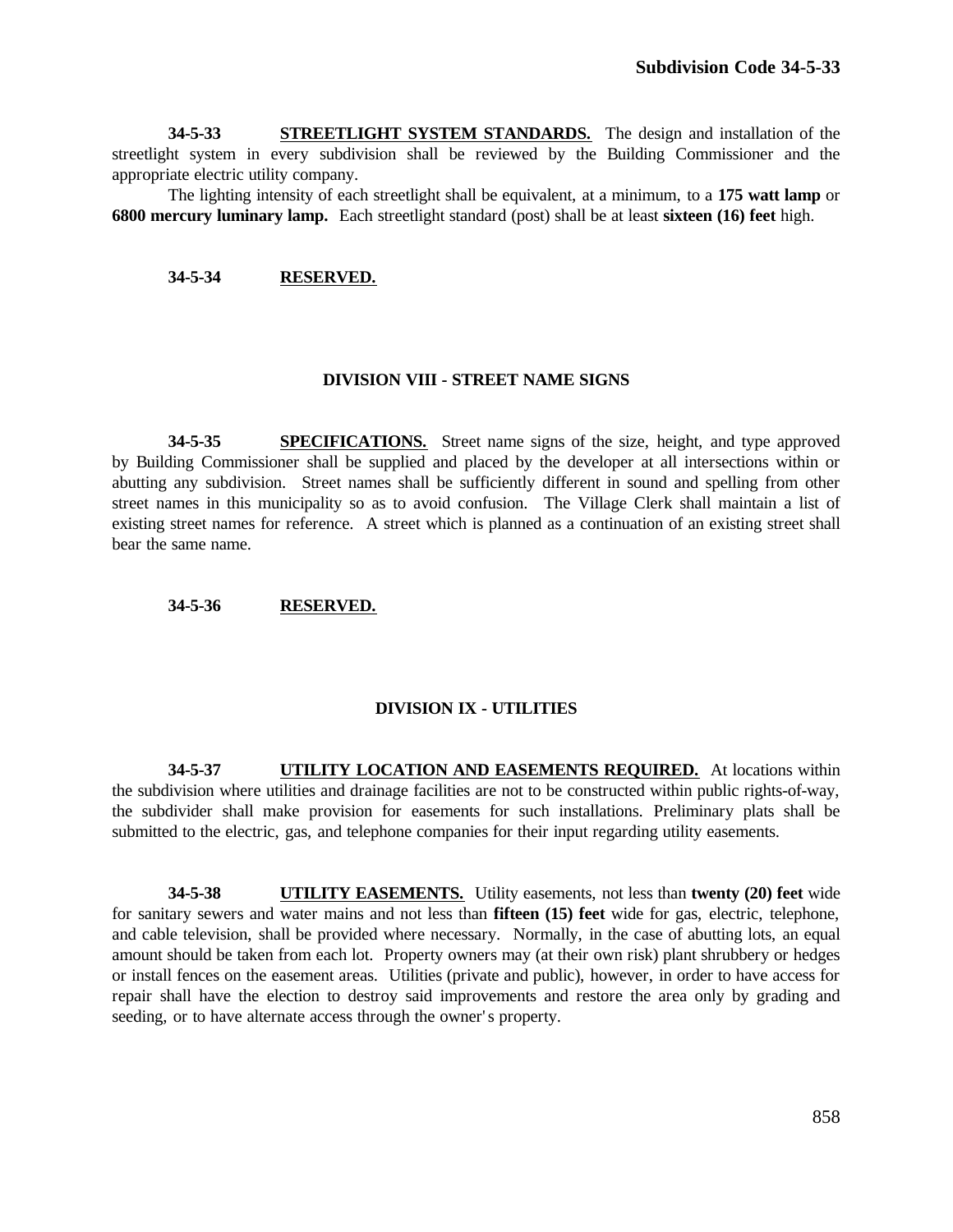**34-5-39 DRAINAGE EASEMENTS.** Adequate easements for storm water drainage shall be established along any natural drainage channel and in such other locations as may be necessary to provide satisfactory disposal of storm water from streets, alleys, and all other portions of the subdivision. The location and minimum widths of such easements shall be approved by the Village Engineer.

**34-5-40 MAINTENANCE EASEMENTS.** Maintenance easements of not less than **five (5) feet** in width shall be provided along all rear and side lot lines.

**34-5-41 RESERVED.**

## **DIVISION X - WATER FACILITIES**

**34-5-42 POTABLE WATER REQUIRED.** An adequate supply of potable water shall be provided to every platted lot in accordance with Illinois Department of Public Health regulations and the Illinois Environmental Protection Agency regulations. If the public water system is reasonably accessible, each lot shall be properly connected thereto at the property line. All water distribution lines shall be at least **six (6) inches** in diameter and shall conform to the latest edition of Standard Specifications for Water and Sewer Construction in Illinois and in accordance with all Village administrative regulations.

The developer shall provide at his expense a minimum of **one (1)** water main tap per lot and shall be responsible for having a curb box installed in accordance with Village administrative regulations.

**34-5-43 FIRE HYDRANTS.** Fire hydrants of the type approved by the Water and Sewer Superintendent shall be installed in every subdivision as part of the water distribution system. The distance from any lot to a hydrant, measured along the centerline of the public right-of-way, shall not be greater than **four hundred (400) feet**.

#### **34-5-44 RESERVED.**

#### **DIVISION XI - SANITARY SEWERS**

**34-5-45 COMPLIANCE WITH REGULATIONS.** All proposed sanitary sewer facilities shall comply with the regulations of the Illinois Department of Public Health and the Illinois Environmental Protection Agency, and shall be approved by the Village Board. All water and sewer lines shall be constructed as per Standard Specifications for Water and Sewers Mains, State of Illinois, 4th Edition, or as amended.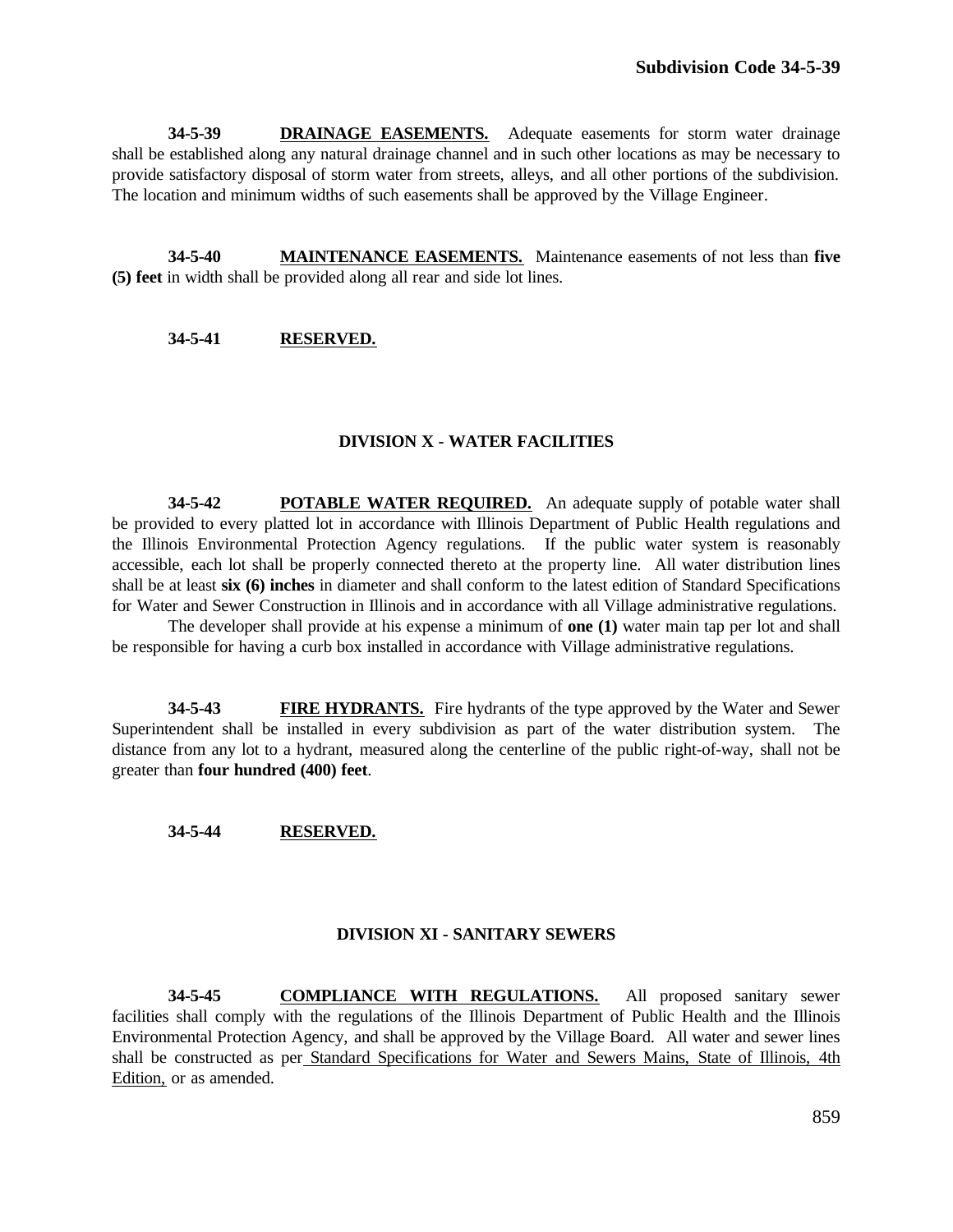**34-5-46 WHEN PUBLIC SYSTEM PLANNED.** In areas where the public sanitary sewerage system is not reasonably accessible but where plans for the installation of said system have been approved by the Illinois Environmental Protection Agency, sanitary sewers shall be provided in accordance with such plans and temporarily capped. To serve the subdivision until the time when connection to the public system becomes practicable, an approved private central sewage disposal system shall be installed, or individual sewage disposal systems may be used.

**34-5-47 ALTERNATE METHODS OF DISPOSAL.** In the event it is not possible, or feasible, for the subdivider to extend the public sewer system into the proposed subdivision, for whatever reason, the subdivider has the right to petition the Village to install an alternative method of sewage disposal. Any such petition shall be considered on an individual basis with each case standing on its own merit. No subdivision shall be approved without the Village's approval of the method of sewage disposal:

(A) **Private Central Sewage Systems.** Upon specific approval of the Village Board, the subdivider may install a private central sewage system. The Village shall reserve the right to review and approve/reject the detailed plans for such a system. Approval of the plans by the Village shall in no way be construed as acceptance of the design or operation or maintenance responsibility for said installation. Such installation shall be designed and constructed in accordance with the rules and regulations of the Illinois Environmental Protection Agency, and the Illinois Department of Public Health. The subdivider shall assume perpetual operational and maintenance responsibilities for such installation unless arrangements to the contrary are provided for in a formal written agreement between home owners and the subdivider. Failure of the subdivider to discharge his operational/maintenance responsibilities may result in a fine of **Seven Hundred Fifty Dollars (\$750)** per day for each day a deficiency exists and shall apply to the subdivider, his heirs, successors, or assigns.

(B) **Individual Disposal Systems.** Upon written approval of the Village Board, the subdivider may install individual sewage disposal systems providing the lot size is in excess of **twenty thousand (20,000) s.f.** If such installations are permitted, they shall be designed and installed in accordance with the applicable provisions of the requirements and regulations of the **"Private Sewage Disposal Licensing Act and Code"** of the Illinois Department of Public Health.

# **34-5-48 RESERVED.**

## **DIVISION XII - DRAINAGE AND STORM SEWERS**

**34-5-49 PURPOSE AND INTENT.** It is the policy of the Village to protect and promote the public health, safety and general welfare. The criteria for storm water detention will reduce the possibility of damage to public and private property, will reduce the erosion on land and creek channels, will assist in the attainment and maintenance of water quality standards, and will preserve and enhance the environmental quality of the watercourses in the Village. This criteria provides uniform procedures for designing and checking the design of storm drainage detention systems.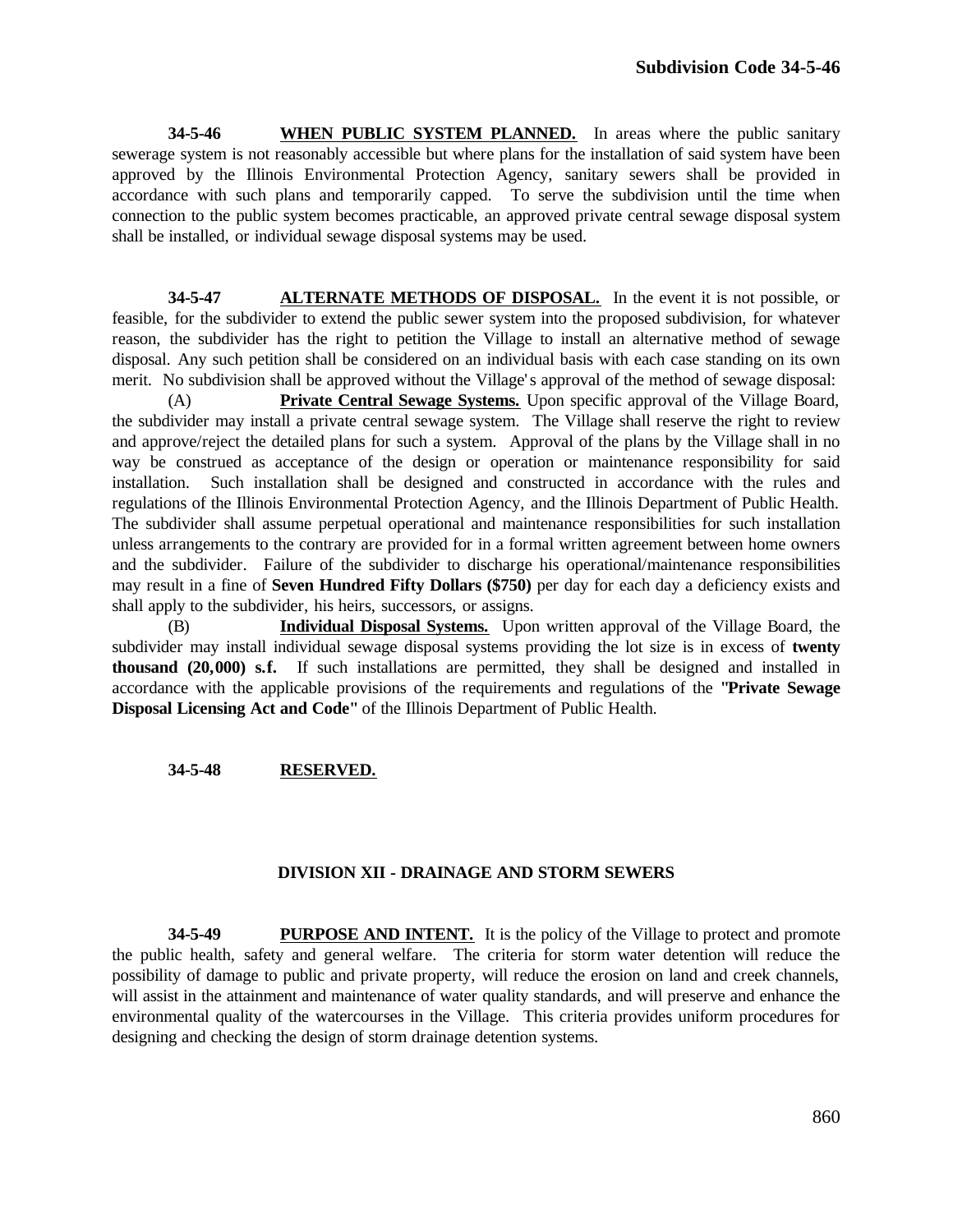The Plan Commission shall not recommend the approval of any plat unless, after consultation with the Village Engineer, they determine that the proposed provisions for storm water drainage are adequate. Drainage improvements in the subdivision shall be coordinated with existing and planned drainage improvements elsewhere so as to form an integrated municipal system. The storm water drainage system shall be separate and independent of the sanitary sewer system.

## **34-5-50 SPECIAL DEFINITIONS.**

(A) **Development.** Any activity, including subdivisions, that alters the surface of the land to create additional impervious surfaces including, but not limited to, pavement, buildings, and structures except:

- (1) Additions to, improvements and repair of existing single-family and duplex dwellings.
- (2) Construction of any buildings, structures, and/or appurtenant service roads, drives, and walks on a site having previously provided storm water control as part of a larger unit of development consistent with the original development plan.
- (3) Remodeling, repair, replacement, and improvements to any existing structure or facility and appurtenances that does not increase the impervious area on the site in excess of **ten percent (10%)** or add one acre of impervious area.
- (4) Construction of any one new single-family or duplex dwelling unit, irrespective of the site area on which the same may be situated.

(B) **Emergency Spillway.** A device or devices used to discharge water under conditions of inflow that exceed the design inflow. The emergency spillway functions primarily to prevent damage to the detention facility that would permit the sudden release of impounded water. It shall be designed to handle the runoff from a 100-year storm.

(C) **Freeboard.** The difference in elevation between the top of a structure such as a dam or open channel and the maximum design water surface elevation or high water mark and is an allowance against overtopping by waves or other transient disturbances.

(D) **Principal Spillway.** A device such as an inlet, pipe, weir, etc., to discharge water during operation of the facility under the conditions of a **fifteen (15) year** or less return frequency of the existing conditions, before the proposed development.

(E) **Private Detention Facility.** Any detention facility located on and controlling discharge from a site wholly owned and controlled by one owner and not platted for future subdivision of ownership. Also, all facilities incorporating detention storage of storm water in or on any of the following:

- (1) Roofs of buildings or structures also used for other purposes.
- (2) Paved or surfaced areas also used for other purposes.
- (3) Enclosed underground pipes or structures on private property when the surface is used for other purposes.

(F) **Public Detention Facility.** Any detention facility controlling discharge from a tributary area owned by more than one owner and/or platted for future subdivision of ownership, except as defined as a private detention facility herein.

(G) **Rational Method.** An empirical formula for calculating peak rates of runoff resulting from rainfall.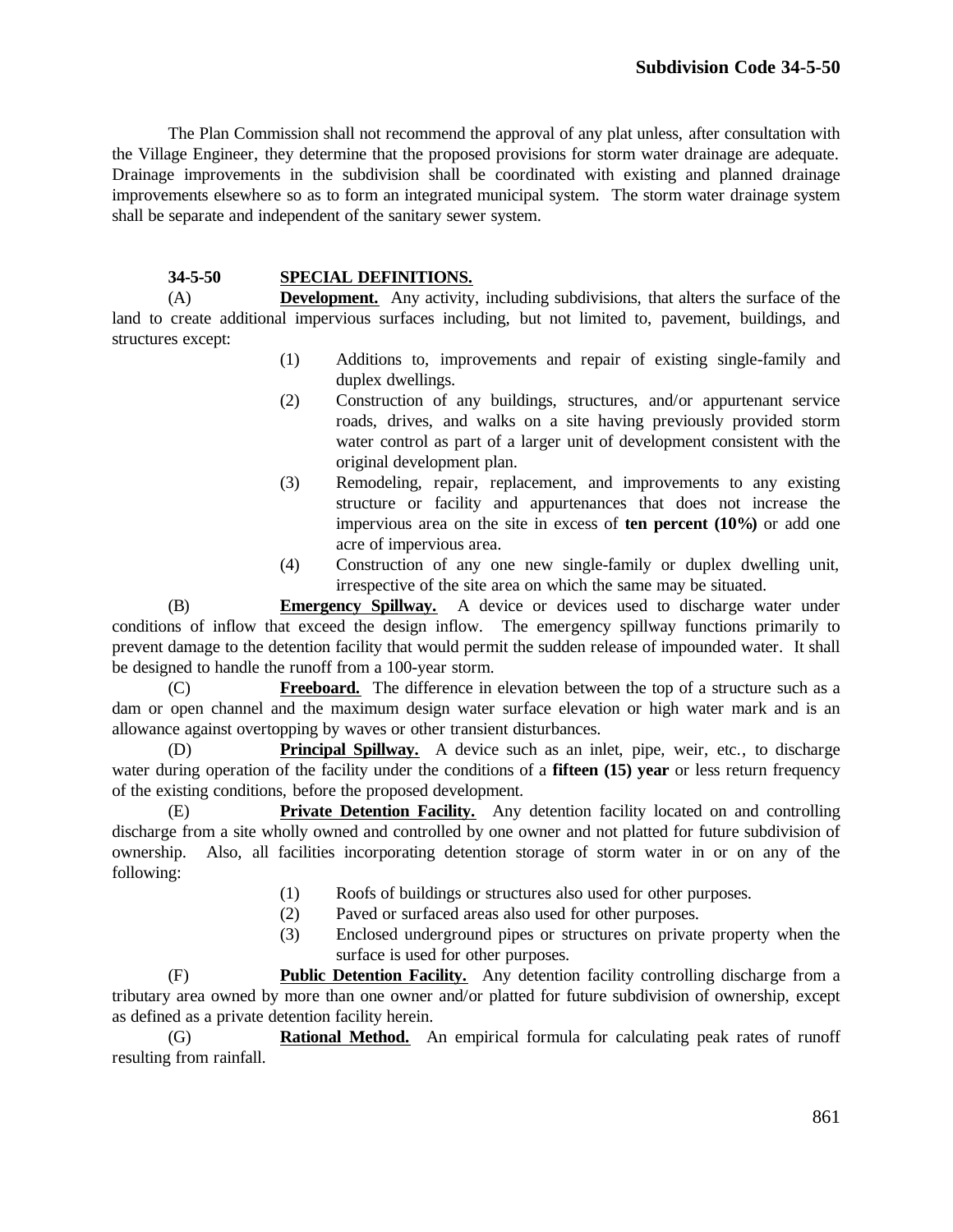(H) Illinois Environmental Protection Agency – Division of Water Pollution Control. Illinois Urban Manual – "A Technical Manual Designed for Urban Ecosystem Protection and Enhancement".

(I) **Tributary Area.** All land draining to the point of consideration, regardless of ownership.

#### **34-5-51 RESERVED.**

## **DIVISION XIII – GUIDELINES FOR DETENTION STORAGE**

**34-5-52 APPLICABILITY.** This Code shall apply to all development within the limits of the Village. Residential developments having a total area of less than **five (5) acres**, and commercial or industrial developments having a total area of less than **two (2) acres**, may be given a waiver by the Village in accordance with **Section 34-4-4** of this Code, subject to the following conditions.

(A) The Village retains the right to require detention storage in all cases in which the proposed development will generate excess runoff that adversely affects the carrying capacity of the receiving watercourse.

(B) Developments less than **two (2) acres** with less than **thirty percent (30%)** of the area paved and developments generating less than one cubic foot per second (CFS)/acre increased runoff shall not be required to provide detention storage, unless conditions (A) is applicable.

(C) This Code shall apply for all newly platted areas and new developments proposed after the date of passage of this Code. All development that have an approved preliminary plan by the Plan Commission at the time of the approval of this Code will not have to conform to this Code.

**34-5-53 AFFIDAVIT OF DISCLOSURE OF PROPERTY INTEREST.** The effective acreage for a site is not limited to a fractional part of the total. If a project is developed in phases or small plats, the total acreage of the project site must be considered. At the time the owner of any development submits a preliminary plat or preliminary plan, he shall also identify to the Village all contiguous property or property in the watershed that he has interest in.

**34-5-54 METHOD OF EVALUATION.** The storage capacity and discharge rate shall be based upon the calculated volume and peak flow of the storm water runoff, respectively. The calculations for sites having an area of **one hundred (100) acres** or less shall be made using either the Illinois Manual for Soil Erosion and Sedimentation Control Method or the Rational Method. If the site is larger than **one hundred (100) acres** then the Engineer shall use the Illinois Urban Manual or if another method is desired to be used, the Engineer shall submit a proposed method of evaluation for the calculations for review and approval. The permitted discharge rate of storm water runoff shall be determined by calculating the rate of runoff for the site's pre- and post-development conditions. The Engineer shall determine the most critical storm looking at three different time periods: 1) the time of concentration, 2) a one hour storm and 3) a 24-hour storm.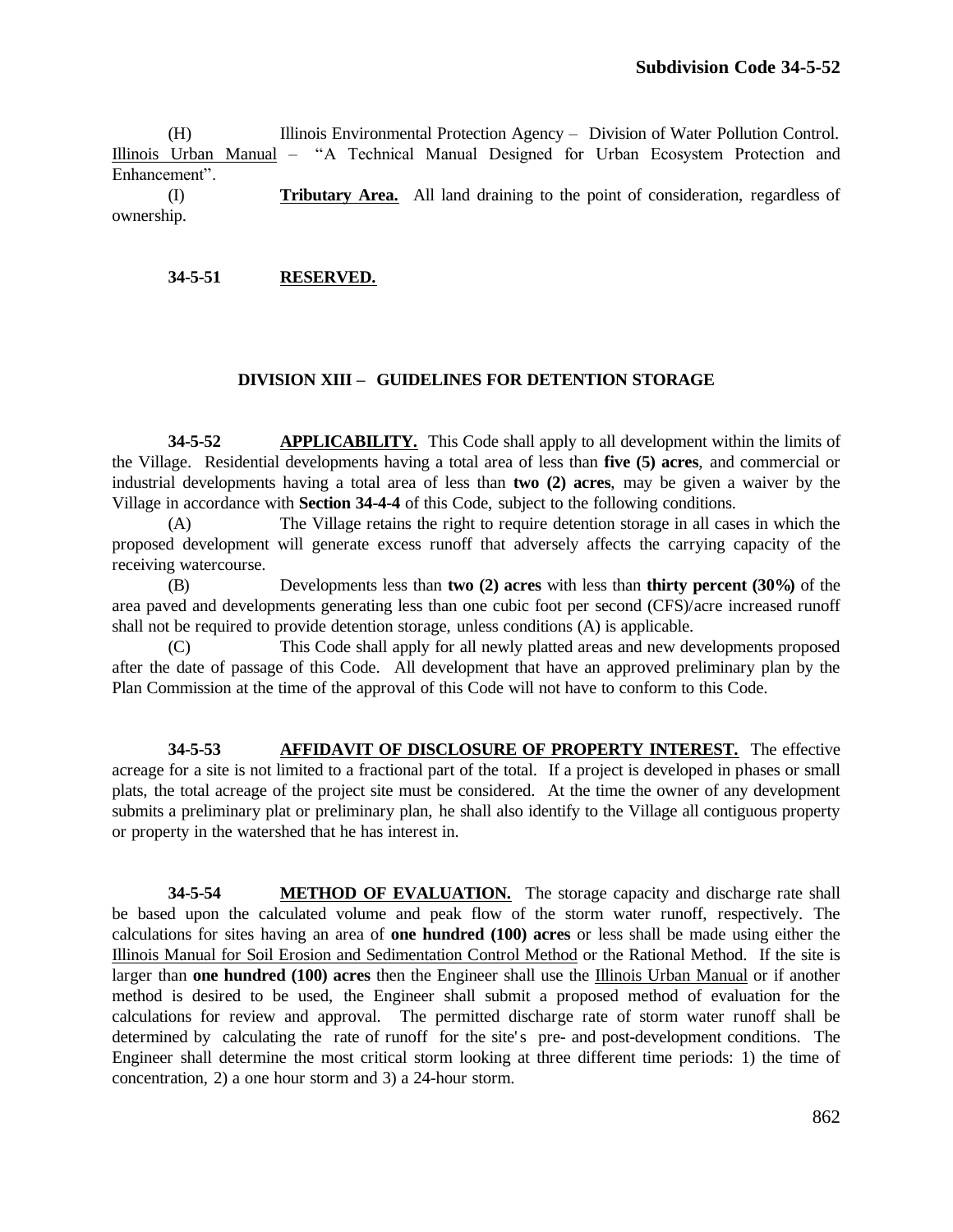**34-5-55 DETENTION OF DIFFERENTIAL RUNOFF.** All new developments shall provide a storm water system that insures that the rate of flow of storm water runoff discharged from the site after development does not exceed the rate of flow of storm water runoff discharged from the site before development of a 25-year storm, unless given a waiver by the Village in accordance with **Section 34-4-4** of this Code. Data shall be submitted for the 15-, 25-, and 100-year frequency storm.

**34-5-56 FLOWS FROM UPSTREAM AREAS.** Flows from upstream areas outside the site should be based upon the assumption that those areas are fully developed under forecast land use patterns. The required storage volume will be based upon the site only, with flows from upstream areas being by-passed or discharged via overflow spillways or other devices for the 100-year storm.

**34-5-57 FACILITIES IN FLOODPLAINS.** If detention storage is provided within a floodplain, only the net increase in storage volume above that which naturally existed on the floodplain shall be credited to the development. No credit will be granted for volumes below the elevation of the base flood at that location unless compensatory storage is also provided. Where encroachments in the existing floodplain fill the valley storage areas, an equal amount of detention volume shall be provided.

**34-5-58 LAND CREDIT FOR DETENTION FACILITIES.** The number of units/lots shall be based on the total area of the tract to be developed. All areas to be used as detention facilities shall be included in this total area.

## **34-5-59 RESERVED.**

# **DIVISION XIV - DESIGN CRITERIA**

**34-5-60 GENERAL REQUIREMENTS.** The design shall be accomplished under the direction of a Registered Professional Engineer. The design shall also be based on land use in the tributary area as zoned, actually developed, or indicated by an adopted future land use plan, whichever basis produces the greatest runoff.

**34-5-61 OTHER REFERENCES.** Other agencies have criteria and regulations pertaining to drainage systems which may complement this criteria. When conflicts are encountered the most rigorous criteria shall govern.

(A) **Federal Insurance Agency**. Floodplain Regulations and Implementing Ordinances Adopted by Municipalities: Drainage systems designed within the limits of the designated 100-year floodplain on the principal stream shall be designed to convey the flood as defined by applicable published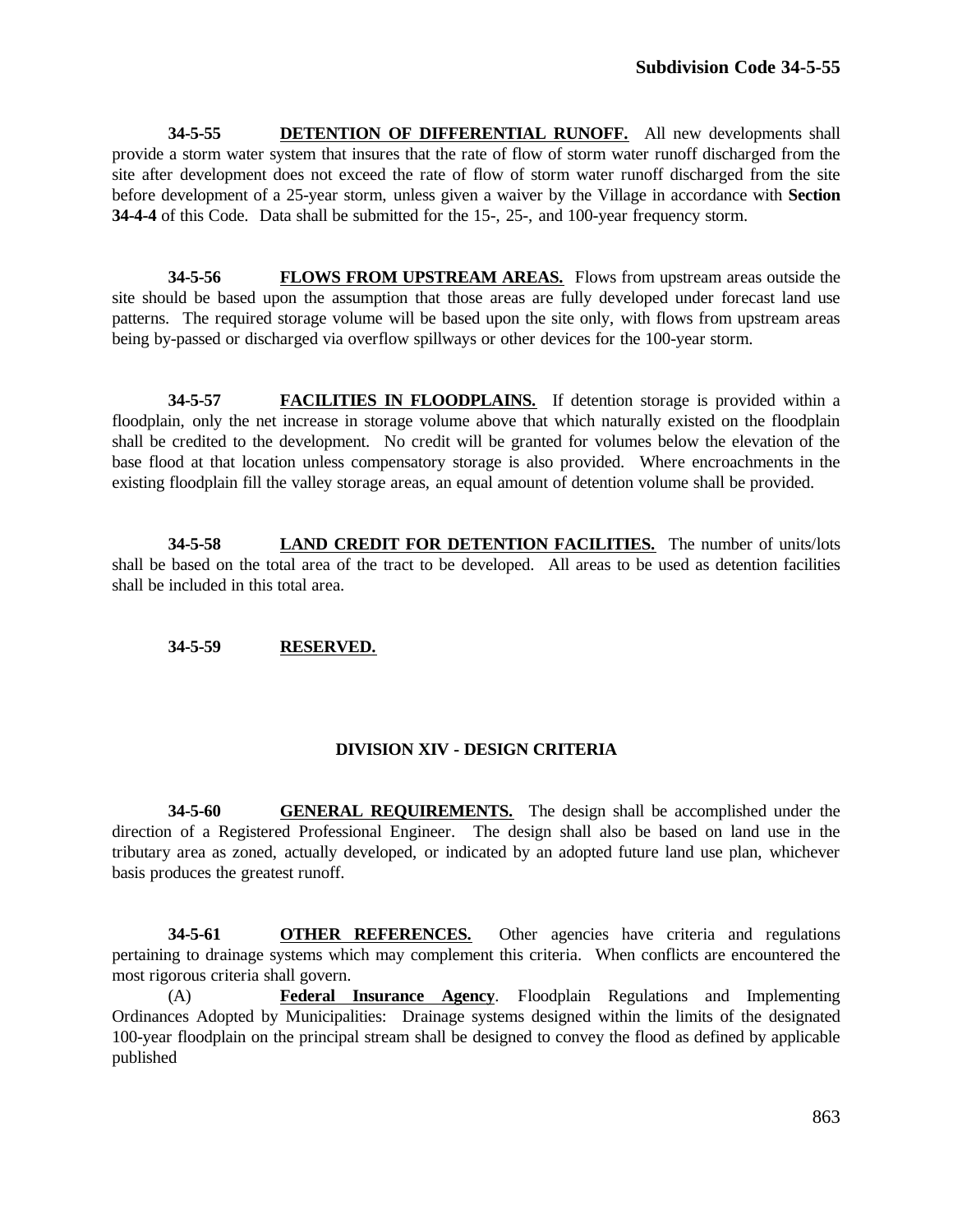floodplain information studies. For areas located in FIA Zone "A" outside the detailed study area, the developer shall prepare studies and calculations establishing the floodplain, elevation and width. These calculations shall be submitted to the reviewing agency for approval.

(B) Illinois Environmental Protection Agency – Division of Water Pollution Control. Illinois Urban Manual – "A Technical Manual Designed for Urban Ecosystem Protection and Enhancement".

**34-5-62 STORM WATER RUNOFF.** The design criteria used in determining the amount of runoff shall be the same as set out in **Section 34-5-49** of this Code.

## **34-5-63 HYDRAULIC CONSIDERATIONS FOR DETENTION STORAGE.**

- (A) **Principal Spillways.** Shall be designed to meet the following requirements:
	- (1) The principal spillway shall be designed to function without requiring attendance or operation of any kind or requiring use of equipment or tools.
	- (2) All discharge from the detention facility when inflow is equal to or less than the 100-year inflow shall be via the principal spillway(s).
	- (3) The design shall allow for discharge of at least **eighty percent (80%)** of the detention storage volume within **twenty-four (24) hours** after the peak or center of mass of the inflow has entered the detention basin. On basins less than **one hundred (100) acres**, this shall not apply.
	- (4) The design discharge rate via the spillway shall continuously increase with increasing head and shall have hydraulic characteristics similar to weirs, orifices or pipes.

(B) **Emergency Spillways.** The emergency spillway shall be provided to pass a 100-year storm without damaging any property and, where applicable, designed to Illinois Department of Water Resources Dam Safety Requirements.

(C) **Outlet Works.** Shall have an outlet works consisting of valves, gates, pipes, and other devices as necessary to completely drain the facility in **seventy-two (72) hours** or less when required for maintenance or inspection on normally wet basins.

(D) **Sediment Storage.** Shall be designed to provide for **five (5) years** of sediment accumulation calculated by using the Standards in Section 4 of the Illinois Urban Manual. All other detention facilities shall provide storage for **two (2) years** of sediment accumulation by using the said Manual, except for those using roofs of buildings, paved parking areas or other facilities designed to preclude the deposition or accumulation of sediment. Sediment storage volume shall be in addition to the volume required for temporary storage of storm water to properly size the detention facility on normally wet basins.

(E) **Erosion Control.** Principal spillways and outlet works shall be designed to prevent erosion and if necessary equipped with energy dissipating devices to slow the water to normal velocity as called out in the Illinois Urban Manual – Impoundment Structure Full-Flow Code 841. **(See Appendix "A")**. Special measures shall be taken by the developer to not permit sediment from filling the proposed detention basin during all construction of the proposed development.

(F) **Public Detention Facilities.** The owner shall dedicate the detention facility and easements as set forth upon completion of the one-year warranty period and approval by the Village Engineer, except: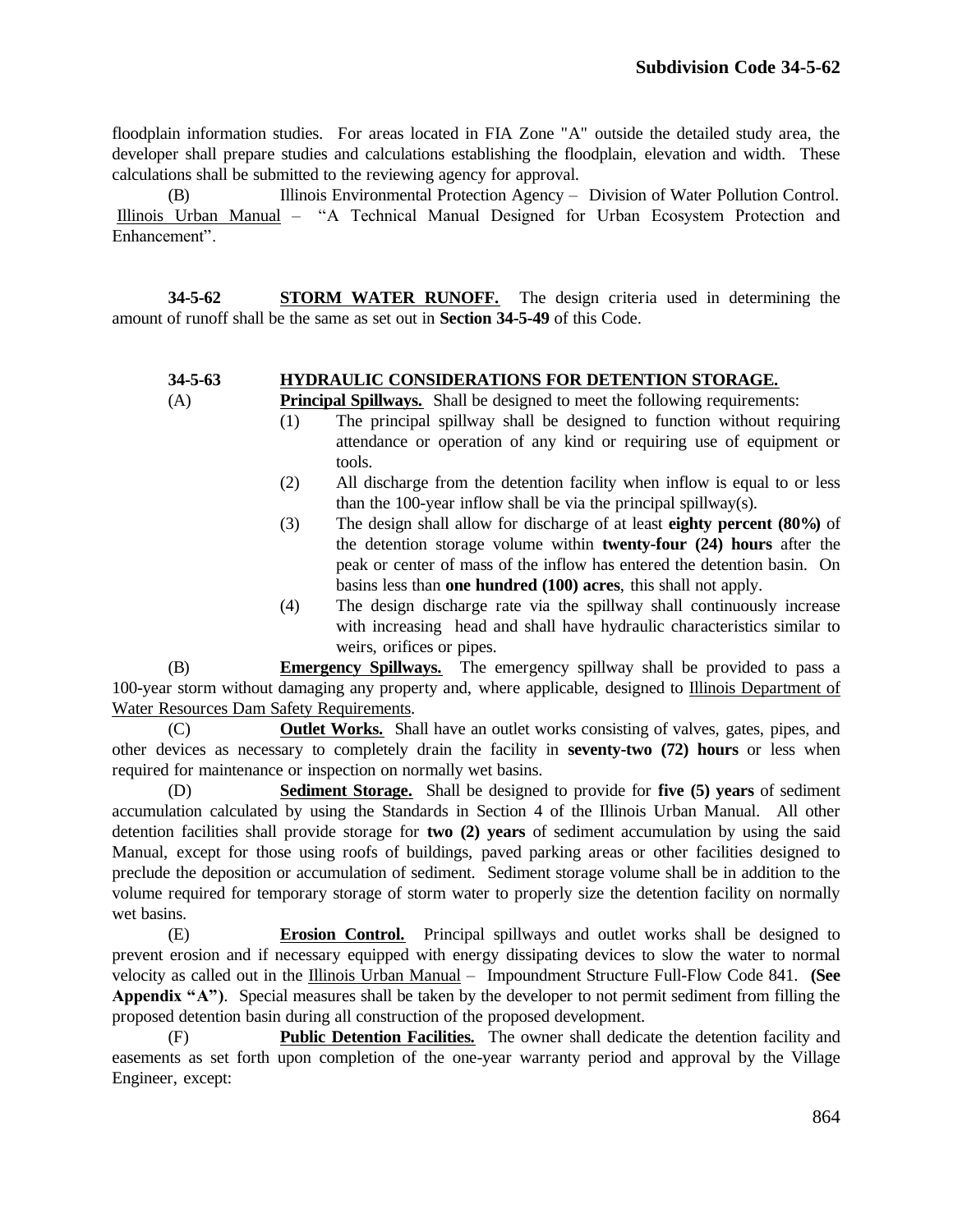- (1) When multipurpose wet facilities are planned or are suitable for use for private aquatic recreation or for aesthetic enhancement of the owner' s property.
- (2) When multipurpose dry facilities incorporate surface recreational improvements.

(G) **Private Detention Facilities.** Shall be designed requiring the same criteria as the public detention facilities.

The amount of easement shall be equal to the land occupied by the facility plus a **twenty (20) foot** wide strip around the perimeter of the highest elevation attained by the design storage volume, plus an excess easement **twenty (20) feet** in width between the facility and public street. This easement shall be shown as common ground or be dedicated to the trustees of the subdivision or owner of the property for the purpose of maintenance of the storm water detention facility.

A plan for perpetual maintenance and designating responsibility for the maintenance shall be provided for its continuing performance to the standards established by this criteria.

## **34-5-64 RESERVED.**

# **DIVISION XV - PLAN REQUIREMENTS**

## **34-5-65 PLAN REQUIREMENTS.** The plan requirements shall be:

(A) Elevation-area-capacity curves for the storage facility including notation of the storage volumes allocated to runoff, and permanent residual water storage for other uses (wet basins only).

(B) Inflow hydrographs (detention volumes for rational method) for the 15-, 25-, and 100-year recurrence interval design storms.

(C) Stage-discharge rating curves for each spillway and for combined spillway discharges.

(D) Routing curves for the 15-year and all greater criteria recurrence interval design storms with time plotted as the abscissa and the following plotted as ordinates (this item is not required for the rational method):

- (1) Cumulative inflow volume.
- (2) Cumulative discharge.
- (3) Stage elevation.

#### **34-5-66 CONSTRUCTION ALTERNATIVES.**

(A) A developer shall build, as part of his development, a detention basin as required by this Code, unless the following sections apply.

(B) Developers of adjacent tracts may combine to build one detention site large enough to meet the requirements of all the tracts of land with approval of the Village. The basin shall be located in the same drainage basin.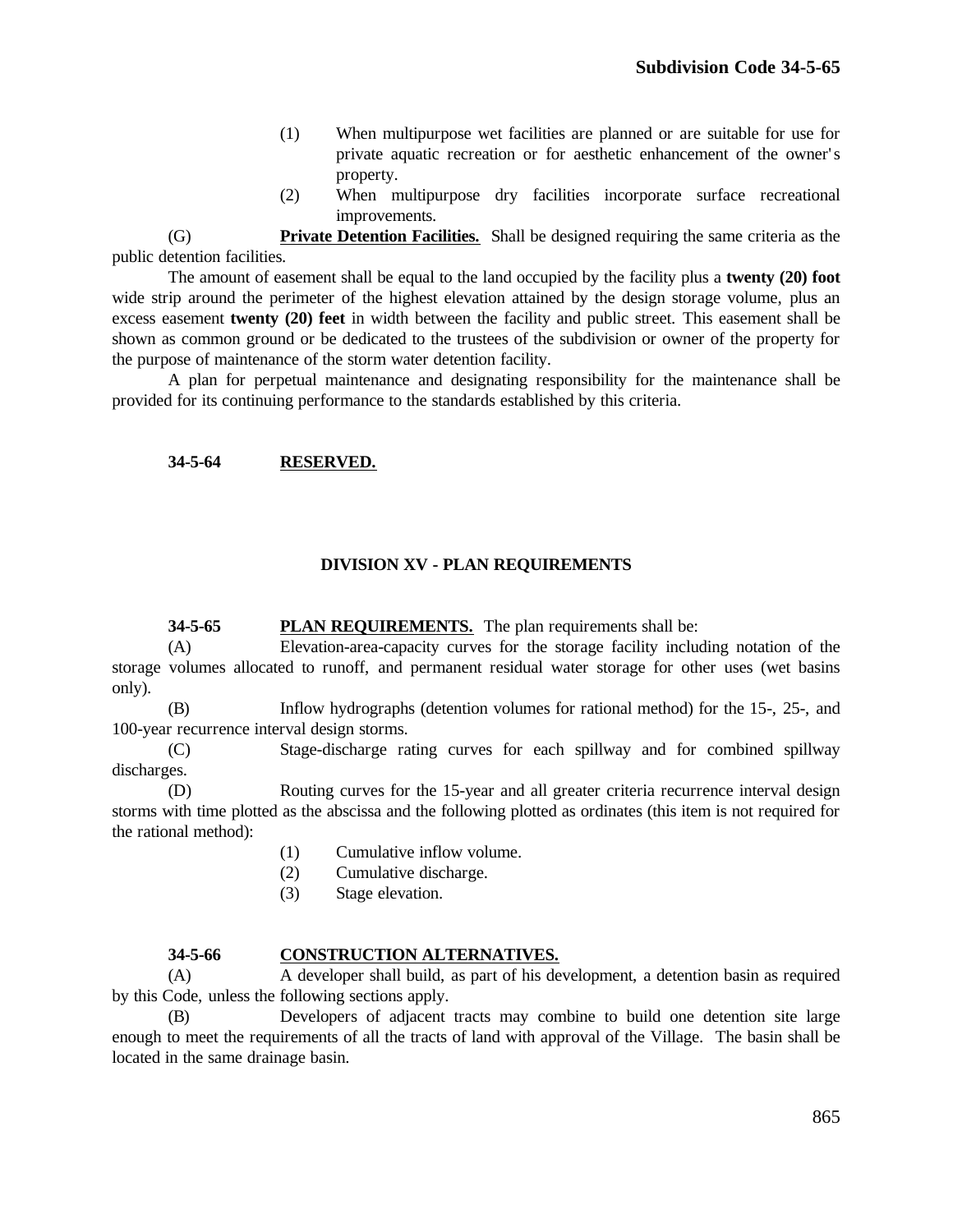(C) On-site detention will be required whenever increased runoff from the proposed development creates a hazard down stream as determined by the Village Engineer.

## **34-5-67 RESERVED.**

# **DIVISION XVI - INSPECTION, MAINTENANCE AND ACCEPTANCE BY VILLAGE**

**34-5-68 INSPECTION.** The developer shall inspect or cause to be inspected, all storm water detention systems constructed within the Village. Through such inspection reports the Village Engineer shall ensure that the facilities under construction are being constructed in accordance with the approved plans for such development.

**34-5-69 MAINTENANCE.** Each owner of the property being developed has the responsibility and duty to properly operate and maintain any storm water management system which has not been accepted for maintenance by the Village. The responsibility of maintenance of the system and subdivision projects shall remain with the developer until such time as the storm water management system escrow for such development has been released at the end of the one-year warranty period. Upon release of escrow, the maintenance responsibility shall be vested in the trustees of the subdivision by virtue of a trust indenture. Indenture of trusts shall clearly indicate resident responsibility for maintenance. All such privately owned maintained systems shall be subject to periodic inspections by the Village Engineer or its representative. After an inspection by the Village Engineer, he determines whether or not the conditions of the privately owned storm water detention system are safe and correct. Any cost incurred by the Village, as a result of the Village Engineer's actions, shall be attest against the owner(s) of the system.

**34-5-70 ACCEPTANCE.** Upon acceptance by the Village Board, the storm water detention system may be dedicated to the Village for perpetual maintenance. Any such system shall include adequate perpetual access and sufficient area for maintenance by the Village personnel and vehicles.

## **34-5-71 RESERVED.**